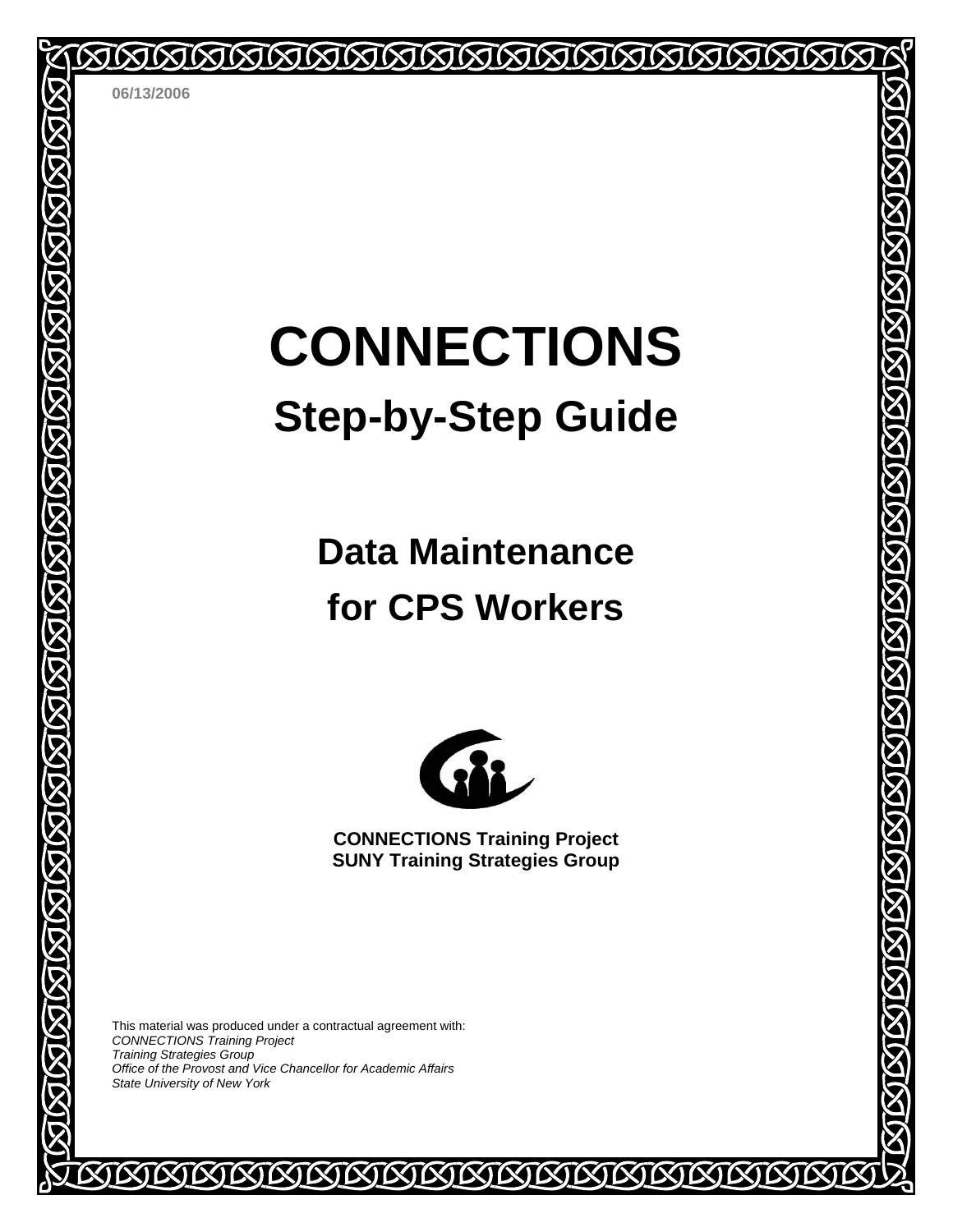## **Data Maintenance TABLE OF CONTENTS**

| Accessing LDM from the Event List | 45 |
|-----------------------------------|----|
|                                   |    |
|                                   |    |
|                                   |    |
|                                   |    |
|                                   |    |
|                                   |    |
|                                   |    |
|                                   |    |
|                                   |    |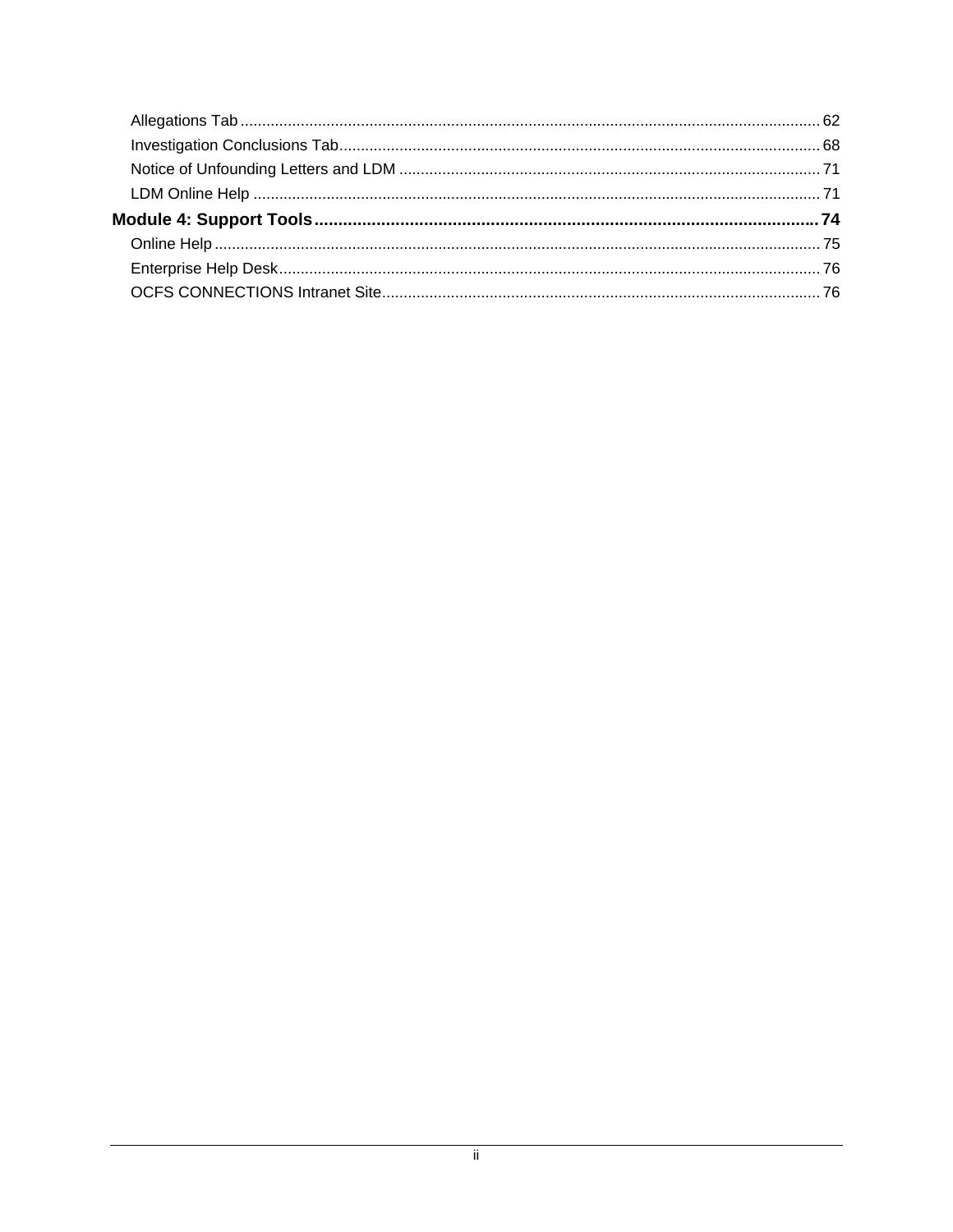# <span id="page-3-1"></span><span id="page-3-0"></span>**Welcome and Participant Information**

As a CONNECTIONS user, you are contributing to New York State's child welfare data management system. Timely record keeping and documentation is an essential part of maintaining an accurate and reliable database. This guide is meant to provide detailed instructions for updating or correcting CPS stage information in CONNECTIONS.

# **The Content of this Guide**

This guide contains step-by-step instructions for accomplishing necessary updates or changes in CONNECTIONS, introductory remarks that provide a work context for these tasks, and hints on how to carry out these tasks efficiently and effectively.



# **Features of this Guide**

The features of this guide help you quickly identify the information you need:

• **Tips**, set apart in margin boxes, provide information to help you carry out CONNECTIONS tasks efficiently and effectively. Icons in the boxes help focus your attention on three kinds of tips:







**Things to watch out for** 

- 
- **CPS Case Recording Guidelines** contain step-by-step instructions for meeting qualitative standards. These are based on OCFS policy and are presented to assist caseworkers in documenting casework.
- **Subdivided Instructions:** The step-by-step instructions for each procedure are subdivided into major sub-steps to make it easier to jump ahead to the correct step if you're already on the window you need to access. After the initial instructions on how to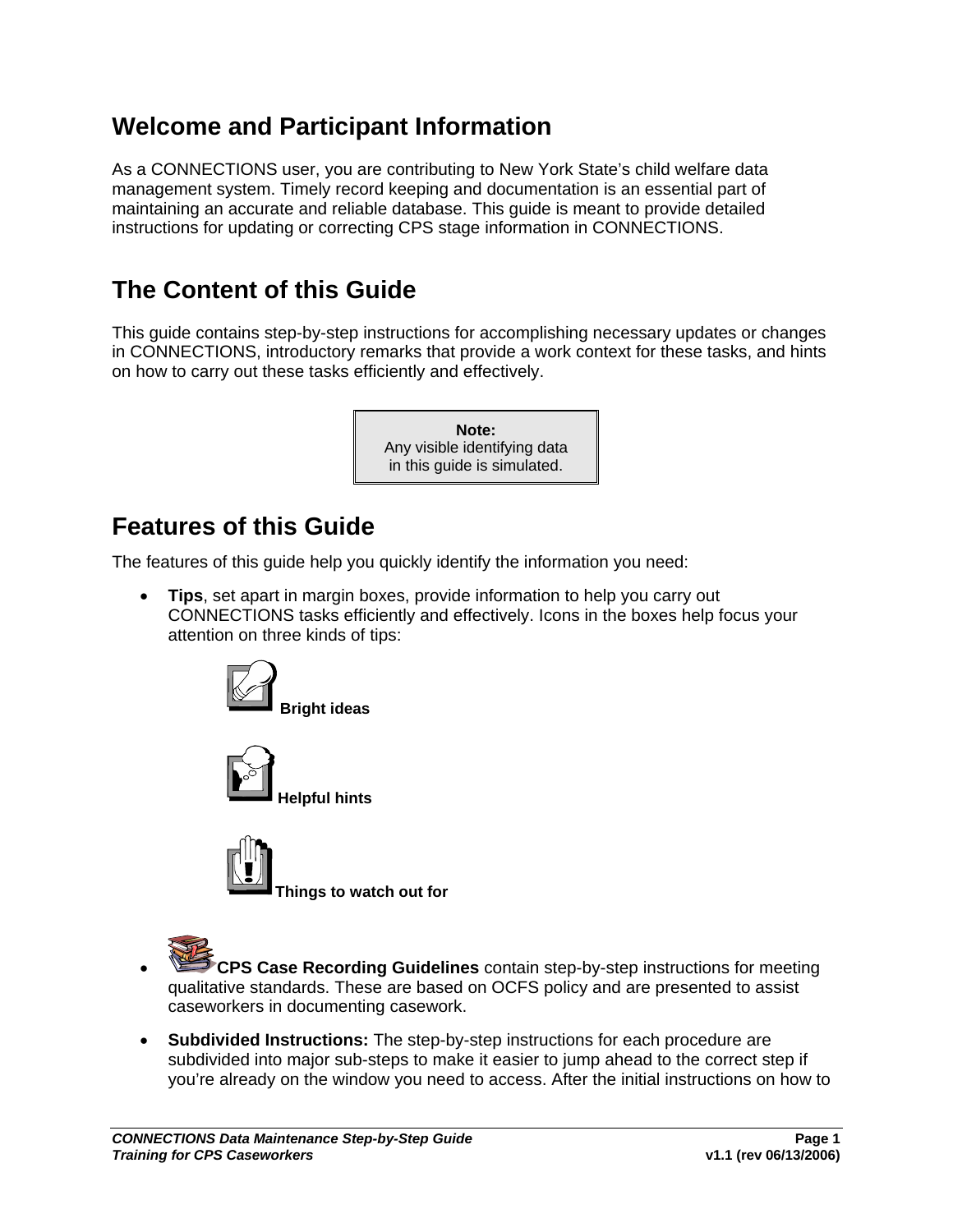sign on to the system and access CONNECTIONS, step-by-step instructions assume you have accessed the CONNECTIONS Toolbar.

We hope you find this to be a useful aid in your CPS work!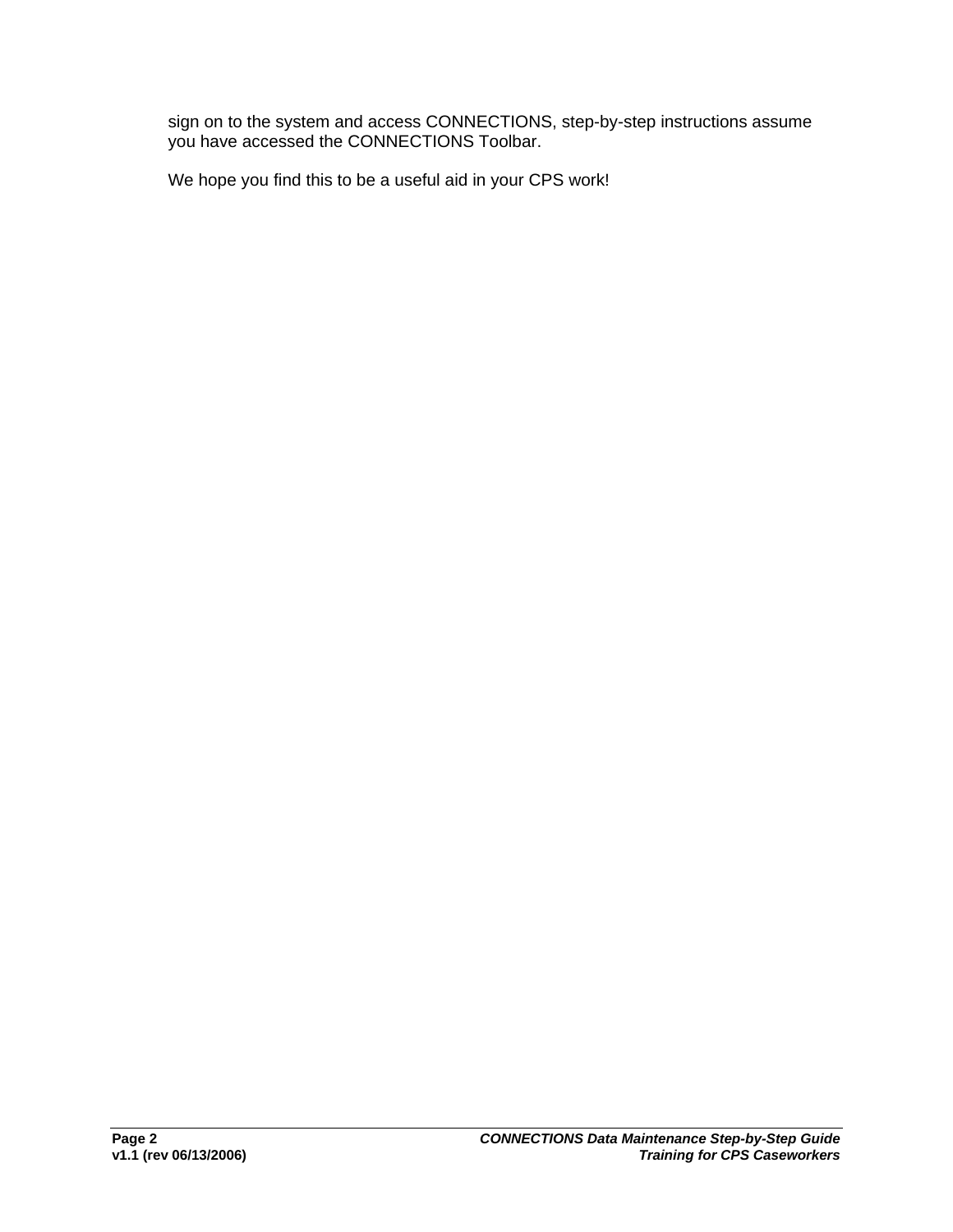# <span id="page-5-1"></span><span id="page-5-0"></span>**Logging On to Your PC**

Only designated individuals on computers that are set up to run the application can access the CONNECTIONS application. This section addresses the procedures for logging on to the Windows 2000 operating system.

Once you have completed logging on to Windows, the step-by-step instructions in the next section will show you how to access CONNECTIONS.



#### **Step-by-Step: Logging On to Your Computer**

- **1** Press the **Ctrl** + **Alt** + **Delete** keys on your keyboard at the same time. *A Confidentiality warning displays.*
- **2** Click on the **OK** button in response to the Confidentiality warning. *The Log On window displays. Make sure that your user name and domain are listed correctly in the log on dialog box.*
- **3** Enter your password and click on the **OK** button. *Your local desktop displays.*

# **Accessing CONNECTIONS**

The CONNECTIONS application is made available to users in three different ways:

| <b>Production</b><br><b>Database</b> | The Production Database contains "live" data. This is the<br>database that all workers use to record information in<br>CONNECTIONS.                                                                                                                                                                               |
|--------------------------------------|-------------------------------------------------------------------------------------------------------------------------------------------------------------------------------------------------------------------------------------------------------------------------------------------------------------------|
| <b>Training Database</b>             | The Training Database contains simulated data and allows you<br>to practice functions necessary for your casework activities. It<br>mirrors the functionality of the Production Database. The Training<br>Database is used only for instructor-led training classes.                                              |
| <b>Preview Application</b>           | The Preview Application contains a "snapshot" of actual case<br>data. Information entered into the Preview application does not<br>carry over to the Production Database.                                                                                                                                         |
|                                      | The Preview Application provides the opportunity to preview<br>changes and enhancements planned for the CONNECTIONS<br>system. The Preview Application is available for a limited time<br>when changes to the system are made. You will receive special<br>notice when the Preview application becomes available. |

To distinguish between the Training Database and the Preview application, keep in mind that the Training Database contains simulated data, while the Preview application is a "snapshot" of actual case data. The Training Database allows you to practice functions necessary for your casework activities.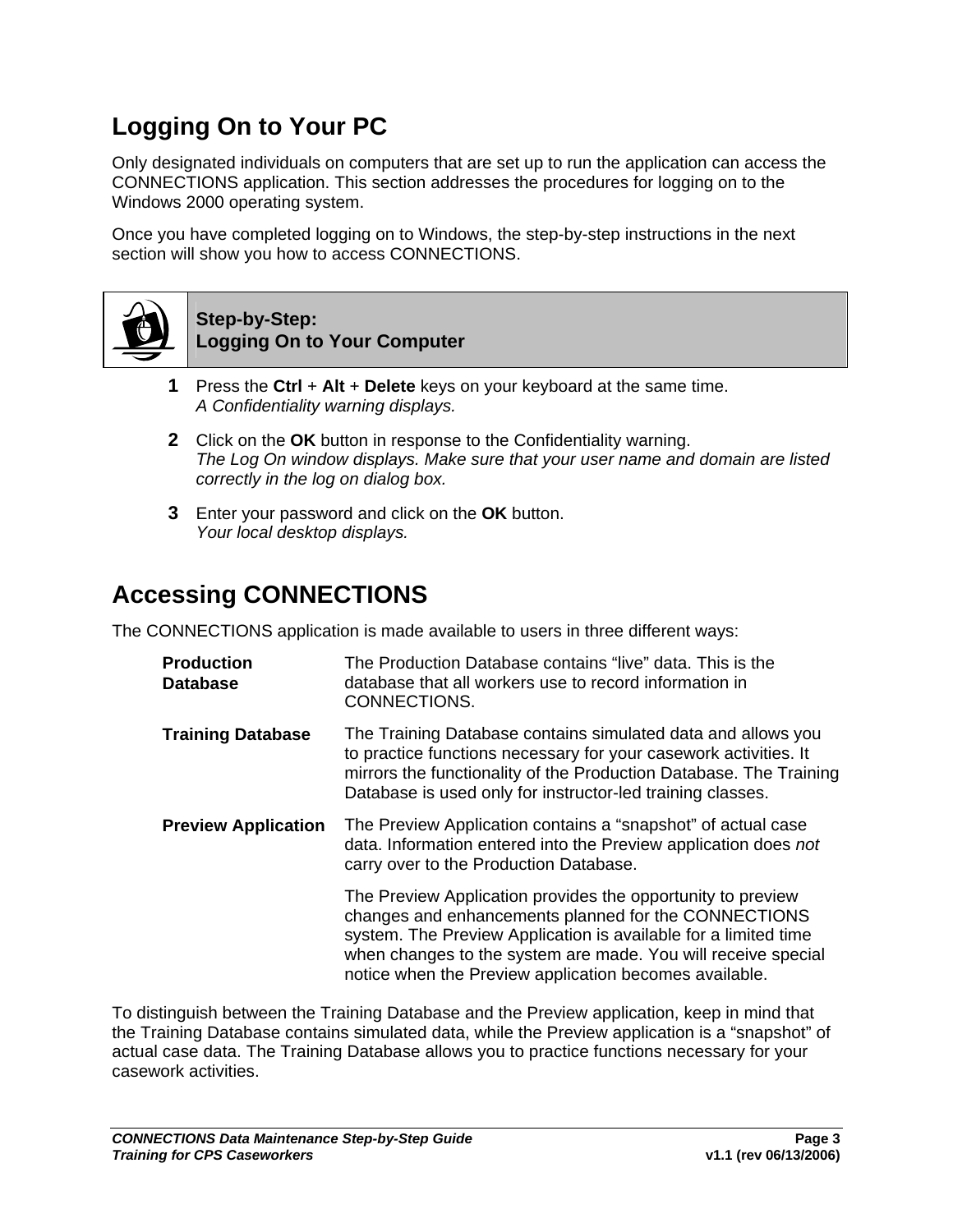Using the CONNECTIONS Production Database, you can access your *Assigned Workload* from any CONNECTIONS workstation throughout New York State. All you need is a valid User ID and password to gain access to your workload.

Your access to information in CONNECTIONS is restricted to what is necessary for the normal performance of your job responsibilities; this is accomplished by the assignment of a unique User ID to each worker. The User ID and password are the "keys" to access certain agency information. A worker's User ID and password are also a form of identification; they link a worker to actions in the system. Workers are responsible for actions taken with their User ID and password.

All workers in your agency must follow password standards established by OCFS/OFT. The following automated system controls support the password standards:

- A password cannot be the same as the User ID.
- Password length must be a minimum of eight (8) characters.
- Maximum password age is 90 days.
- After six (6) failed attempts, the system will lock the worker out of CONNECTIONS.
- If a worker is locked out of the system based on password lock-out, the Security Coordinator must reset the password in order to permit that worker access to the system.

In addition to the above controls, after 15 minutes of inactivity while logged into CONNECTIONS, the system locks the worker out. The worker must enter his/her password in order to log back in to the system.

It is up to you to protect your password in order to prevent unauthorized access or misuse of information. Here are some ways to keep your password protected:

#### • **Make it difficult**

Select a password that is easy for you to remember, but difficult for others to guess. Don't be stingy—make your password as long as possible (at least 8 characters and up to a maximum of 13 characters), in order to help reduce the likelihood of allowing someone to guess it. You cannot use all or part of your logon ID in your password, nor can you reuse any of your last 13 passwords.

## • **Mix it up**

Your OCFS password *must* contain *at least* one uppercase letter, one lowercase letter *and* one number. CONNECTIONS users must *never* use symbols in their passwords.

#### • **Keep it to yourself**

Don't share your password with others. Never display your password; if you need to write it down, don't keep the information at your desk or anywhere it may be easily seen by others.

#### • **Embrace change**

You must change your password periodically—*at least* once every 90 days. If you think your password has been compromised, *change it immediately*. (Don't forget to report the situation to your LAN/Security Administrator as soon as possible!)

#### • **Be yourself**

Use *only* your logon ID and password; *never* use a current or former co-worker's ID or password.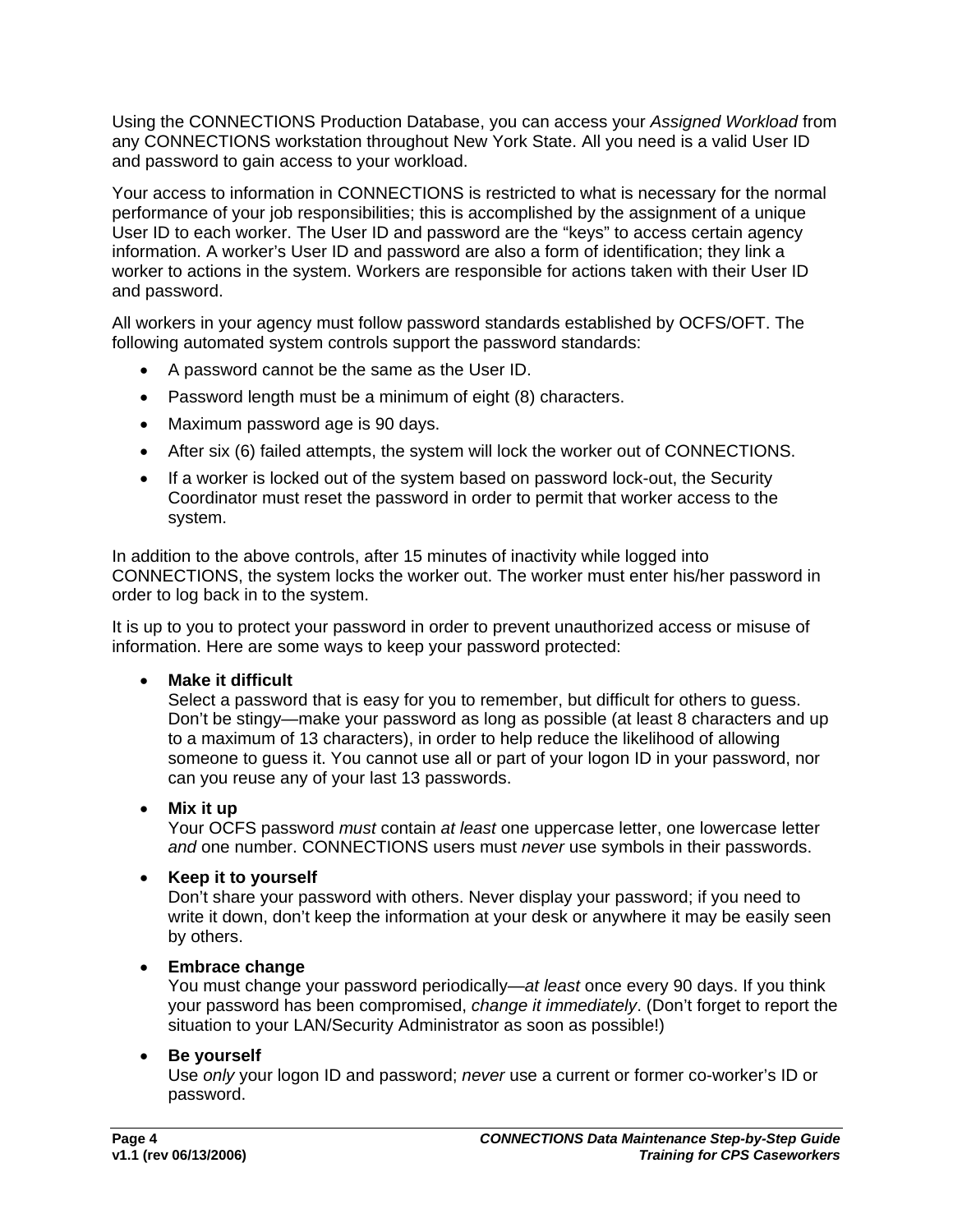

If the *AutoComplete* window displays during the logon process, select the **Don't offer to remember any more passwords** checkbox and click on the **No** button.



CONNECTIONS resides on a centralized Citrix server. The **Connections and other Citrix Applications** icon on your local desktop opens the *Connections and other Citrix Applications* window, which contains icons of CONNECTIONS applications that are available to you based on your NT logon. When you double-click on one of these icons, your computer accesses the Citrix server and begins a "Citrix session." The Citrix desktop displays, covering your local desktop and remaining open for the length of your Citrix session. The Citrix desktop also has an easily recognizable background.

The CONNECTIONS icon displays on the Citrix desktop. Double-clicking the icon starts the application, opening a window on your desktop for it. The CONNECTIONS icon varies slightly, depending on the logon information you use (i.e., based on whether you opened a Citrix session for the Production Database, Training Database or Preview Application).

When you log on to Citrix via the **Connections Desktop 95 Percent** icon, three icons display on the Citrix desktop:

- Connections
- Policy Library
- CINPID (Data Warehouse; limited to designated users)

The Task Bar at the bottom of the Citrix desktop provides a method of organizing the application windows that you have open in Citrix. You can have more than one application window open on your desktop at a time. Minimize a window by clicking on the **Minimize** button ( ). The minimized application window displays as a button on the Task Bar. This makes room for other windows you need to use at that moment. To re-open an application window, click on its button on the Task Bar; the application window displays as the active window, placing it "on top of" any other open windows.

Clicking on the **Start** button (in the lower left corner of the Citrix desktop) displays the **Start**  menu, which provides access to the *Citrix Log Off* procedure (see page [7](#page-9-2) for details on this procedure).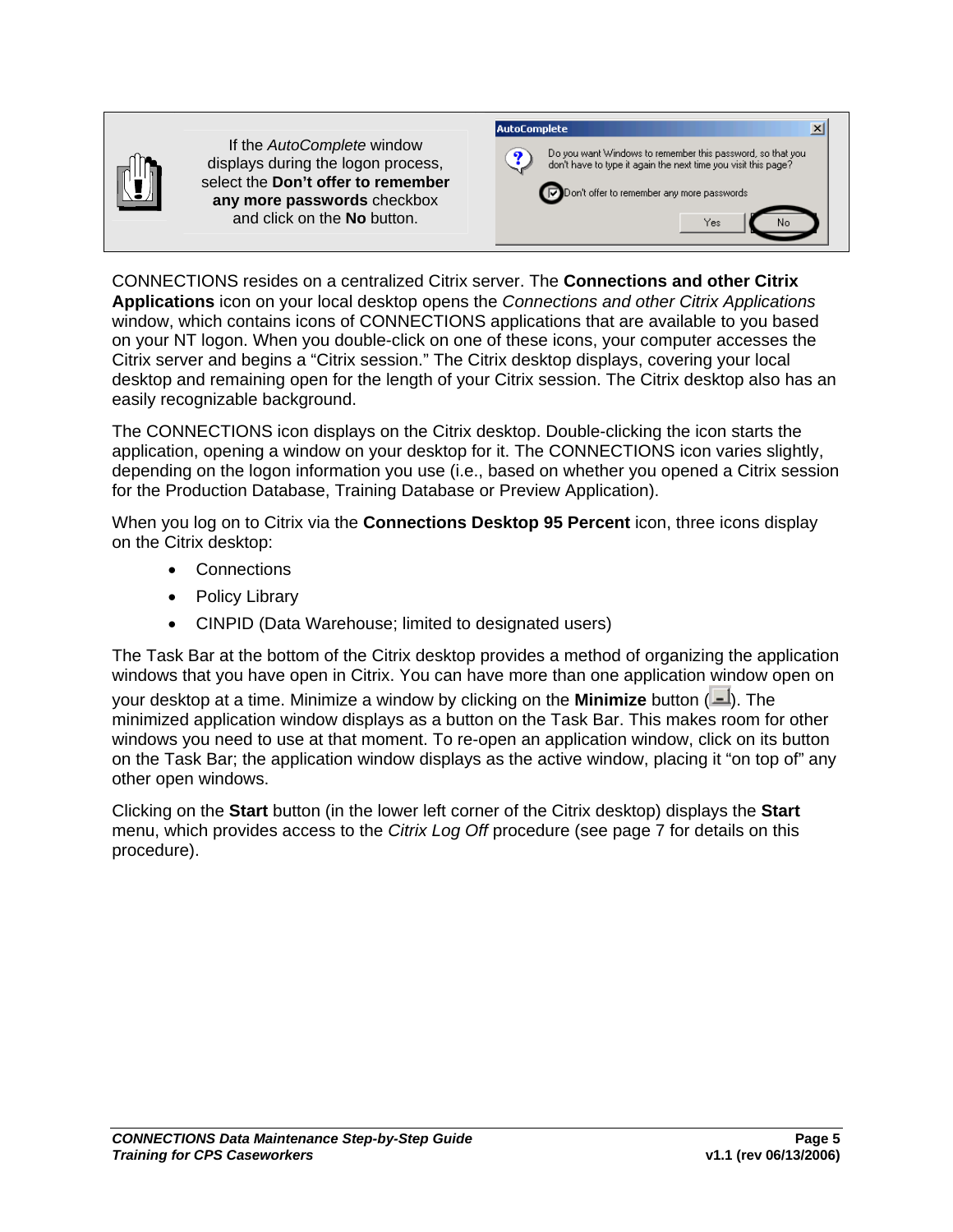

#### **Step-by-Step: Launching CONNECTIONS (Production)**

- **1** From your local desktop, double-click the **Connections and other Citrix Applications** icon. *The Connections and other Citrix Applications window displays, containing icons of applications that are available to you based on your NT logon.* If you are logged on to the
- **2** Double-click the **Connections Desktop 95 Percent** icon. *A Confidentiality Warning message displays.*
- **3** Click on the **OK** button in response to the Confidentiality Warning*. The Citrix desktop displays and your Citrix session begins.*
- **4** Double-click the **Connections** icon. *When the CONNECTIONS Production Database has launched successfully, the CONNECTIONS Toolbar displays, reading: Production – CONNECTIONS Toolbar – <Your Name>.*



system, always lock your computer when you leave your desk. This will help prevent unauthorized individuals from using your User ID and password to access CONNECTIONS.

You can lock your computer by holding down the **Ctrl**+**Alt**+**Del** keys at the same time and clicking on the **Lock Computer** button.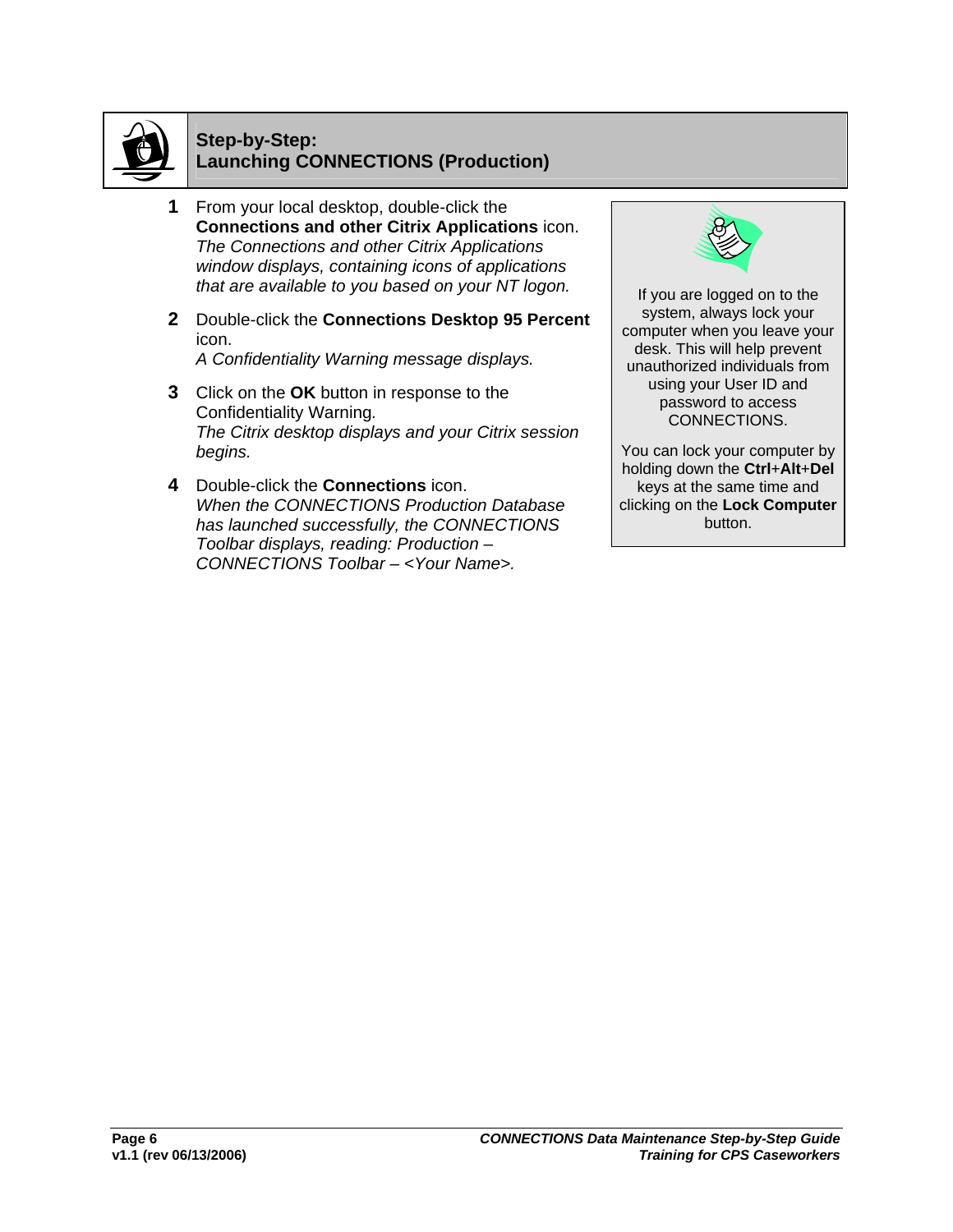# <span id="page-9-2"></span><span id="page-9-1"></span><span id="page-9-0"></span>**Closing CONNECTIONS and Logging Off Your PC**

When you have finished your work in CONNECTIONS, you should close *both* CONNECTIONS and your Citrix session. This is best done as a two-step process: first close CONNECTIONS, then log off of Citrix. Doing so (as opposed to logging off of Citrix while CONNECTIONS is still open) reduces the likelihood of problems occurring during the log off procedure.

At the end of your workday, it is important to *log off* your PC; if you completely shut down (turn off) your computer, it will not be able to receive any updates that may occur overnight. Leaving the computer logged off (but with the power still on) will enable it to receive these updates.





#### **Step-by-Step: Closing CONNECTIONS and Logging Off Your PC**

- **1** Click on the **File** menu (represented by the **Globe** icon [ ] in the upper left corner of the CONNECTIONS Toolbar) and select the **Close**  command.
- **2** Click on the **Start** button in the lower left corner of the Citrix desktop and select **Log Off <User name>** from the resulting menu. *The following message displays: "Are you sure you want to log off?"*
- **3** Click on the **Yes** button. This does not log off your machine; it only ends your session with the Citrix server. *Your local desktop displays.*



Do *not* use the **X** button to close the CONNECTIONS Toolbar or the Citrix desktop. Doing so may tie up your Citrix session, resulting in an error message, which informs you that you have a disconnected CONNECTIONS session and to use the re-connect link on your browser to access it.

- **4** Close all applications still open on your local desktop.
- **5** Click on the **Start** button and select the **Shut down…** command from the resulting menu. *The Shut Down Windows dialog box displays. Click on the drop-down arrow and select Log off <user name>, if it is not already selected.*
- **6** Click on the **OK** button.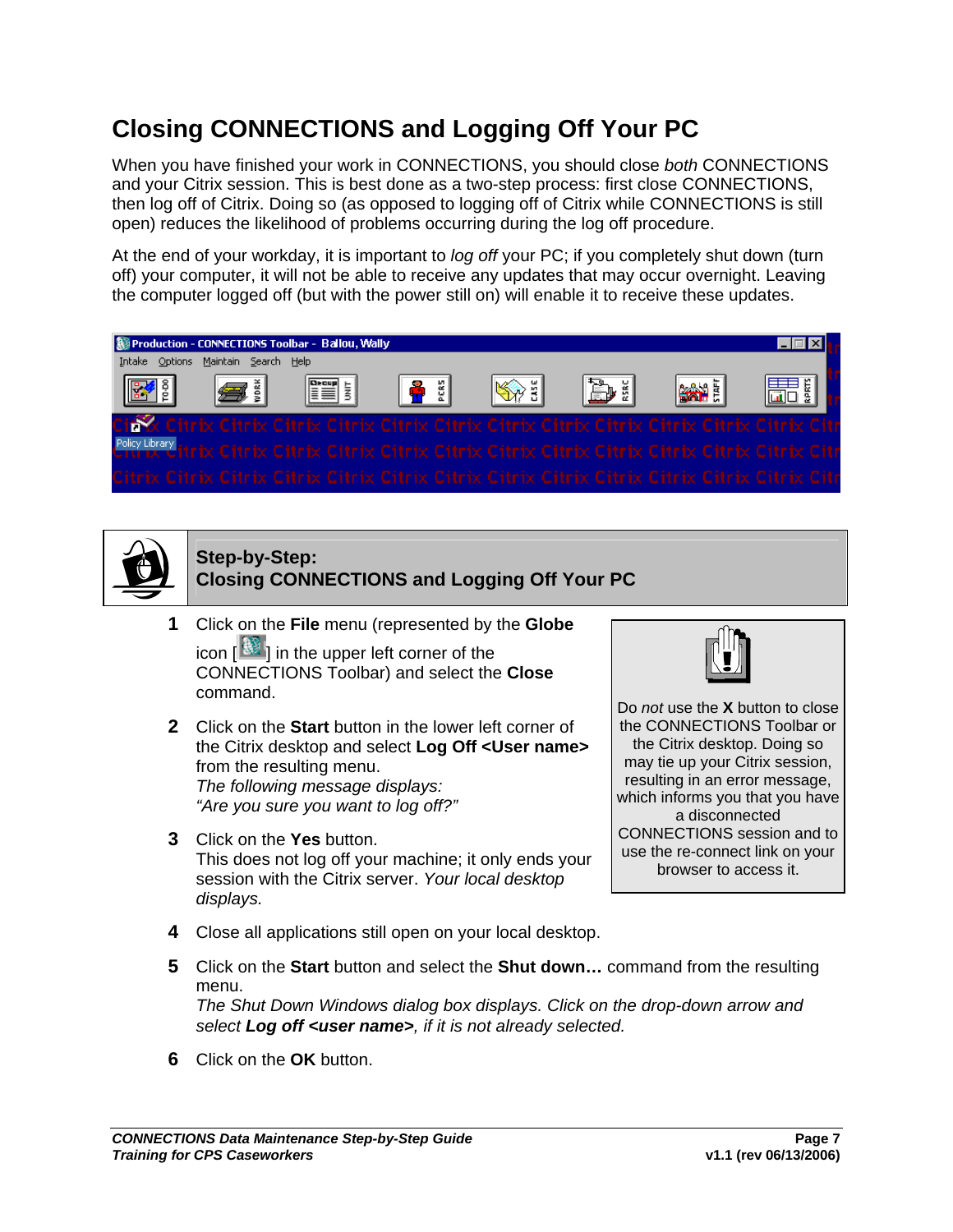# <span id="page-10-1"></span><span id="page-10-0"></span>**CONNECTIONS Security**

In order to protect the confidentiality and integrity of case data, access to information in CONNECTIONS is carefully controlled. A number of factors determine the information you can view or maintain in CONNECTIONS, including your job function, the cases to which you are assigned, your assigned role and your cases to which you are assigned, your assigned role and your The information you are able to<br>Business Function Profile (BFP).

Your agency's Security Coordinator is responsible for ensuring that appropriate physical, logical and procedural controls (such as locking your keyboard when you are away from your computer) are in place to preserve the security properties of confidentiality, integrity, availability and privacy of CONNECTIONS information. Information must be protected and classified based on security best practices as defined in the International Security Standard ISO/IEC 17799, *A Code of Practice for Information Security Management.*



view and the tasks you are able to perform in the Training Database may not mirror what you are able to do in the Production Database. Contact your supervisor and/or Security Coordinator if you have questions regarding your security access.

An agency may find it necessary to allow workers to complete their job functions outside of the office. When working from a remote location, the following security controls need to be considered and are not limited to:

- the existing physical security of the remote location;
- the communication security requirements;
- the sensitivity of the information that will be accessed and transmitted; and
- the threat of unauthorized access.

Confidential information should not be stored on (nor transmitted from/to) portable computer devices. If workers must store or transmit confidential information, protective measures must be implemented. When using mobile commuting devices such as laptop computers, Personal Digital Assistants (PDAs) and cellular phones, special care should be taken to ensure that confidential information is not compromised.

When traveling, CONNECTIONS staff using portable computers should not check these items in airline luggage systems. Confidential information should be removed prior to traveling; removing confidential information from portable computers should be done on a regular basis.

Dial-up modems should not be connected to computer systems that are on a LAN or another internal communication system, unless approved by OCFS. Also, no wireless network or wireless access point should be installed without performing a risk assessment and obtaining appropriate *written* approval from the OCFS Information Security Officer.

Software should never be installed without the approval of the OCFS Information Security Officer. Software security patches are installed by OFT. Computers should be left turned on (but logged off) so that security patches can be installed when users are not using their computers.

Anti-virus software will protect against the vast majority of viruses and other vulnerabilities, but it's *not* foolproof. Everyone has a responsibility to ensure that proper precautions are taken to protect the network and to ensure that viruses don't get in or get spread.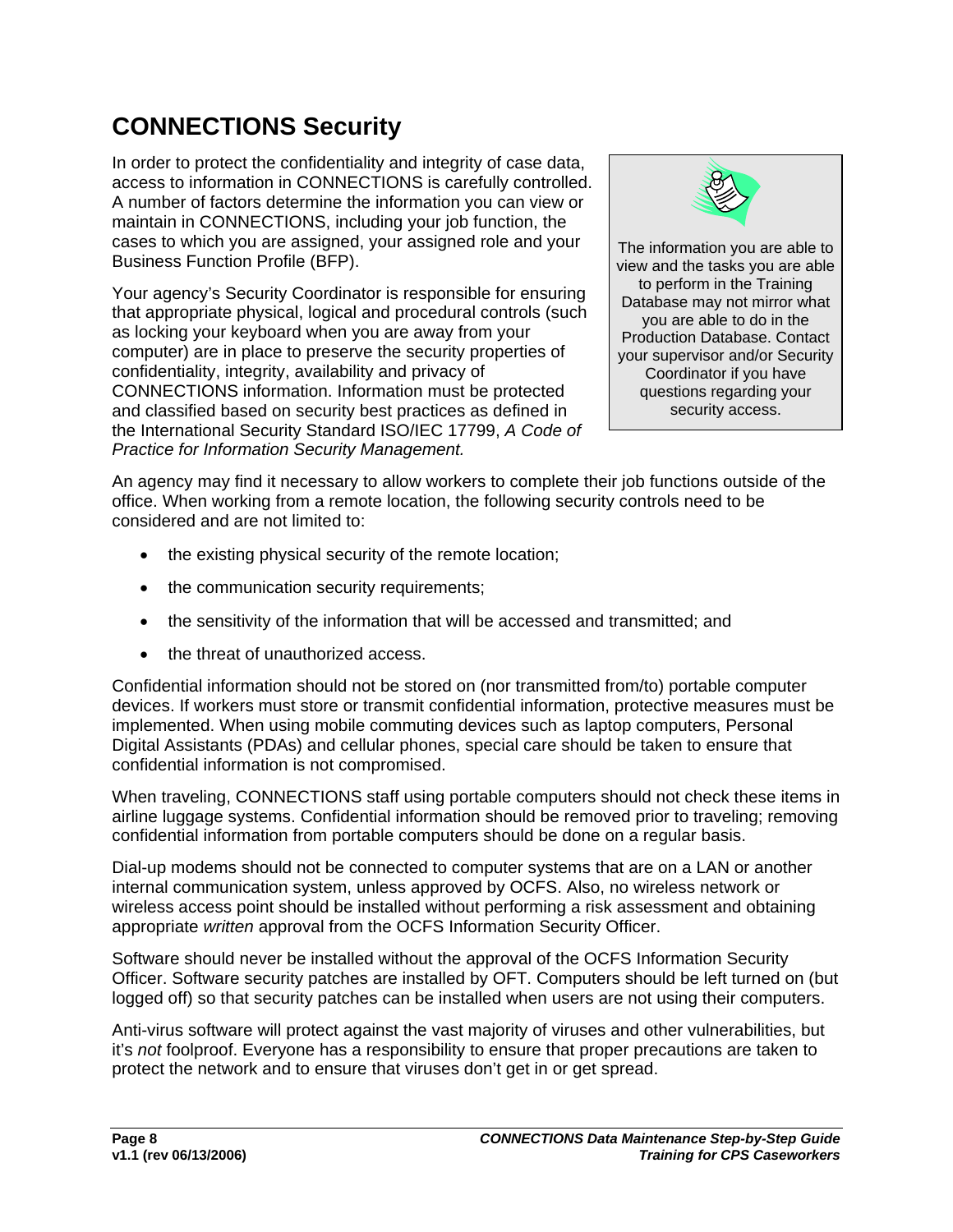There are also some security issues to keep in mind when contacting individuals, whether it is by telephone, cellular phone, fax or e-mail.

Avoid using Internet, third party or wireless fax services to send or receive faxes containing confidential information. If it is necessary to send confidential information via fax, be sure to verify the phone number prior to sending the fax and contact the recipient to ensure the fax is picked up immediately. Also, avoid sending teleconference call-in numbers and passwords to a pager if sensitive information will be discussed in the conference; confirm that all participants are authorized to participate prior to starting any discussion.

Precautions also need to be taken when exchanging information over the telephone. Take care that you are not overheard when discussing confidential matters on the telephone. You should avoid leaving sensitive or confidential messages on voicemail systems. Take extra precautions when using mobile devices in public areas outside of the workplace. Any use of wireless or cellular phones should be avoided when discussing sensitive or confidential information.

Do not exchange confidential information over a messaging system unless authorized by the OCFS Information Security Officer, after a formal risk assessment of the situation has been performed. No external public Instant Messaging, Teamrooms and Conferencing services should be used to conduct business unless authorized *in writing* by the OCFS Information Security Officer.

Your Security Coordinator may need to monitor workers' activity on the system, since it is the Security Coordinator's responsibility to ensure that all security processes and procedures are followed. Do not have any expectation of privacy in the information stored in or sent through the OCFS network, including e-mail, because your Security Coordinator and OCFS/OFT reserve the right to monitor or search any system at all times. You are notified of this each time you log on to the network (a privacy message displays).

As a CONNECTIONS user you must understand your role and responsibility regarding the security of CONNECTIONS information. You have an obligation to protect and preserve all information in a consistent and reliable manner.

All CONNECTIONS users receive security profiles which determine the windows or types of information they can open and view, as well as which windows they can modify or "maintain." In CONNECTIONS, each person's security profile is called a Business Function Profile (BFP). Each worker has only one BFP. Each BFP is comprised of one or more Business Functions, which in turn are comprised of one or more Security Attributes. Your BFP is based on the tasks you are responsible for performing and the level of access to records needed to complete those tasks. Your BFP may include multiple business functions based on your responsibilities.

Security coordinators at the local district and voluntary agency level assign appropriate Business Functions to each staff person in their offices, creating an individual Business Function Profile for each worker. A few examples of Business Functions that might be included in a local district worker's Business Function Profile are CREATE FSI, ENTER PROG NOTE and CASE/PERS SRCH. Workers with the UNIT SUM ACCESS Business Function in their respective BFPs are able to review the *Assigned Workloads* of the staff members in their units. (Typically, this Business Function would be included in the BFP of a Unit Approver.)

If you are working on a stage and cannot view or modify information that relates to your job responsibilities, you should review your BFP with your supervisor to make sure the Business Functions included in your BFP are adequate for the work you are doing. CONNECTIONS users are not allowed to prove a suspected weakness; in other words, workers should not attempt to find work-arounds or bugs in the system. All CONNECTIONS users should be aware of the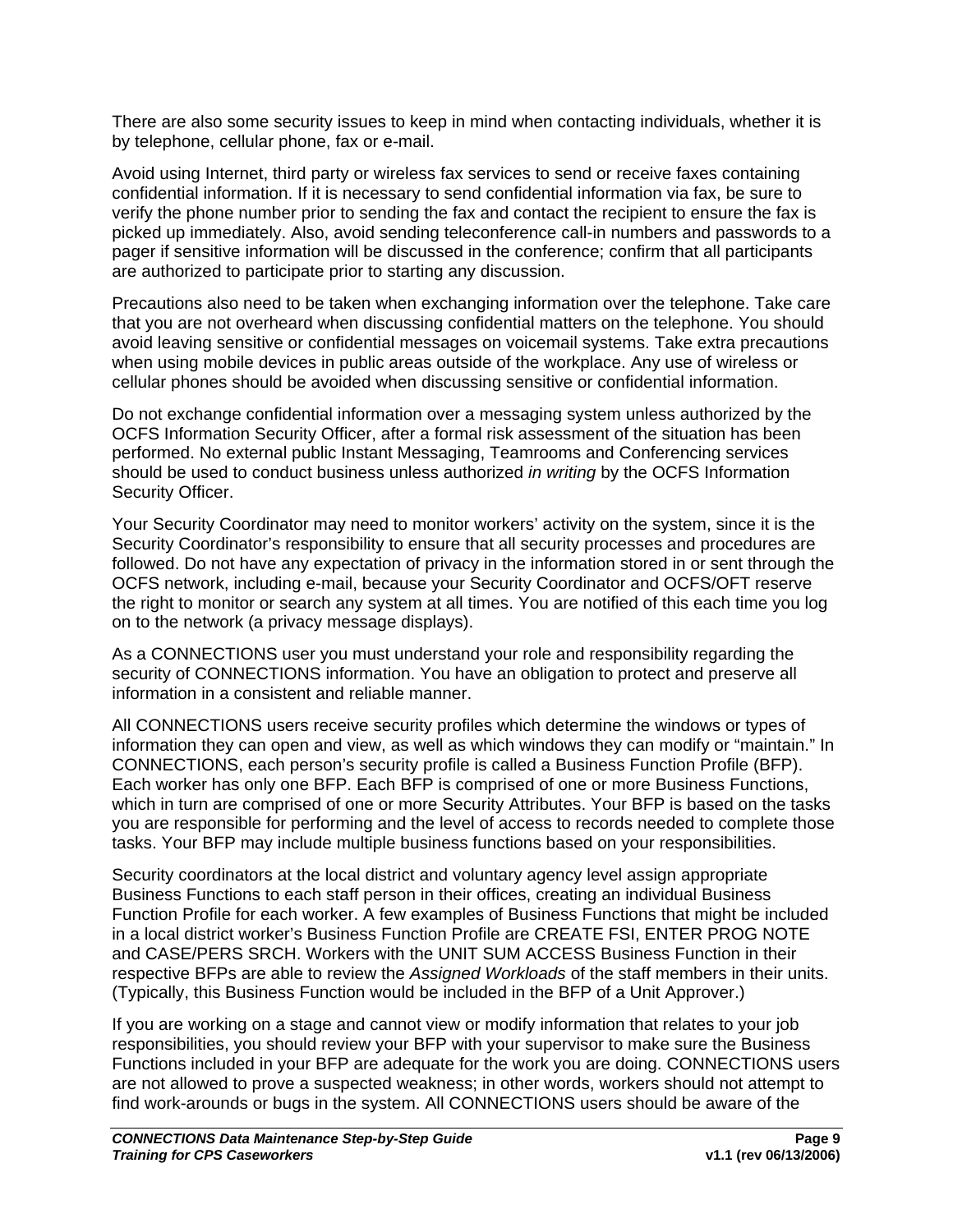procedure for reporting security incidents that may have an impact on the security of information. You must report any incidents to your appropriate supervisor and your agency's Security Coordinator.

A special Business Function, VIEW SECURITY, allows you to review your BFP in CONNECTIONS to see the business functions assigned to you. If your BFP indicates that you do not have security access for a task you need to complete, speak with your supervisor and/or Security Coordinator.



#### **Step-by-Step: Viewing Your Business Function Profile**

- **1** Click on the **Options** menu on the CONNECTIONS Toolbar and select the **Security** command. *The Security sub-menu displays.*
- **2** Click on the **View Staff Security** command. *The Staff Search Criteria window displays.*
- **3** Type your last name into the **Last Name** field.
- **4** Click on the **Search** button. *The Staff List displays.*
- **5** Click on your name to select it from the *Staff List*.
- **6** Click on the **OK** button. *The Staff Security window displays. The Business Functions field on this window contains the available Business Functions.*
- **7** The Business Functions assigned to you are identified with red checkmarks. Use the vertical scroll bar inside the **Business Functions** field to view the entire list. *To see the Business Functions assigned to you without scrolling through the entire list, click on the Selected Business Functions Only checkbox.*
- **8** To close the *Staff Security* window, click on the **Cancel** button. *The CONNECTIONS Toolbar displays.*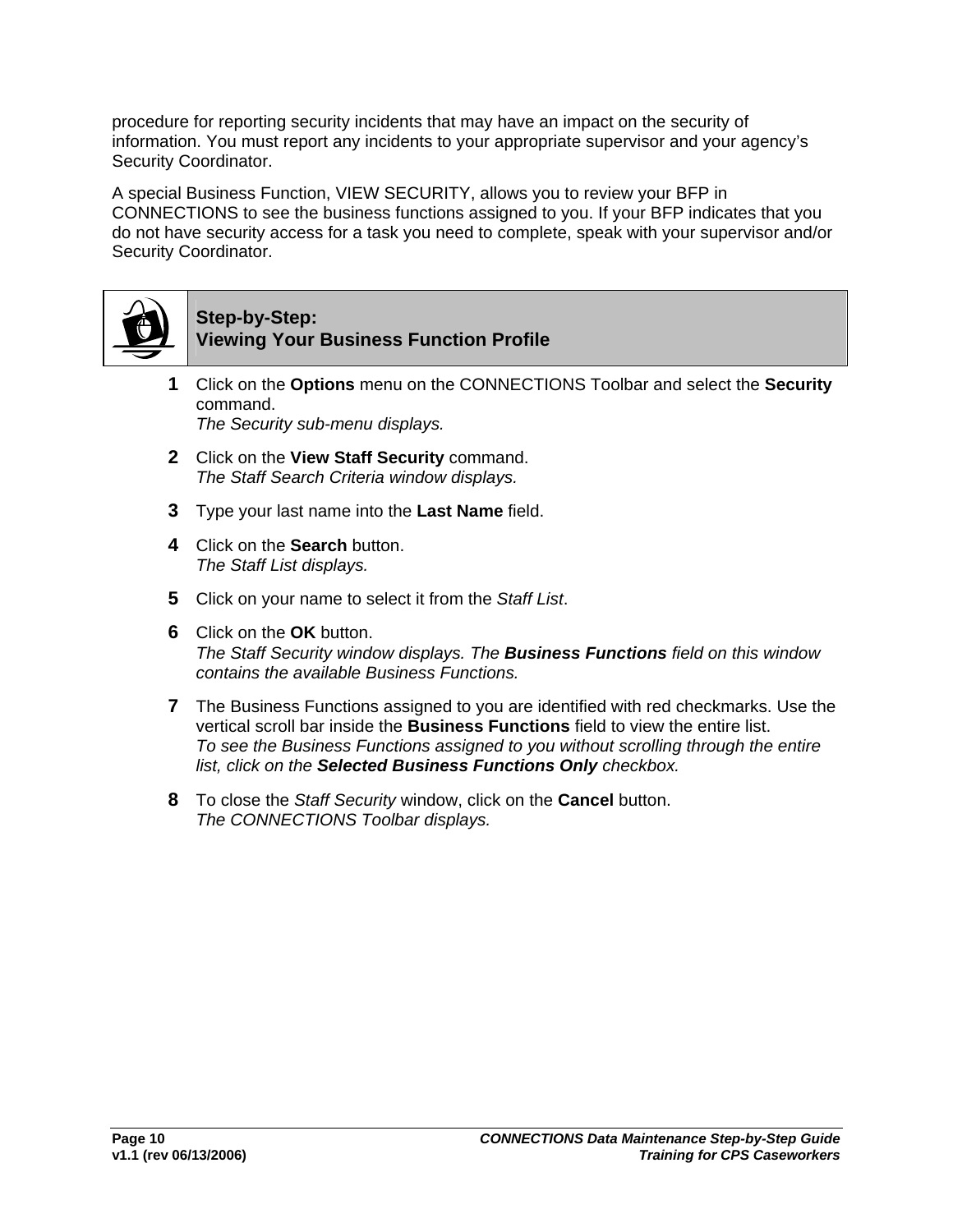# **Module 1: Person Maintenance**

<span id="page-13-0"></span>As you gather information on people associated with a case, you may obtain new information or information that needs to be corrected. The **Maintain Person** task in CONNECTIONS provides access to a number of windows where you can record this information. Local districts, New York State offices and other agencies rely on CONNECTIONS users to record all relevant information discovered, so that others can make use of that information in the future.

In this module you will learn how to add and correct the information on persons associated with a case.

By the end of this module, you will be able to:

- change person demographics;
- maintain primary address and phone information;
- remove and unrelated persons from cases and stages; and
- merge and split person records in the database.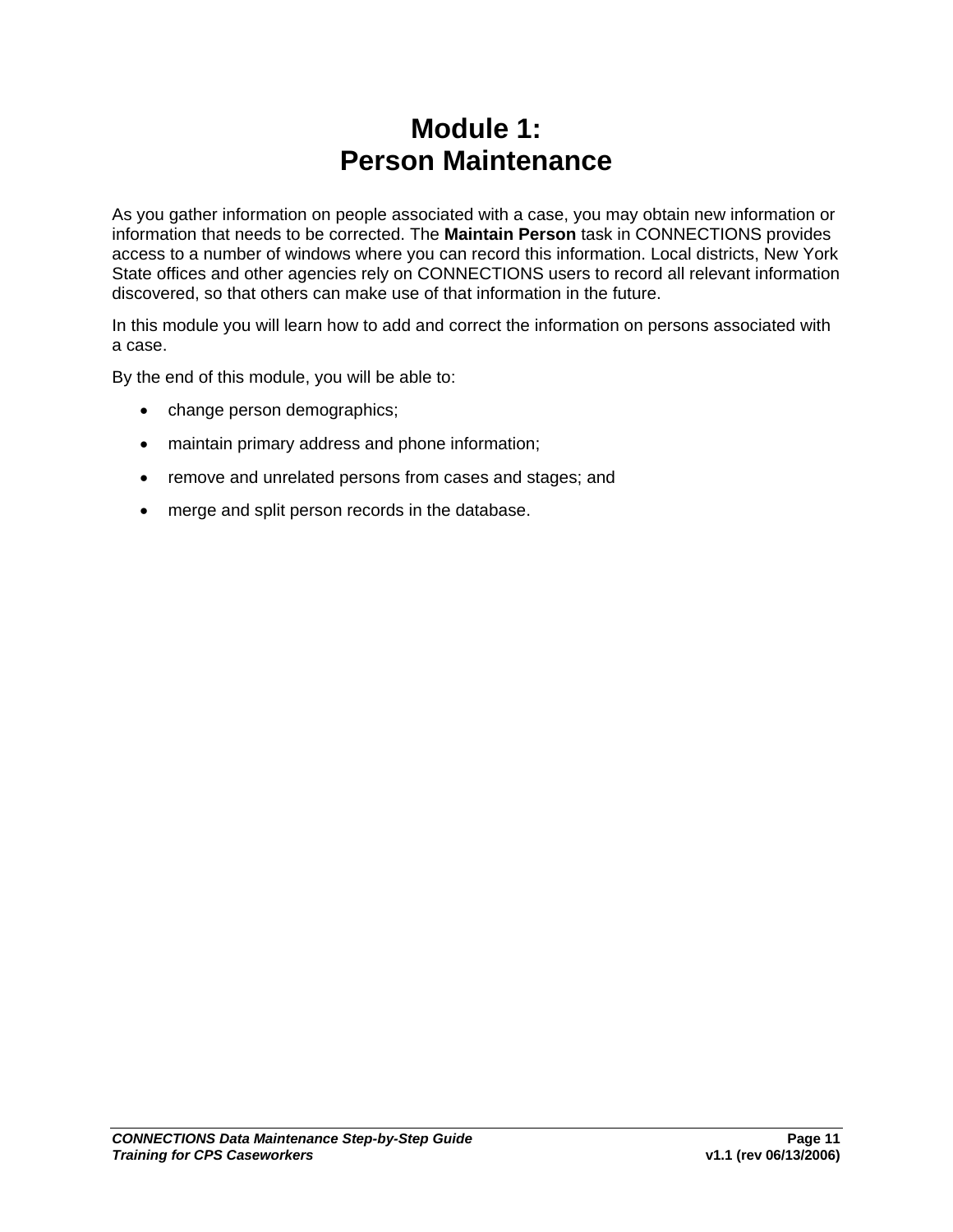# <span id="page-14-1"></span><span id="page-14-0"></span>**Maintaining Information About People in a Case**

During the course of an investigation, you will gather information about people associated with the case. When that information differs from what is already contained in the CONNECTIONS

database, you can update records by recording the new information via the **Maintain Person** task. Use this function to record demographic, address and phone information. In CONNECTIONS, a person may have only one valid *primary* name, address or telephone number at a time. S/he may however, have a number of secondary addresses or telephone numbers. When you change the primary name, address or telephone number, the previously listed primary information is automatically end-dated.

Because of the need to maintain historical information in CONNECTIONS, you cannot delete or modify existing names, addresses or phone numbers. Information that was once correct, but is now outdated, is noted in CONNECTIONS by its end-date. If there is information in a record that was *never* correct, indicate that by marking the information as Invalid.

## *Changing Person Demographics*

Use the *Person Detail* window to record a person's sex, ethnicity, marital status, primary language, date of birth (DOB), age and, if applicable, date of death (DOD) and reason. The Investigation Conclusion cannot be saved and submitted without DOB information; if you attempt to Save and Submit without this information, the following message displays: *"Each principal in the Investigation must have an exact or estimated DOB."*



- On the *Person Detail* window, you'll see an **Effective Date** field and a **Search** button. Use these fields to search for information maintained in CONNECTIONS as of a specific date:
- 1. In the **Effective Date** field, enter the date for which you would like information.
- 2. Press the **Tab** key on your keyboard to exit the **Date** field.
- 3. Click on the **Search** button. *The information from the earlier date displays in the fields in the window*.
- 4. To return to the current information, click on the **Reset** button.

<span id="page-14-2"></span>

#### **Step-by-Step: Changing Person Demographics**

- **1** Click on the **WORK** button on the CONNECTIONS Toolbar. *The Assigned Workload displays*.
- **2** Click on an INV stage to select it. *The Tasks… button enables.*
- **3** Click on the **Tasks…** button. *The Task List displays for the selected stage.*
- **4** Click on the **Maintain Person** task.
- **5** Click on the **List…** button. *The Person List displays for the selected stage.*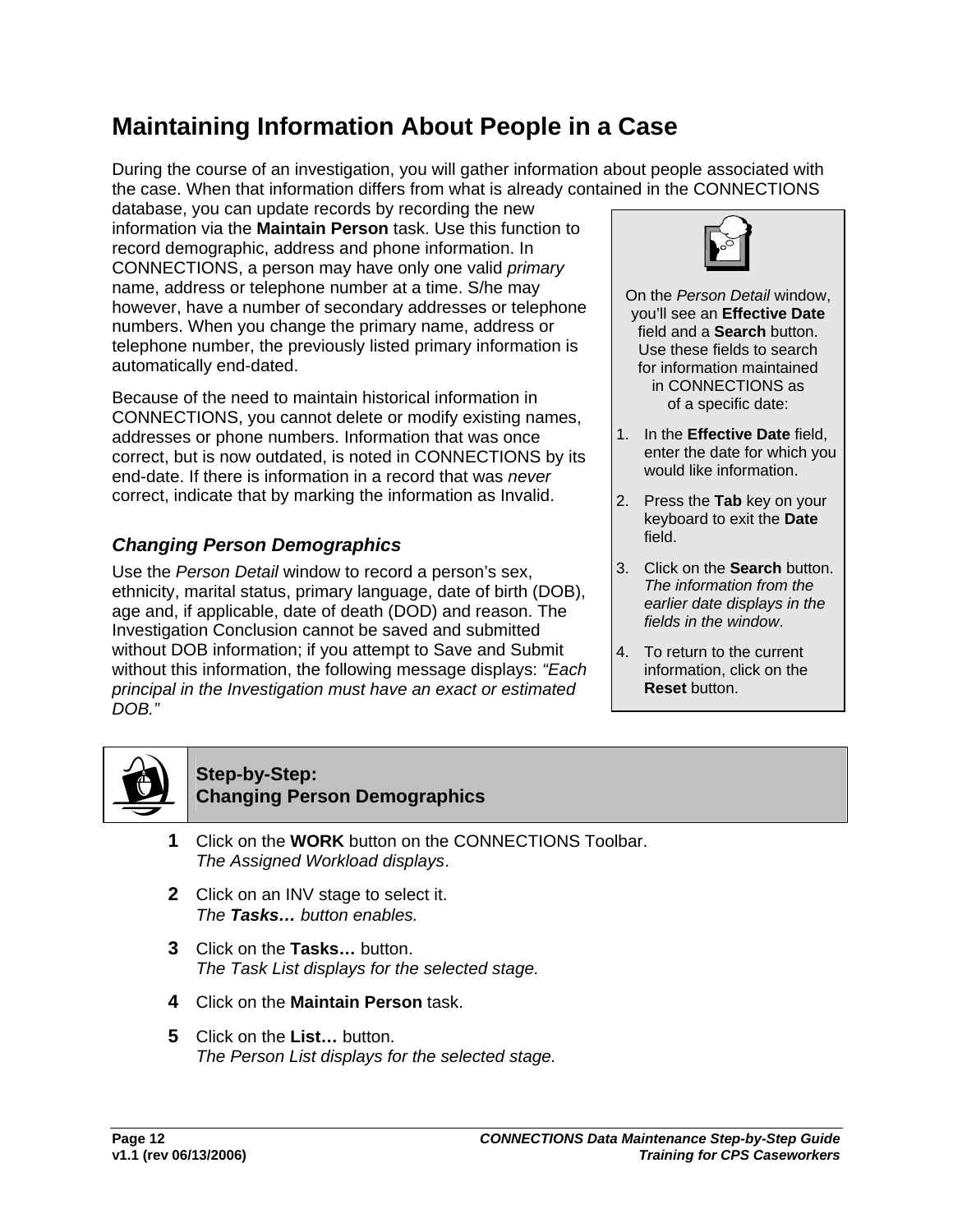- **6** Click on the name of the person whose record you want to update. (If you are recording information for the first time, see the "Case Maintenance" module in this guide for details about adding or relating persons.)
- **7** Click on the **Detail…** button. *The Person Detail window opens for the selected individual.*
- **8** Click on the drop-down arrow for each applicable field and select from each resulting list. If a field does not have a drop-down arrow, type directly into the field.
- **9** Click on the **Save** button. *The Person List displays.*
- **10** Click on the **Close** button. *The Task List displays.*
- **11** Click on the **Close** button to close the *Task List*. *The Assigned Workload displays.*
- **12** Click on the **Close** button. *The CONNECTIONS Toolbar displays.*



To record an age in the **Age** field, enter a date of birth in the **DOB** field. CONNECTIONS calculates the age from DOB information. If you do not know the exact date of birth, enter an approximate date and select the **Approx DOB** checkbox.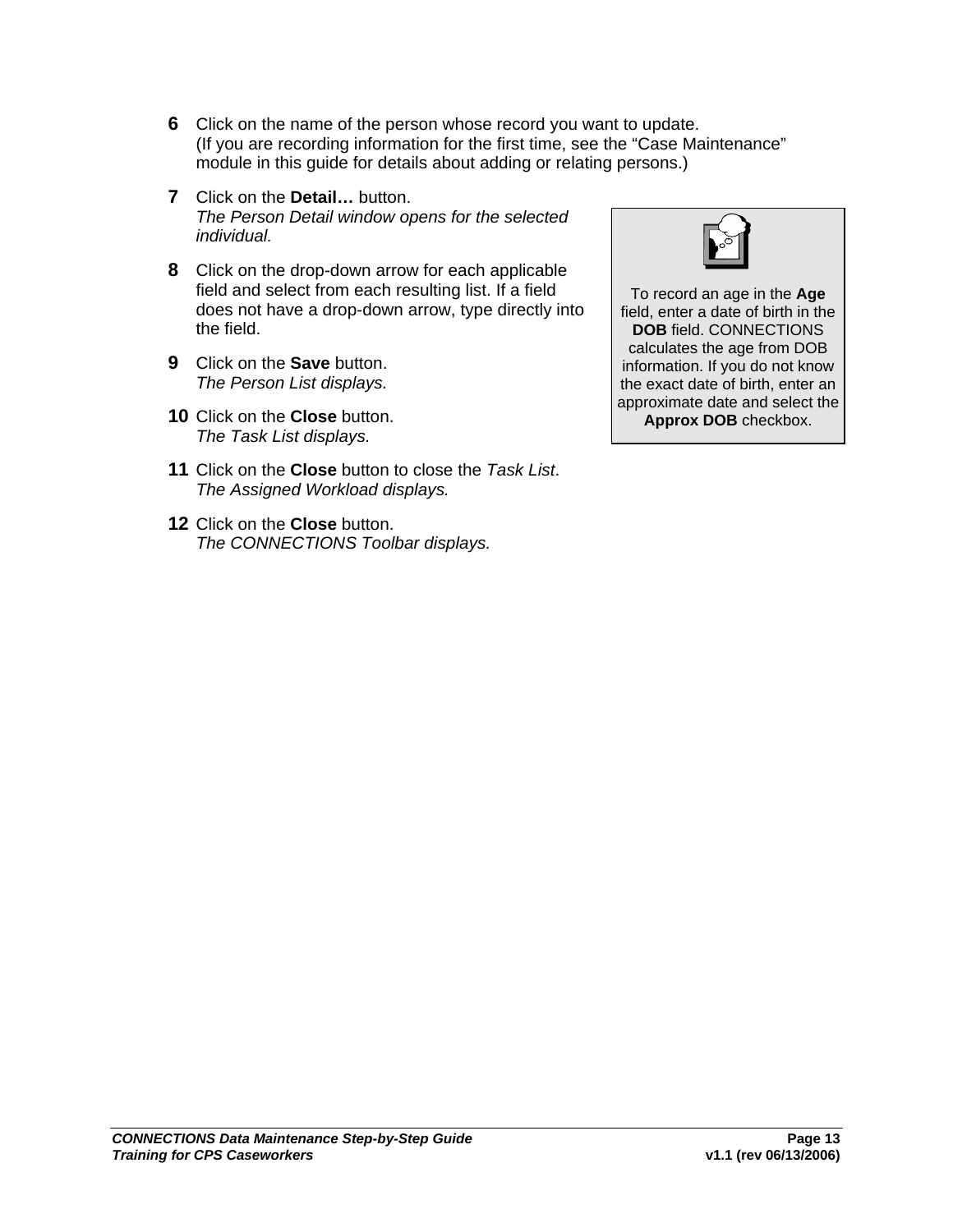## <span id="page-16-0"></span>*Adding or Correcting a Person's Name or Alias*

In CONNECTIONS, a person can have both a primary name and a legal name, or the name s/he is now using, and any number of non-primary names, or AKA's. An AKA could be an alias or street name, Common Law assumed name, maiden name, or former name.

Use the *A.K.A. Name List/Detail* window to add or maintain multiple names for a person. A person can have only one *primary* name, so when you add a new primary name, CONNECTIONS automatically end-dates the existing one. Because of the need to maintain accurate historical information in CONNECTIONS, you should never delete names. If a name once was (but no longer is) used for a person, that name needs to be end-dated. Names should be invalidated *only* if they were *never* correct for the person.



Do not invalidate a misspelled name if it is one that is a common misspelling (for example, Stephen, Steven, Steve or Stephan). This increases the chance of the name appearing as a match in searches. Only invalidate misspelled names if they are clearly wrong, like "Gelen" for "Helen."



## **Step-by-Step: Adding or Correcting a Person's Name/Alias**

- **1** Open the *Person List* for the selected stage. *See* **Steps 1-6** *on Changing Person Demographics on page [12.](#page-14-2)*
- **2** Click on the **Options** menu and select **A.K.A. Name List/Detail…** *The A.K.A. Name List/Detail window displays for the selected person.*
- **3** To change the primary name or add an alias, type the new information in the **Name Information** section in the bottom half of the window.
- **4** If the new name is the primary name, click on the **Primary** checkbox to select it.
- **5** Click on the **Add** button. *The new name is added to the list section at the top of the window and identified as primary (if appropriate). CONNECTIONS automatically enddates any existing primary name.*
- **6** If any name in the list section is invalid, highlight that name, select the **Invalid** checkbox and click on the **Modify** button. *The name is marked as invalid.*



There can be only one current primary name for an individual. The primary name is always the first name on the list. When a new primary name is added CONNECTIONS "end-dates" the existing primary name.

- **7** Click on the **Save** button. *The Person List displays. If you changed the primary name for the person, the Person List reflects that change.*
- **8** Click on the **Close** button. *The Task List displays.*
- **9** Click on the **Close** button. The Assigned Workload displays.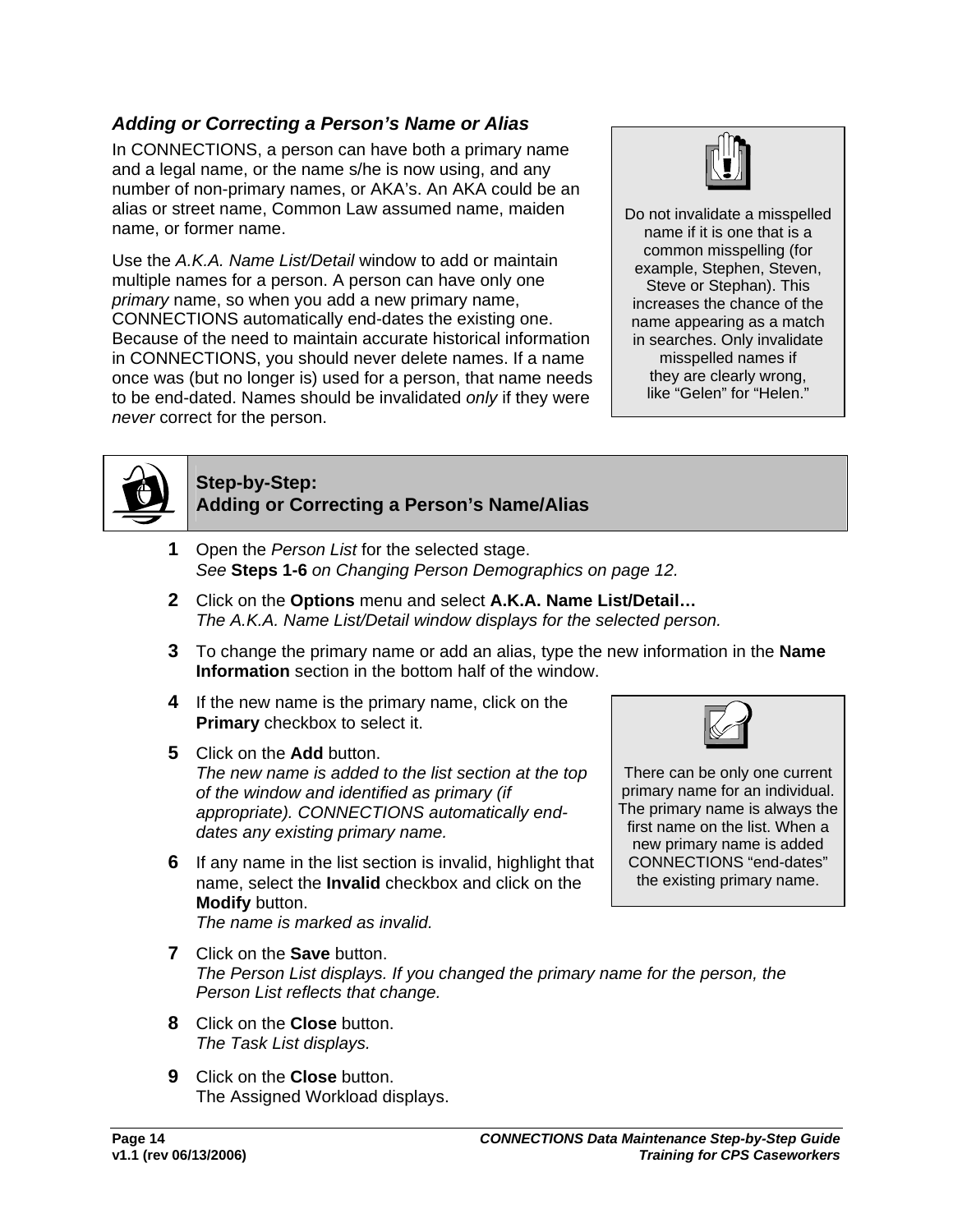#### <span id="page-17-1"></span><span id="page-17-0"></span>*Adding or Correcting Person Identifier Numbers*

CONNECTIONS enables you to record various identification numbers, such as a Social Security Number (SSN) or WMS Client Identification Number (CIN). Person identifiers are very helpful in distinguishing persons who may have the same name or other similar demographic information. Person identifiers help CONNECTIONS users maintain data integrity in the system. This information is recorded in the *Person Identifiers* window.



- **Step-by-Step: Adding or Correcting a Person Identifier Number**
- **1** Open the *Person List* for the selected stage. *See* **Steps 1-6** *on Changing Person Demographics on page [12.](#page-14-2)*
- **2** Click on the **Options** menu and select **Person Identifiers**. *The Person Identifiers window displays for the selected person.*
- **3** Select an ID type by clicking on the drop-down arrow in the **Type** field and selecting from the resulting list. *If you choose "Other" as the type, you must enter Comments.*
- **4** Type the ID number into the **Number** field (the number will be pink). *Press the Tab key or click in the Comments field to record comments. Type directly into the field.*
- **5** Click on the **Add** button. *The new identifier displays in the list section at the top of the window.*
- **6** Click on the **Clear** button to add another identifier.



Person identifier numbers are numbers that originate outside of the CONNECTIONS system (e.g., SSN, WMS, CIN). They are not the same as the CONNECTIONS-generated Person Identification Number (PID).

- **7** To delete an identifier, click on the identifier from the list section and then click on the **Delete** button. *The following message displays: "Are you sure you want to delete this record?" Click on the Yes button to delete the identifier. Click on the No button to cancel the deletion.*
- **8** Click on the **Save** button. *The changes are saved and the Person List displays.*
- **9** Click on the **Close** button. *The Task List displays.*
- **10** Click on the **Close** button. *The Assigned Workload displays.*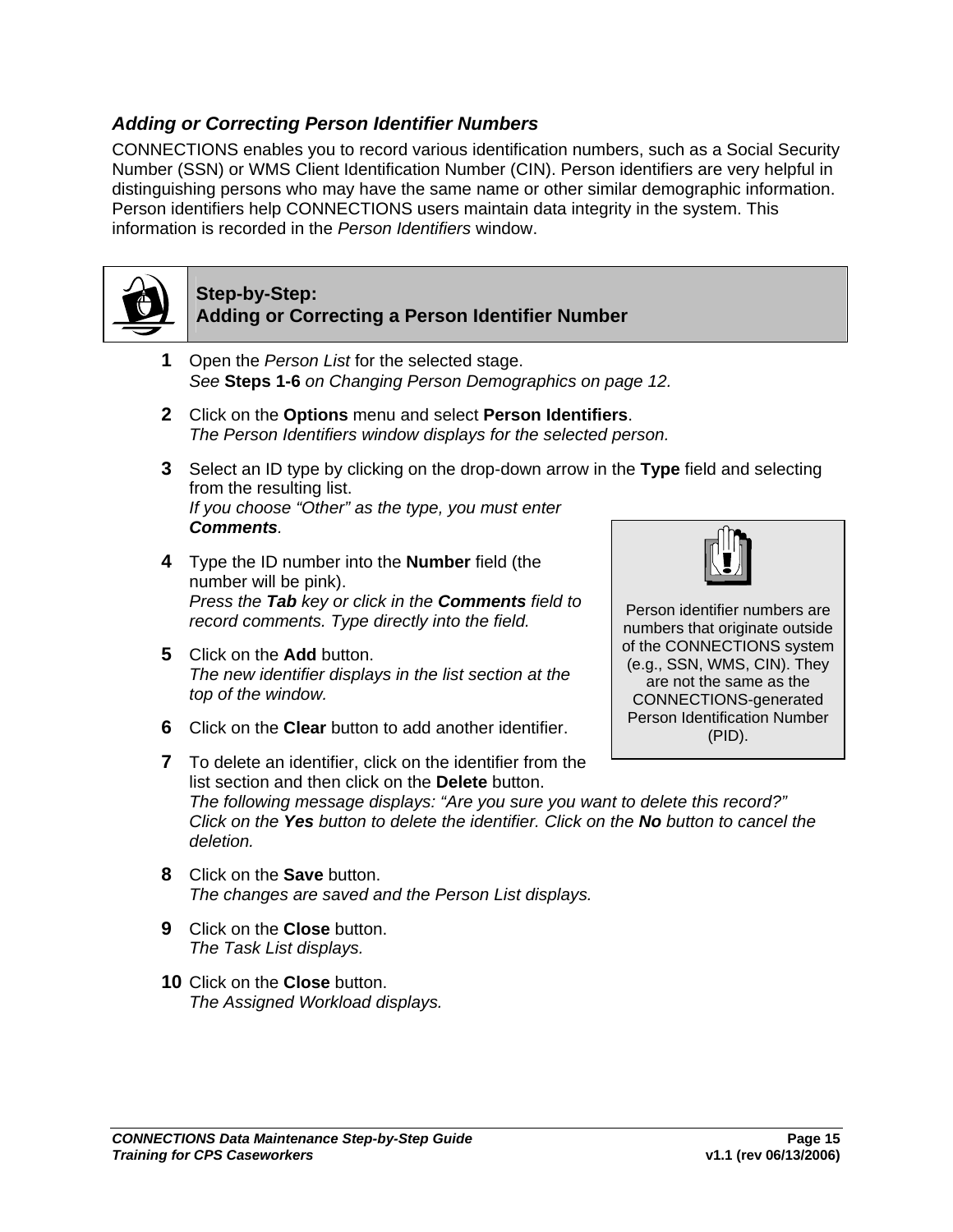# <span id="page-18-1"></span><span id="page-18-0"></span>**Maintaining Primary Address and Phone**

## *Changing Primary Address and Phone Information for Multiple Persons*

When a family moves to a new address or the phone number changes, you need to add the new information in CONNECTIONS. Whenever a new primary address and/or phone number is added, CONNECTIONS automatically end-dates the existing primary address and/or phone number. If you notice an address or phone number in CONNECTIONS that was *never* accurate, invalidate it.

The caseworker may update or add address/phone information for multiple persons in an Investigative stage rather than updating one person at a time. This function is accessed through the **Maintain Primary Address and Phone** task on the *Task List* for the selected stage.



## **Step-by-Step: Changing Primary Address and Phone for Multiple Persons**

- **1** Click on the **WORK** button on the CONNECTIONS Toolbar. *The Assigned Workload displays.*
- **2** Click on an INV stage to select it. *The Tasks… button enables.*
- **3** Click on the **Tasks…** button. *The Task List displays for the selected stage.*
- **4** Click on the **Maintain Primary Address and Phone** task.
- **5** Click on the **Detail…** button. *The Maintain Primary Address and Phone window displays.*
- **6** Record the new information in the fields at the top of the window. *The Type field is required*.
- **7** Click on the **Validate** button to perform address validation. *All addresses must be validated. If there is a discrepancy between the validated address and the address that was recorded, a message displays, showing both addresses for comparison. Please Note: If a New York City address was recorded and the CD was not retrieved, the following message displays: "Community District Could not be Populated."*
- **8** You must choose either to **Accept** or **Reject** the validated address. Click on the **Accept** button to replace the recorded address with the validated address; *or* click on the **Reject** button to use the recorded address.
- **9** To link this address to one or more individuals listed in the lower section, click on the box to the left of each applicable individual. To select more than one individual, press and hold the **Ctrl** key on the keyboard while clicking on the box to the left of the name.

*Selected individuals highlight.*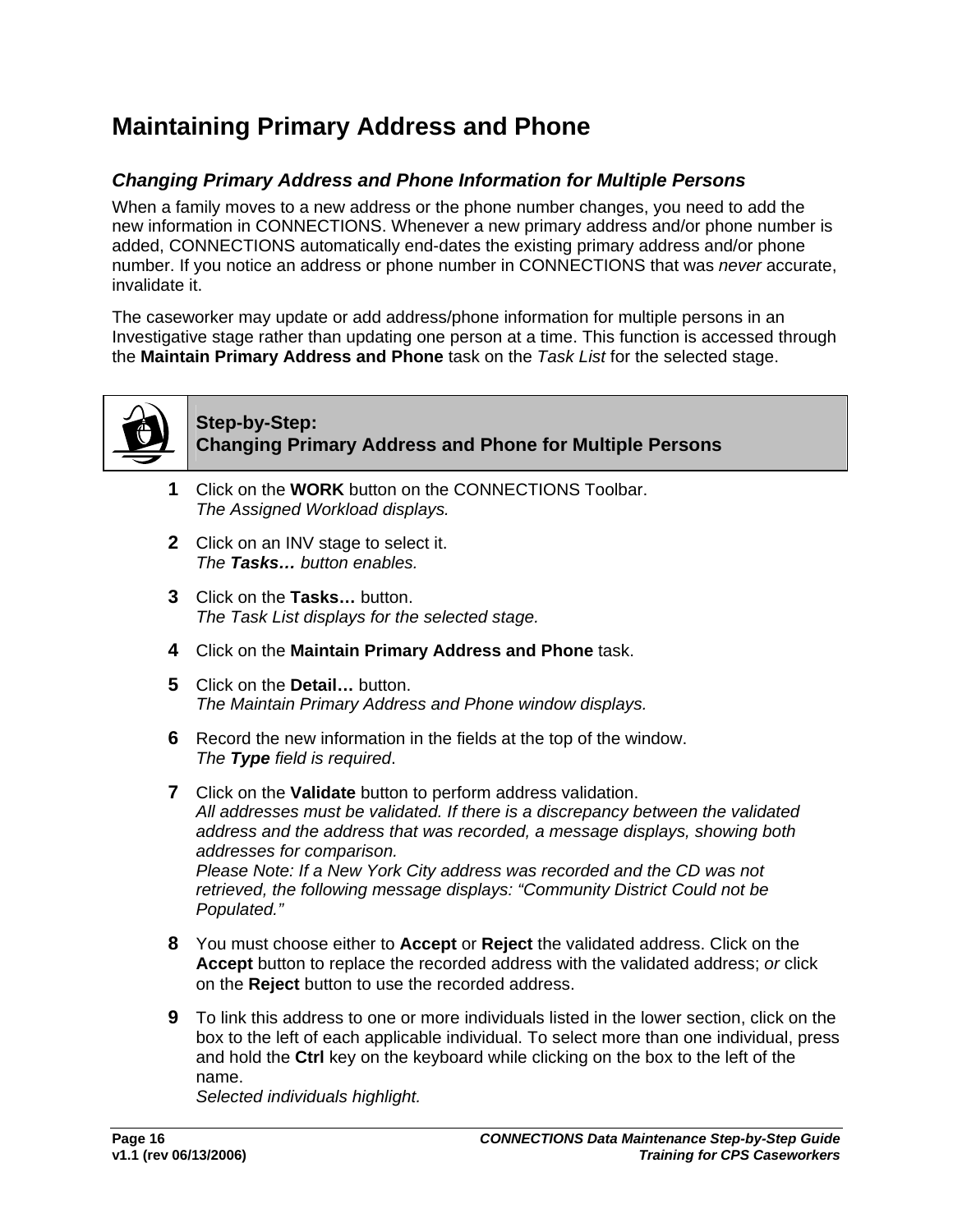- <span id="page-19-1"></span><span id="page-19-0"></span>**10** Click on the **Save** button. *The Maintain Primary Address and Phone window refreshes and displays with the new address.*
- **11** Click on the **Cancel** button. *The Task List displays.*
- **12** Click on the **Close** button. *The Assigned Workload displays.*

## *Changing Address and Phone Information for an Individual*

Address and phone information can be maintained for individuals using one of the following methods:

- Manually entering the new address and/or phone information
- Linking an individual to a pre-existing case address

If a person is being related or added to a stage, but that individual does *not* reside in the household (e.g., a biological parent who does not live with the child), it is usually more efficient to maintain the address and/or phone information for this individual in the *Person Detail* window.

If a person who lives in the household is being related or added to a stage, the *Maintain Primary Address and Phone* window enables the worker to maintain this information efficiently, while reducing the likelihood of data entry error. The *Maintain Primary Address and Phone* window also provides an efficient method for updating this information for several individuals in a household (e.g., when the family moves to a new address).



## **Step-by-Step: Adding or Correcting a Person's Phone Number**

- **1** Open the *Person List* for the selected stage. *See* **Steps 1-6** *on Changing Person Demographics on page [12.](#page-14-2)*
- **2** Click on the **Options** menu and select **Phone List/Detail…**. *The Phone List/Detail window displays for the selected person.*
- **3** Select a phone number type (e.g., residential, business) by clicking on the dropdown arrow for the **Type** field and selecting from the resulting list.
- **4** Enter the new number in the **Number** field.
- **5** If this is the individual's primary phone number, select the **Primary** checkbox.
- **6** Click on the **Add** button. *The new phone number information is added to the list section at the top of the window. If you added a new primary phone number, CONNECTIONS automatically end-dates the existing primary number.*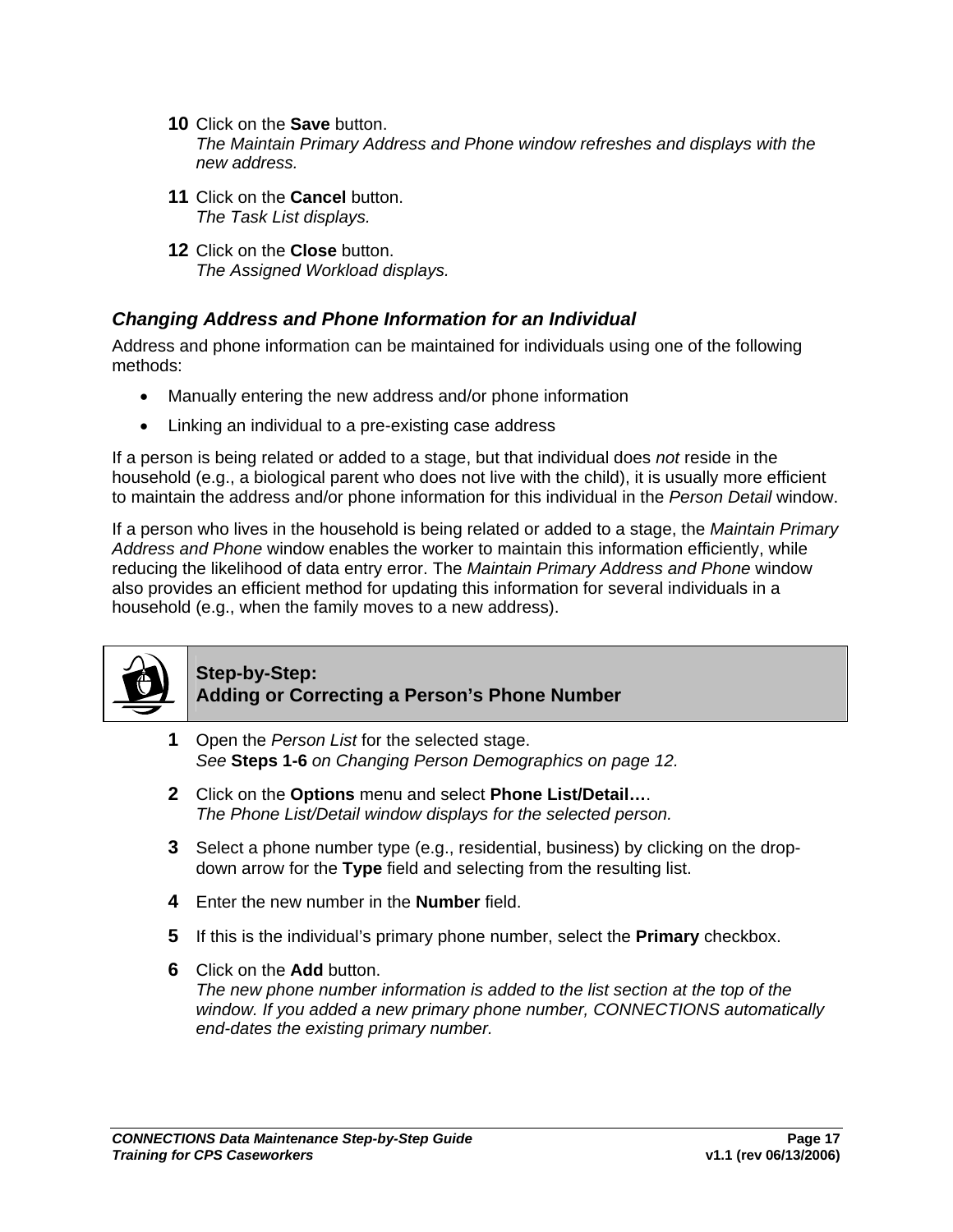- **7** Click on the **Save** button. *The Person List displays.*
- **8** Click on the **Close** button. *The Task List displays.*
- **9** Click on the **Close** button. The Assigned Workload displays.



You can update multiple records on this window before saving.

When a family moves, or you add a new person, you need to add the new address in CONNECTIONS. If you indicate that the new address is the primary one, CONNECTIONS automatically end-dates any existing primary address. If you notice an address in CONNECTIONS that was never accurate, you "invalidate" the address.



## **Step-by-Step: Adding or Correcting a Person's Address**

- **1** Open the *Person List* for the selected stage. *See* **Steps 1-6** *on Changing Person Demographics on page [12.](#page-14-2)*
- **2** Click on the **Options** menu and select **Address List/Detail…**.
- **3** Record the new information in the appropriate fields. *The Type field is required.*
- **4** Click on the **Validate** button to perform address validation. *All addresses must be validated. If there is a discrepancy between the validated address and the address that was recorded, a Replace with CODE-1 validated address? window displays. You must choose either to accept or reject the validated address. Click on the Yes button to replace the recorded address with the validated address, or click on the No button to use the recorded address. Please Note: If a New York City address was entered and the CD was not retrieved, the following message displays: "Community District Could not be Populated"*
- **5** Click on the **Add** button. *The Save button enables.*
- **6** Click on the **Save** button. *The Person List displays.*
- **7** Click on the **Close** button. *The Task List displays.*
- **8** Click on the **Close** button. *The Assigned Workload displays.*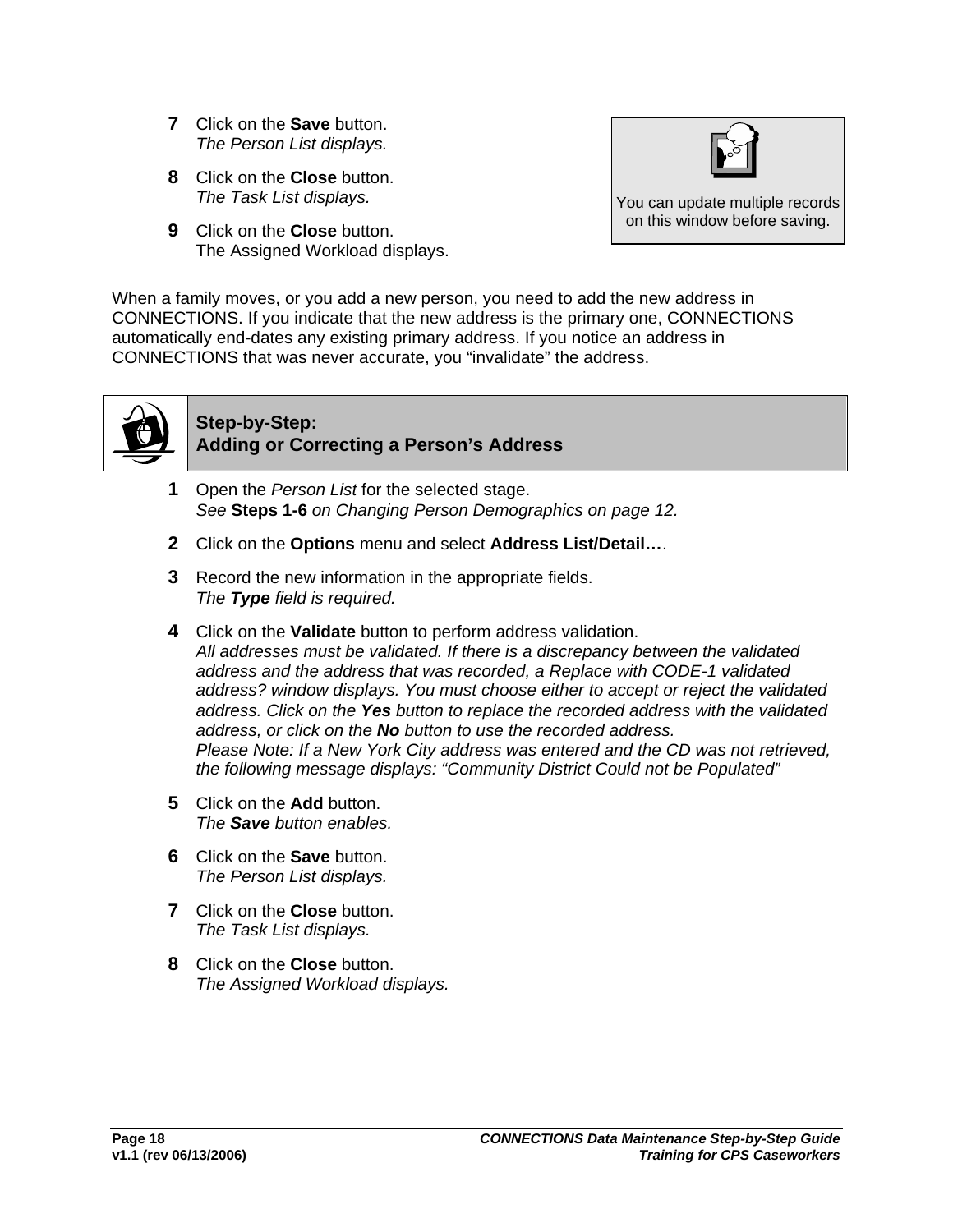

#### **Step-by-Step: Invalidating an Address or Phone Number**

- **1** Open the *Person List* for the selected stage. *See* **Steps 1-6** *on Changing Person Demographics on page [12.](#page-14-2)*
- **2** Click on the **Options** menu and select **Phone List/Detail…** or **Address List/Detail…**. *The Phone or Address List/Detail window displays for the selected person.*
- **3** From the list section at the top of the window, click on the phone number or address that needs to be invalidated. *The information displays in the fields in the detail section of the window.*



The only time an address or phone number is invalidated is if it was *never* accurate.

- **4** Click on the **Invalid** checkbox.
- **5** Click on the **Modify** button. *The phone number or address is recorded as Invalid and is stored for historical purposes. A red checkmark in the INV column denotes that the phone number or address has been invalidated.*
- **6** Click on the **Save** button. *The Person List displays.*
- **7** Click on the **Close** button. *The Task List displays.*
- **8** Click on the **Close** button. *The Assigned Workload displays*.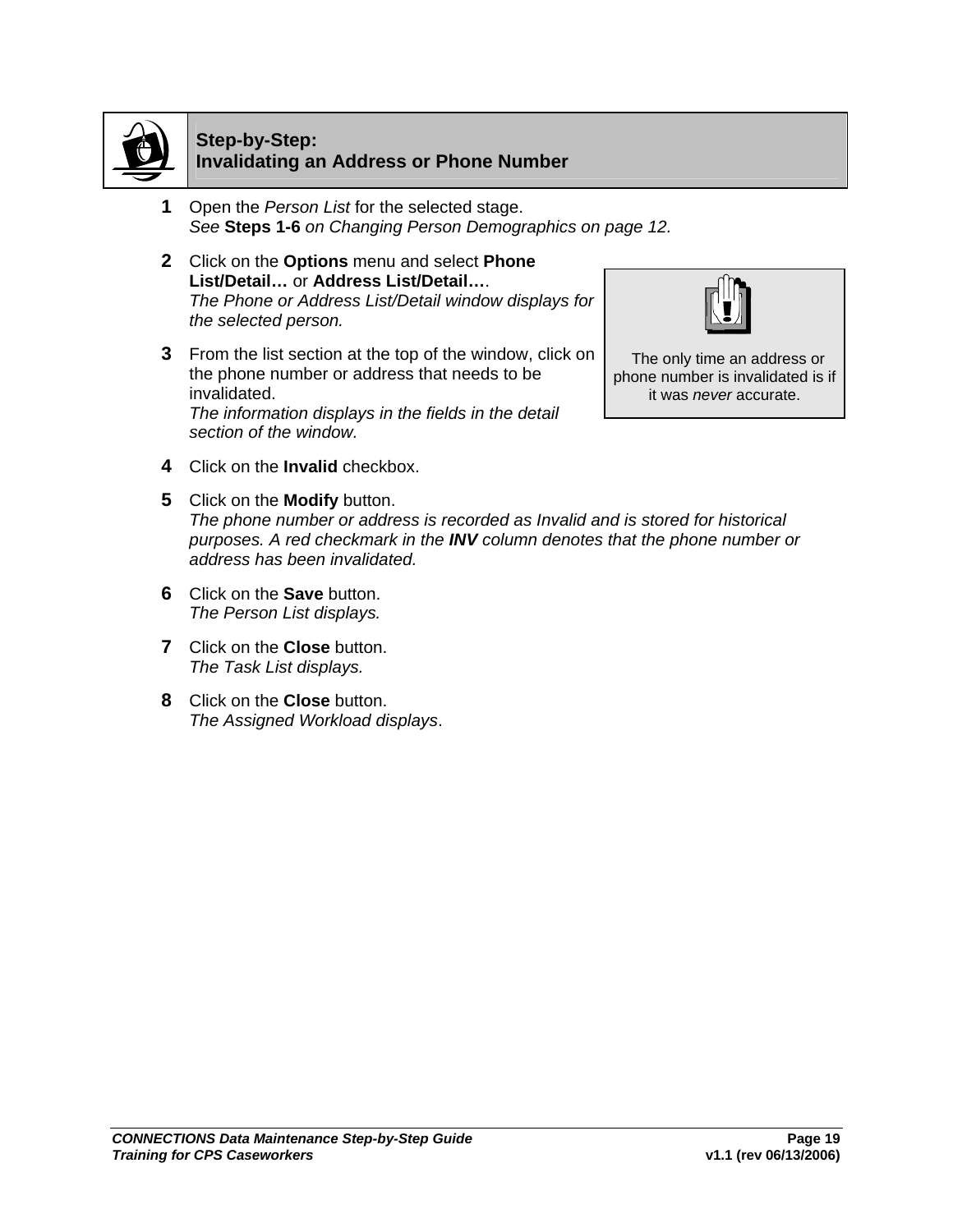## *Linking an Individual to a Pre-existing Case Address*

If someone moves into the household, that individual needs to be added in CONNECTIONS and linked to the case address. This is done most efficiently by using the **Maintain Primary Address and Phone** task.



## **Step-by-Step: Linking an Individual to a Pre-existing Case Address**

- **1** Click on the **WORK** button on the CONNECTIONS Toolbar. *The Assigned Workload displays.*
- **2** Click on an INV stage to select it. *The Tasks… button enables.*
- **3** Click on the **Tasks…** button. *The Task List displays for the selected stage.*
- **4** Click on the **Maintain Primary Address and Phone** task.
- **5** Click on the **Detail…** button. *The Maintain Primary Address and Phone window displays.*
- **6** Select a person with the correct address from the list in the lower section of the window by clicking on any field in that person's row. *A black arrow indicates the person selected*. *If the person has not been added to the stage yet or the address field is blank for the selected person, s/he needs to be added before this function can be utilized.* Workers can exit the *Multiple*
- **7** Click with the *right* mouse button. *A menu displays with the following commands:* 
	- *Use Primary Address*
	- *Use Primary Phone*
	- *Use Both Address and Phone*
- **8** Click to select a command from the menu. *The Address and/or Phone information (depending on the command you selected) displays in the appropriate fields. This information can be modified if it is not applicable to the person.*
- **9** If you select **Use Primary Address** or **Use Both Address and Phone** from the menu, click on the **Validate** button to perform address validation. *All addresses must be validated. If there is a discrepancy between the validated address and the address that was recorded, an address validation window displays with the recorded address and the validated address. Click on the Accept button to replace the recorded address with the validated address, or click on the Reject button to use the recorded address.*

*Please Note: If a New York City address was entered and the CD was not retrieved, the following message displays: "Community District Could not be Populated."* 

*Primary Address/Phone Maintenance* window without saving at any time by clicking on the **Cancel** button or selecting **Cancel** from the **File** menu.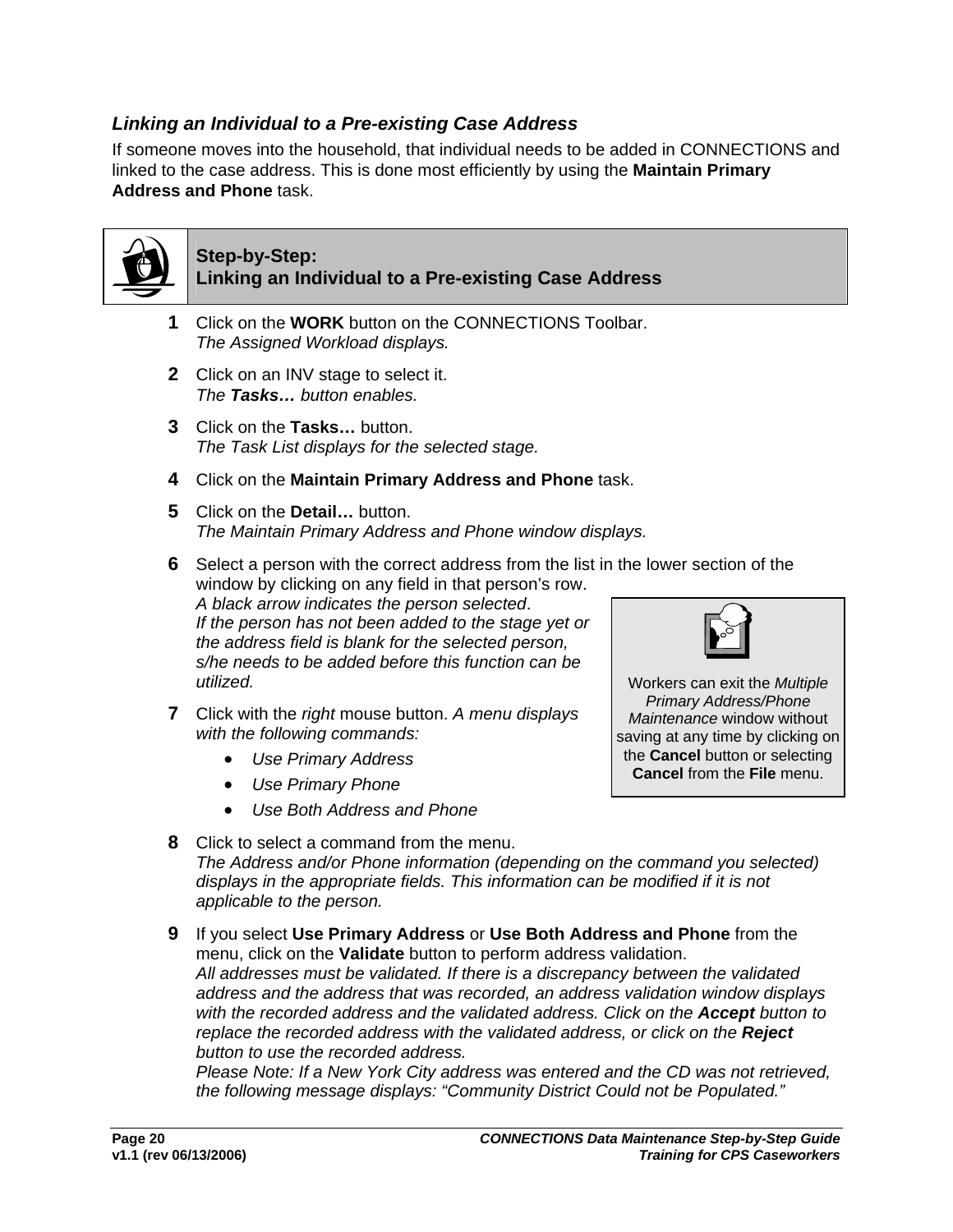- <span id="page-23-1"></span><span id="page-23-0"></span>**10** To link this address to one or more individuals listed in the lower section, click on the box to the left of an individual's name. To select more than one individual, press and hold the **Ctrl** key while clicking on the box to the left of the person's name. *Selected individuals highlight.*
- **11** Click on the **Save** button. *The Maintain Primary Address and Phone window refreshes and displays with the modifications. You can make additional changes to this window if necessary.*
- **12** Click on the **Cancel** button to close the *Maintain Primary Address and Phone* window. *The Task List displays.*
- **13** Click on the **Close** button. *The Assigned Workload displays.*

# **Person Reported in Error**

During the course of an investigation, the caseworker may determine that a person should *never* have been associated with the stage; the individual was "reported in error."

For example, the reporter tells the SCR Intake worker that four children reside in the household, including a teenager named Tommy and a child named Mina. The reporter has never seen Mina, but has heard the mother yelling at her and threatening to beat her. When the local district caseworker visits the home during the investigation, she learns that only two children

Changing a person's role to "Reported in Error" is a *corrective* process only.

reside in the household. Tommy is the 18-year-old delivery boy for the local grocery store and Mina is the family's dog. Both Mina and Tommy would be considered "Reported in Error." In addition, since Tommy is at least 18 years old, he is entitled to receive certain information, which is limited to the report itself and the portion of the case record that confirms he was reported in error.

If a person was reported in error during the Intake stage of a case, that person's role can be changed to "Reported in Error" during the Investigation stage. Only the Primary worker, Secondary worker and Case Manager can select this new role – provided they have the MAINT REPT ERR Business Function. In addition, the Unit Approver in the unit of the Primary worker, Secondary worker or Case Manager (or someone with a role above that of the Unit Approver) can select the new role if they have the MAINT REPT ERR and UNIT SUM ACCESS Business Functions.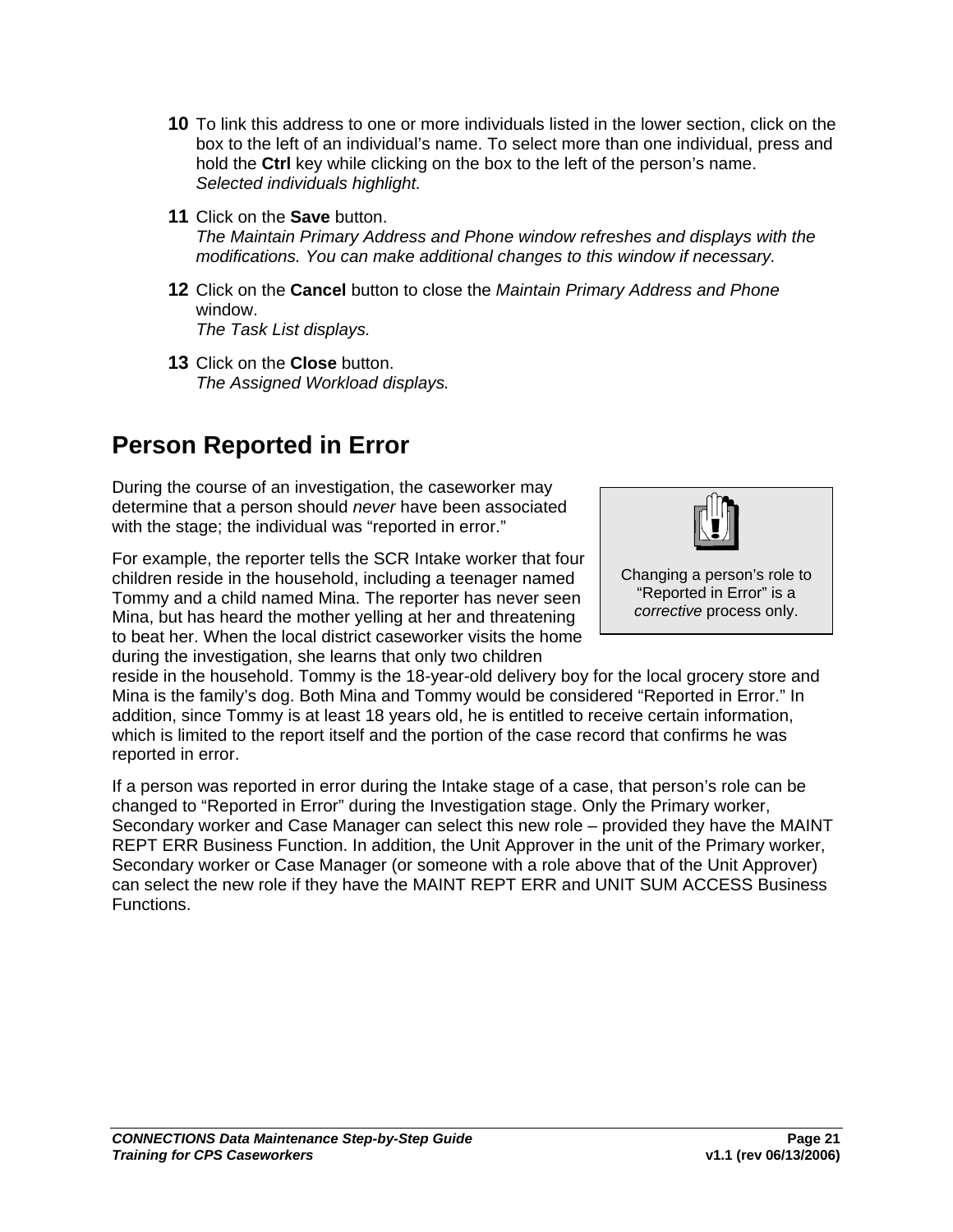In order to change a person's role to "Reported in Error," *all* of the following conditions must *also* be met:

- The person must have been reported during the Intake stage.
- The person cannot be associated with any substantiated allegations. (The allegation details must be completed prior to changing the person's role to "Reported in Error.")
- There must be at least one other allegation which does not involve the person whose role is being changed to "Reported in Error."
- The worker's BFP must include the MAINT REPT ERR Business Function. (If the worker is a Unit Approver or someone with a role above that of the Unit Approver, the BFP must also include the UNIT SUM ACCESS Business Function.)

Pre-existing Notification events (e.g., Notice of Existence) generated for this person do not prevent changing the role to "Reported in Error." The district is responsible for sending manually generated letters notifying the person of the role change. Once the change is complete, the following notifications can no longer be system-generated for the person whose role was

changed: Notice of Existence, Notice of Indication, IAB Notification Letter, IAB Indicated Letter and IAB Unfounded Letter.

The allegations associated with this person are deleted when the change is complete. A recalculation of overall roles and determination occurs when a person's role is changed to "Reported in Error."

Changing a person's role to "Reported in Error" changes how and where that person is listed in CONNECTIONS:

- "XE" displays in the **Role** column for that person on the *Person List*.
- If a person's *only* role in a case is "Reported in Error," that individual's name does not display on the *Case Composition* window.
- The person's name still returns in a person search.



**NYC Only:** If a High Priority Factor (HPF) is calculated for the Intake stage due to this person's role—and changing his/her role during the Investigation stage means the HPF is no longer in effect—the HPF no longer populates on the *Assigned Workload* when the HPFs are recalculated.

This type of report would still be considered High Priority, however, because it was designated as such at Intake.



## **Step-by-Step: Changing a Person's Role to "Reported in Error"**

- **1** Click on the **WORK** button on the CONNECTIONS Toolbar. *The Assigned Workload displays.*
- **2** Click on the stage containing the person whose role is to be changed. *The Tasks… button enables.*
- **3** Click on the **Tasks…** button. *The Task List displays.*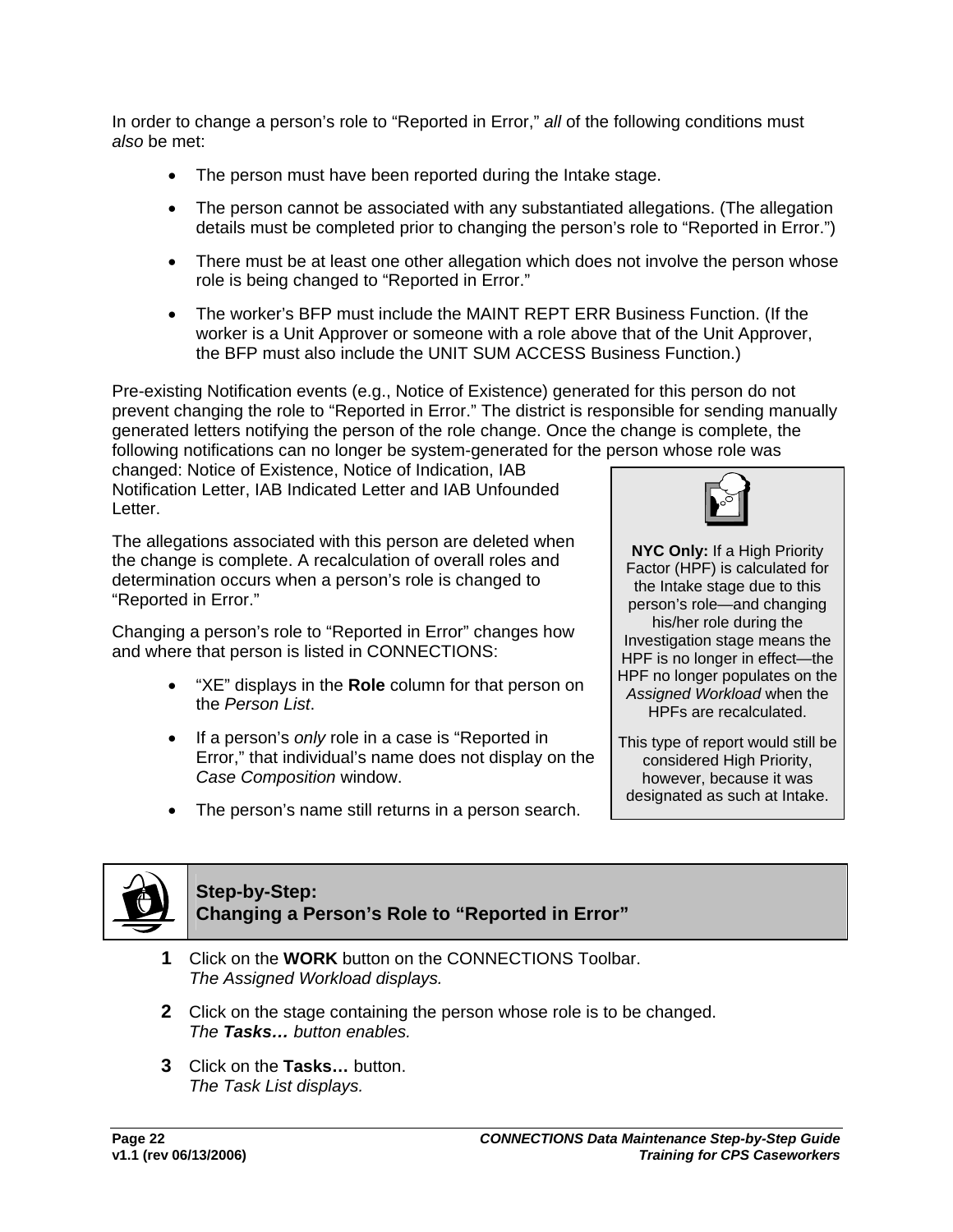- <span id="page-25-1"></span><span id="page-25-0"></span>**4** Click on the **Maintain Person** task. *The List… button enables.*
- **5** Click on the **List…** button. *The Person List displays.*
- **6** Select the person whose role is being changed.
- **7** Click on the **Detail…** button. *The Person Detail window displays.*
- **8** Click on the drop-down arrow for the **Role** field and select **Reported in Error** from the resulting list.
- **9** Click on the **Save** button. *The following message displays: "Unsubstantiated/Undetermined allegations will be deleted. Continue?"*
- **10** Click on the **Yes** button. *The Person List displays with the updated information. Note that "XE" displays in the Role column*.
- **11** Click on the **Close** button. *The Task List displays.*

# **Person Unrelate**

The Person Unrelate function enables designated workers to Unrelate an individual who was related in error during the Intake stage. This function is performed in an open Investigation stage from the *Person List*.

When a Person Unrelate is performed, the misrelated person (and the information associated with that individual) no longer appears in the Intake or other associated stages. A new person record with a new Person ID (PID) is created in the

CONNECTIONS database using the information reported at Intake.

In order to perform a Person Unrelate, the worker must:

- be the Primary worker, Secondary worker or Case Manager; or
- be the Unit Approver or have a role above that of the Unit Approver in the unit of the Primary worker, Secondary worker or Case Manager; or
- have the ACCESS ALL DIST *and* CASE/PERS SRCH Business Functions (allowing access through a Case Search).

In order to maintain accurate data for the person, workers are responsible for correcting necessary demographic information prior to performing a Person Unrelate. Performing a Person Unrelate changes a person's role. If the individual received a notice prior to the Unrelate, the local district needs to send a new notice with the correct information. Notices also need to be sent whenever a new subject or person over 18 is added to a stage.



If the person was not reported during Intake, the following message displays: *"Person not in Intake. Cannot change role to Reported in Error."*

If no other allegations are associated with another person, the following message displays: *"A subject and MA/AB child must remain. Cannot change to Reported in Error."*



Person Unrelate is a different function than Person Split, which is the process used to split person records that were merged in error.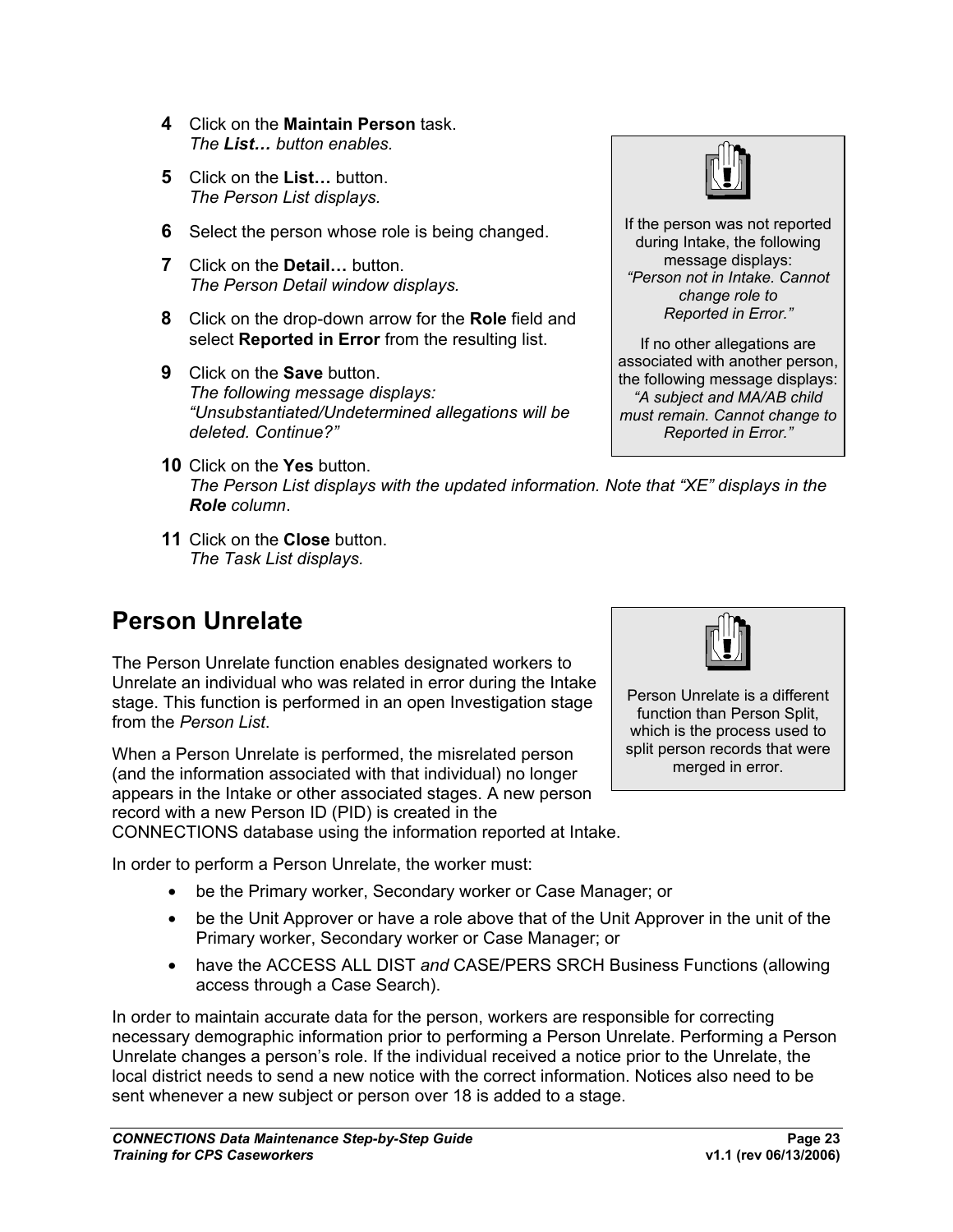

## **Step-by-Step: Unrelating a Person**

- **1** Click on the **WORK** button on the CONNECTIONS Toolbar. *The Assigned Workload displays.*
- **2** Select the appropriate stage by clicking on it. *The Tasks… button enables.*
- **3** Click on the **Tasks…** button. *The Task List displays.*
- **4** Click on the **Maintain Person** task. *The List… button enables.*
- **5** Click on the **List…** button. *The Person List displays.*
- **6** Click to select the person to be unrelated.
- **7** Click on the **Options** menu and select the **Person Unrelate…** command. *See the tip box at right for warnings and error messages that may display. Once you have responded to any warnings, the following message displays. "Are you sure that you want to unrelate this person?"*
- **8** Click on the **Yes** button to complete the Person Unrelate process. *The Person List displays with a "U" in the Sch column. To return to the Person List without performing the Person Unrelate, click on the No button.*
- **9** Click on the **Close** button to close the *Person List*. *The Task List displays.*
- **10** Click on the **Close** button to close the *Task List*. *The Assigned Workload displays.*



**Person Unrelate Warnings and Error Messages** 

If the person selected was not reported during Intake, the following message displays: *"Person not in Intake. Cannot Unrelate. Choose Remove Person – Added in Error."* 

When demographic information for the person was changed after the date of the Intake, the following message displays: *"Changes made to Person in this stage should be reset before continuing."*

If the person is associated with another CONNECTIONS event (e.g., Notice of Existence), the following message displays: *"Events for this person in this stage will be invalidated! Continue?"* 

An Unrelate event is created for the associated Investigation stage. The following information displays in the **Description** column on the *Event List* for such an event: *"<PID> was unrelated from <PID>."*

An Alert is also generated to the *Staff To-Do List* of every worker assigned to an open stage that involves the misrelated person. The alert notifies the worker that a Person Unrelate occurred: *"<Name> (<PID>) was unrelated from <Stage Name> (<Stage ID>)."* 

Once the Person Unrelate is complete, "U" displays in the **Sch** column on the *Case List*, signifying that an unrelate has occurred. These changes are also reflected on the Person Data Report and the Intake/IRI Report.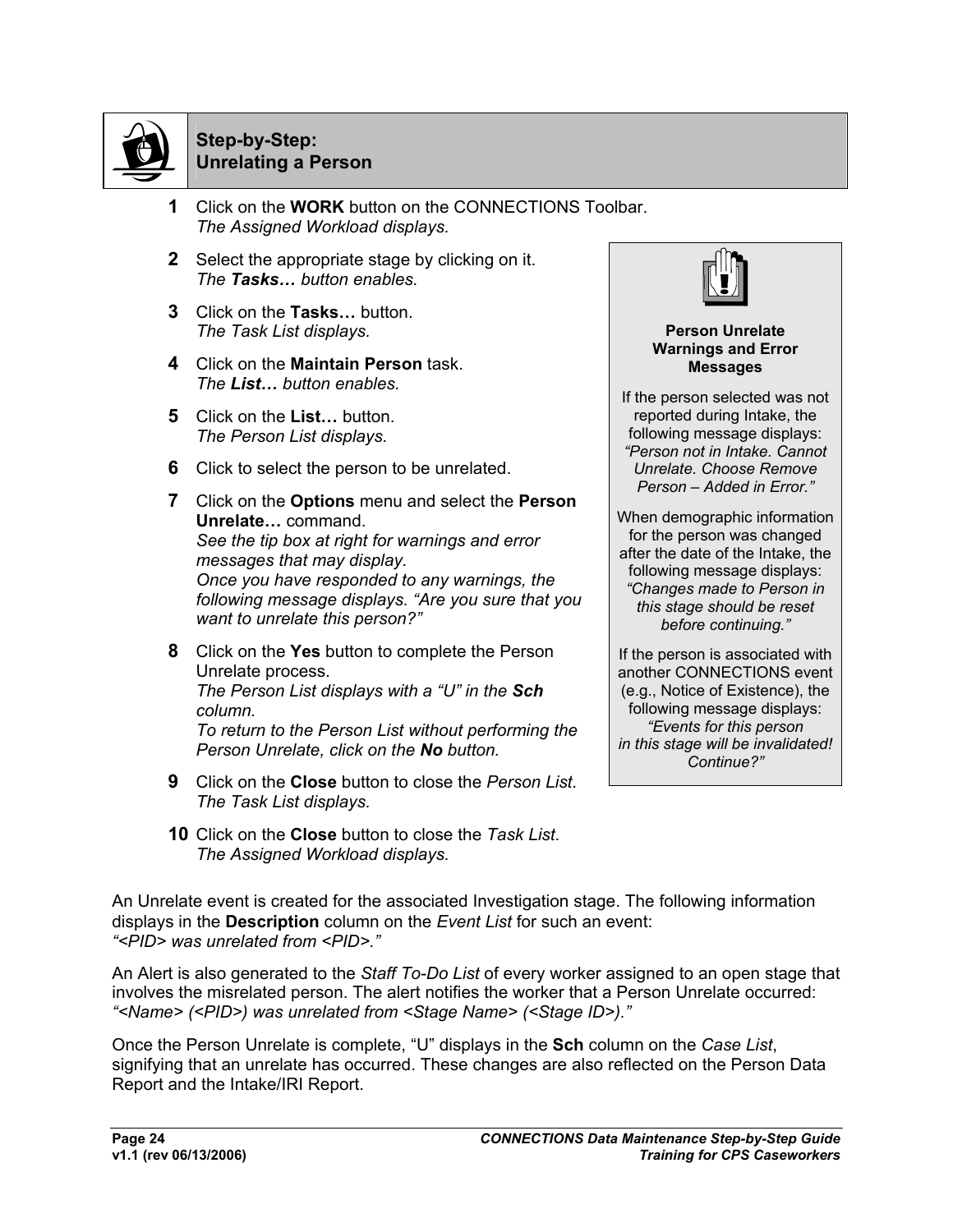# <span id="page-27-1"></span><span id="page-27-0"></span>**Remove Person – Added in Error**

The Remove Person – Added in Error function enables designated workers to remove an individual who was added in error during an Investigation or ARI stage. This function is performed in an open Investigation stage from the *Person List*. This function cannot be performed if the person to be removed was reported at Intake or named in an allegation.

In order to perform the Remove Person – Added in Error function, the worker must:



- be the Unit Approver or have a role above that of the Unit Approver in the unit of the Primary worker, Secondary worker or Case Manager; or
- have the ACCESS ALL DIST *and* CASE/PERS SRCH Business Functions (allowing access through a Case Search).

In order to maintain accurate data for the person, workers are responsible for making necessary demographic changes prior to performing the Remove Person – Added in Error function. For example, if the person's age was changed from 45 to 35 after the person was added to the stage, the worker must correct the age to restore the original information.

The example below illustrates a situation in which the "Remove Person – Added in Error" function is needed:

> *A caseworker has an INV stage open for the "Smith" case in CONNECTIONS. The worker inadvertently adds a person from the "Jones" case to the "Smith" case.*



# **Step-by-Step: Removing a Person Who Was Added in Error**

- **1** Click on the **WORK** button on the CONNECTIONS Toolbar. *The Assigned Workload displays.*
- **2** Select the appropriate stage by clicking on it. *The Tasks… button enables.*
- **3** Click on the **Tasks…** button. *The Task List displays.*
- **4** Click on the **Maintain Person** task. *The List… button enables.*
- **5** Click on the **List…** button. *The Person List displays.*
- **6** Select the person to be removed.



If any demographic information has been changed since the person was added to the stage, the following message displays: *"Changes made to Person in this stage should be reset before continuing."* 

If the person is associated with another CONNECTIONS event (e.g., Notice of Existence), the following message displays: *"Events for this person in this stage will be invalidated! Continue?"* 



The "Remove Person – Added in Error" function is a **corrective** process only.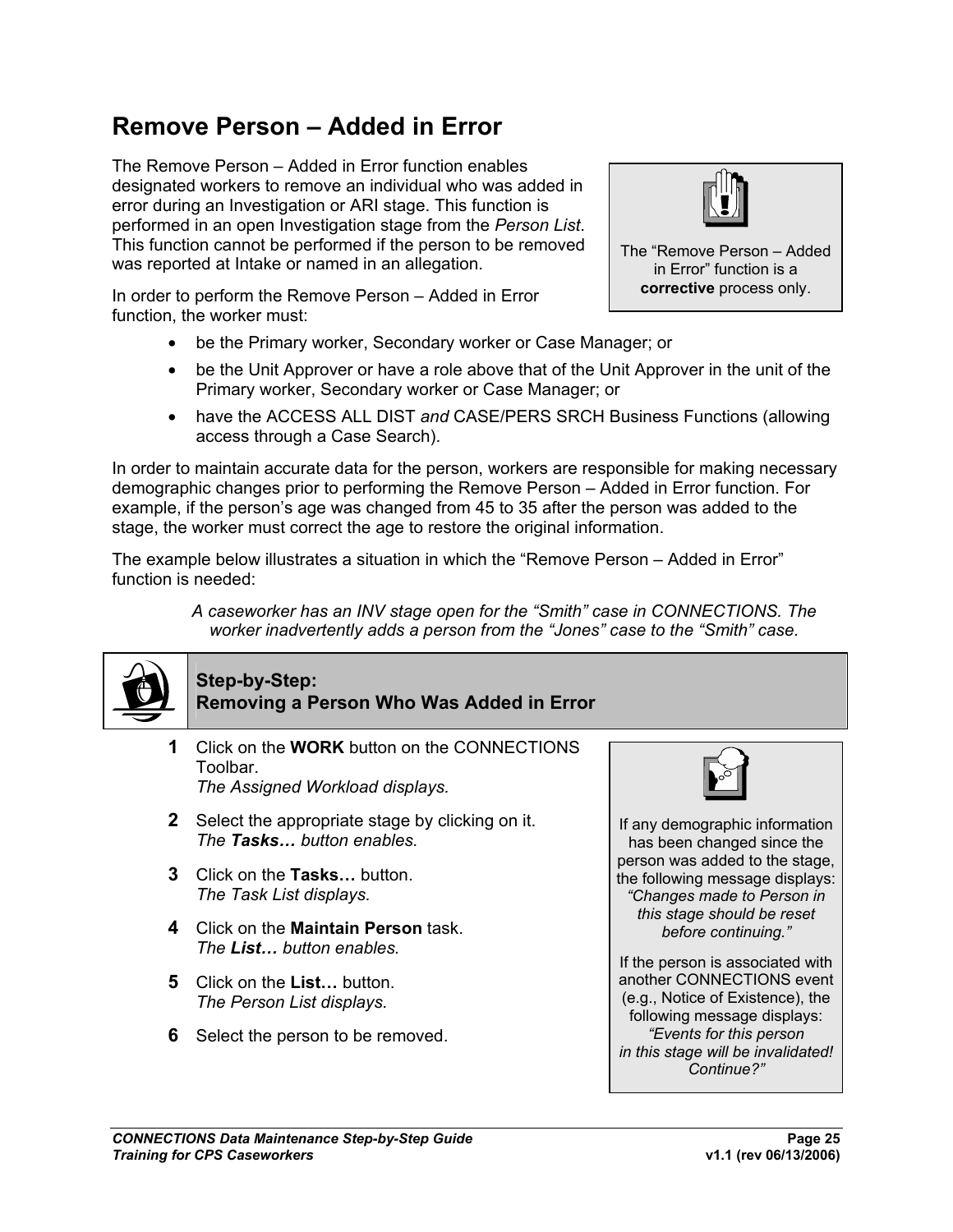- **7** Click on the **Options** menu and select **Remove Person Added in Error**. *The following message displays: "Are you sure you want to remove the person Added in Error?"*
- **8** Click on the **Yes** button to complete the Remove Person Added in Error process. *The Person List is updated and the removed person's name no longer displays. To return to the Person List without removing the person, click on the No button.*
- **9** Click on the **Close** button. *The Task List displays.*
- **10** Click on the **Close** button to close the *Task List*. *The Assigned Workload displays*.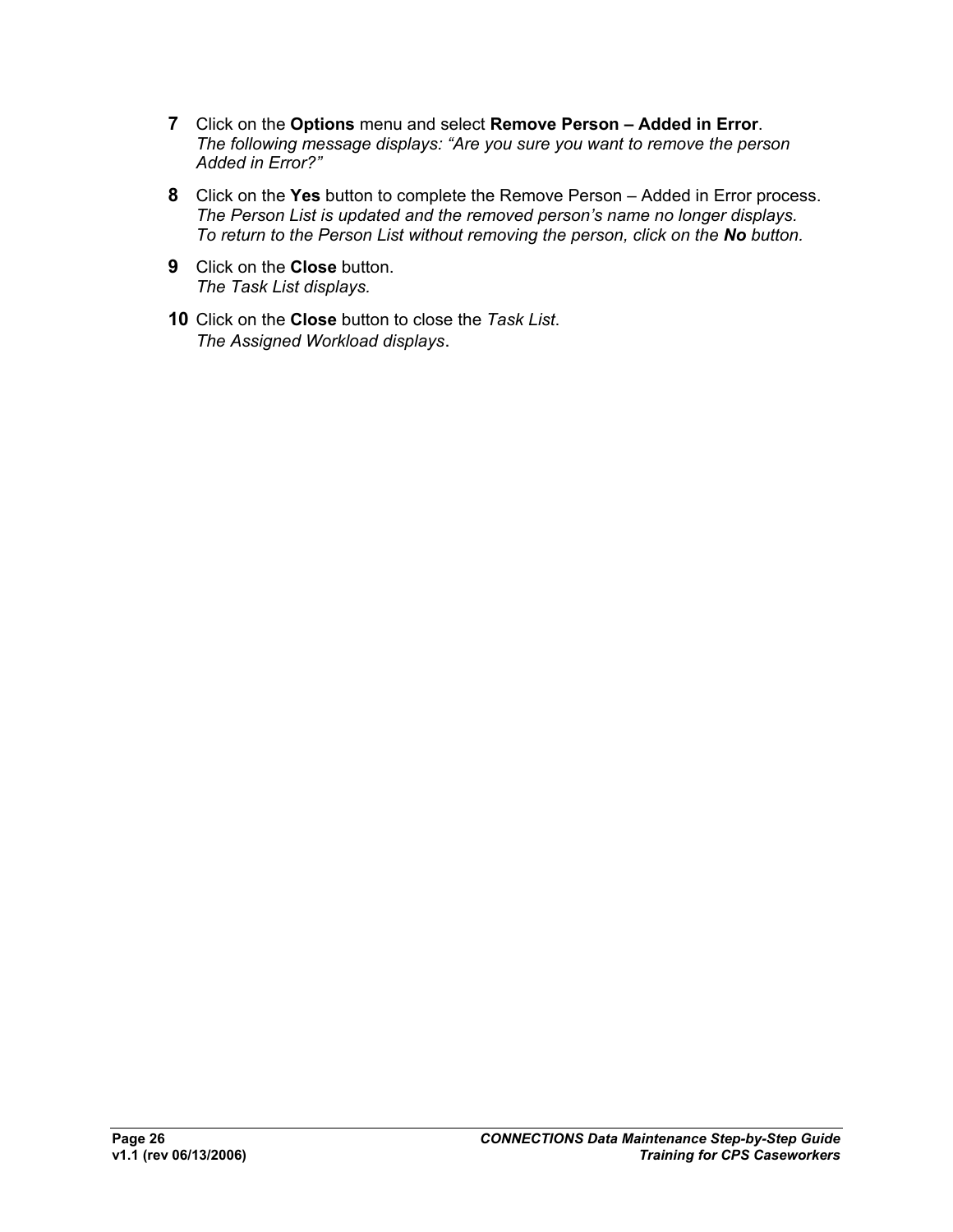# <span id="page-29-1"></span><span id="page-29-0"></span>**Merge and Split Functions to Correct Duplicate and Combined Records**

CONNECTIONS information needs to be maintained in a secure, accurate and reliable manner, as well as readily available for use by workers needing information. The process of merging and splitting records is complicated and cannot always be fully undone. Notify your supervisor if you notice records that should be merged or split so that necessary corrections can be made.

The individual authorized to perform the Person Merge/Split function is subject to local district policy and procedure. This task may not fall under the scope of the individual caseworker's responsibilities. In order to perform the Person Merge/Split function, the worker's BFP must include the appropriate Business Functions.



**WARNING!** 

Since it is not always possible to correct errors you may make when merging and splitting records, be sure to:

- **1** Talk with your supervisor before proceeding.
- **2** Be careful when merging and splitting records.

In your work with CONNECTIONS, you may come upon multiple records for the same person, or records for two separate persons that have been accidentally combined into one.

Duplicate records can be created during Intake if an Intake worker has limited or unknown demographics on a person and therefore, cannot relate that person to an already existing person in CONNECTIONS. Duplicates can also result if a caseworker misses a potential match during a Person Search; the worker would then add this person to the case rather than relating him/her to the existing person in the system. The opposite situation—accidentally combined records—can result if a caseworker merges records for two individuals who seem to be the same person but in fact, are not. **Regardless of the reason, duplicate records and accidentally combined records pose problems for accurate case management and need to be corrected once they are identified.** 

Duplicate and accidentally combined records are corrected in CONNECTIONS with the Merge and Split functions. A **Merge** joins two separate Person IDs or Case IDs into the same record. A **Split** separates cases or people that were merged in error. Person Merges and Splits occur immediately in CONNECTIONS; an overnight batch update is not required.

The ability to perform Merge/Split functions is dependent on the worker's role and level of security access. In order to perform a Person Merge or Split *in a closed stage*, the worker must have the MERGE/SPLIT Business Function and:

- be the historical Primary worker, Secondary worker or Case Manager; *or*
- be the historical Unit Approver or have a role above that of the Unit Approver in the unit of the Primary worker or Secondary worker *and* have the CASE/PERS SRCH Business Function; *or*
- have the ACCESS ALL DIST *and* CASE/PERS SRCH Business Functions (allowing access through a case search).

To perform a Person Merge or Split *in an open stage*, the worker must have the MERGE/SPLIT Business Function. The worker must also meet one of the above criteria *or*:

• be the Unit Approver or have a role above that of the Unit Approver in the unit of the Primary worker, Secondary worker or Case Manager *and* have the UNIT SUM ACCESS Business Function.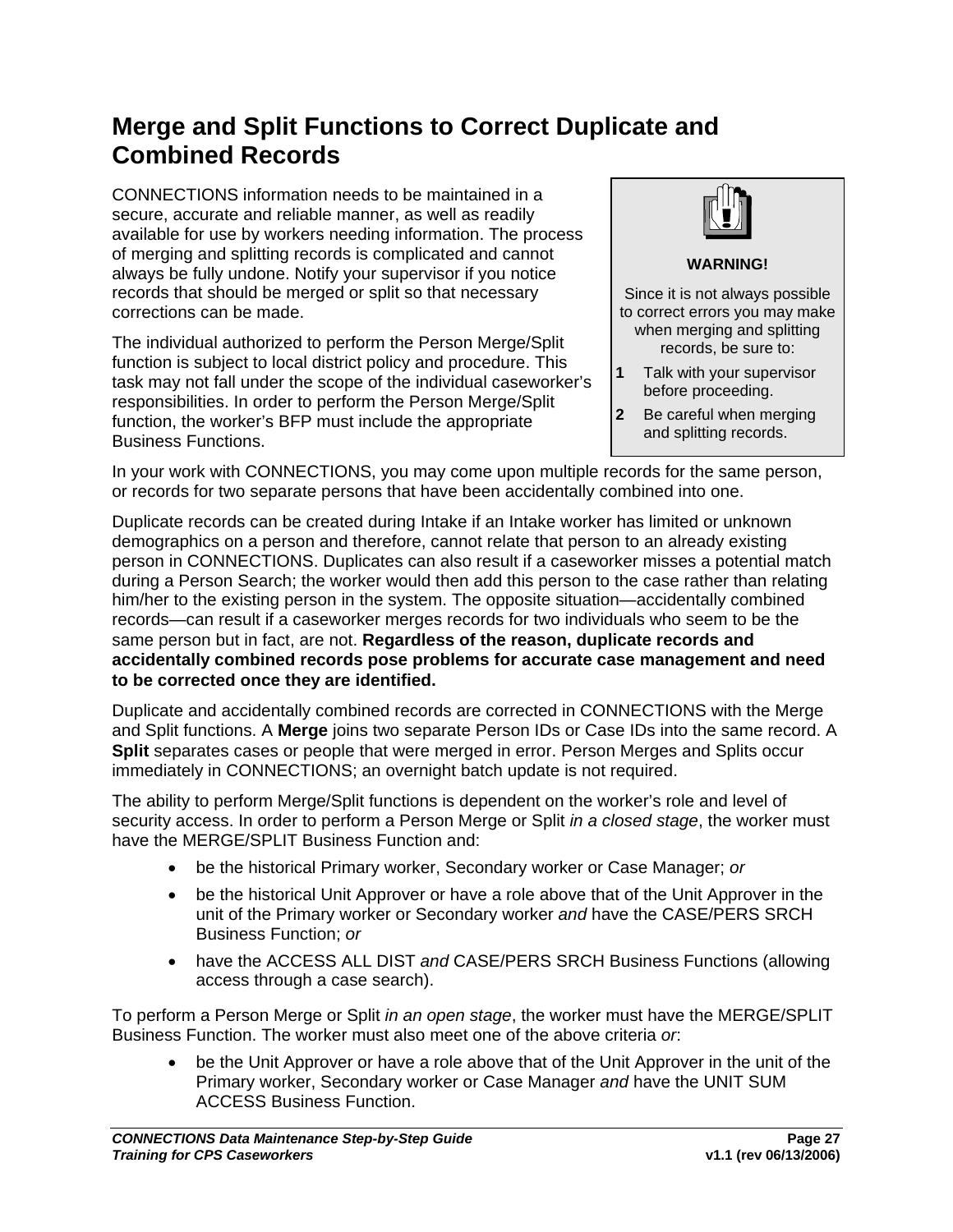## <span id="page-30-1"></span><span id="page-30-0"></span>*Person Merge Function*

Before completing a Person Merge, a decision must be made regarding which person will be carried forward to further stages (the *Merged Forward Person*) and which person will be "retired" after the Merge (the *Merged Closed Person*). The Merged Forward Person should be the person with the most history. This is generally the one with the Person ID number that has been in the system longer. It is important to understand how the Merge affects each of these roles in CONNECTIONS.

#### *The Merged Forward Person:*

- is carried forward to subsequent CONNECTIONS stages;
- appears on the *Person List* in the current open stage, any closed stages and any future stages; and
- is identified by a checkmark in the **M/S** column of the *Person List*.

## *The Merged Closed Person:*

- is "retired" after the Merge and information of the new Merged Forward Person is used in all open and closed stages;
- cannot be related to a new stage; and
- cannot be involved in future system events.

## *A Person Merge results in the following system changes:*

- The Merge List on the *Person Merge/Split* window is updated to reflect the action taken.
- The *Merged Forward Person* inherits the demographics that have been selected and appear in all stages.
- The *Merged Closed Person* is no longer linked to any of the stages that were open at the time of the Merge. These are now linked to the Merged Forward Person.
- System-generated Alert To-Do's are sent to the *Staff To-Do List* of the Primary and Secondary workers for any open stages that involve the Merged Forward Person or Merged Closed Person.

#### *A Person Split results in the following system changes:*

- The previously Merged Closed Person becomes active again in the database, but is not re-associated with any stages.
- The previously Merged Closed Person's pre-merge demographics remain available in CONNECTIONS.
- The events/activities associated with the reactivated person (and approved prior to the Merge) require data maintenance to again be associated with that person.
- Events that occurred while the Merge was in effect are *not* associated with the reactivated person.
- System-generated To-Do's are sent to workers assigned to open stages associated with the previously merged person.



#### **When merging two Person IDs:**

- Their age difference should be within five years.
- If the Merged Closed Person is involved in an open Intake, the following message displays: *"The closed person is in open stages. Merge with extreme caution. Continue?"*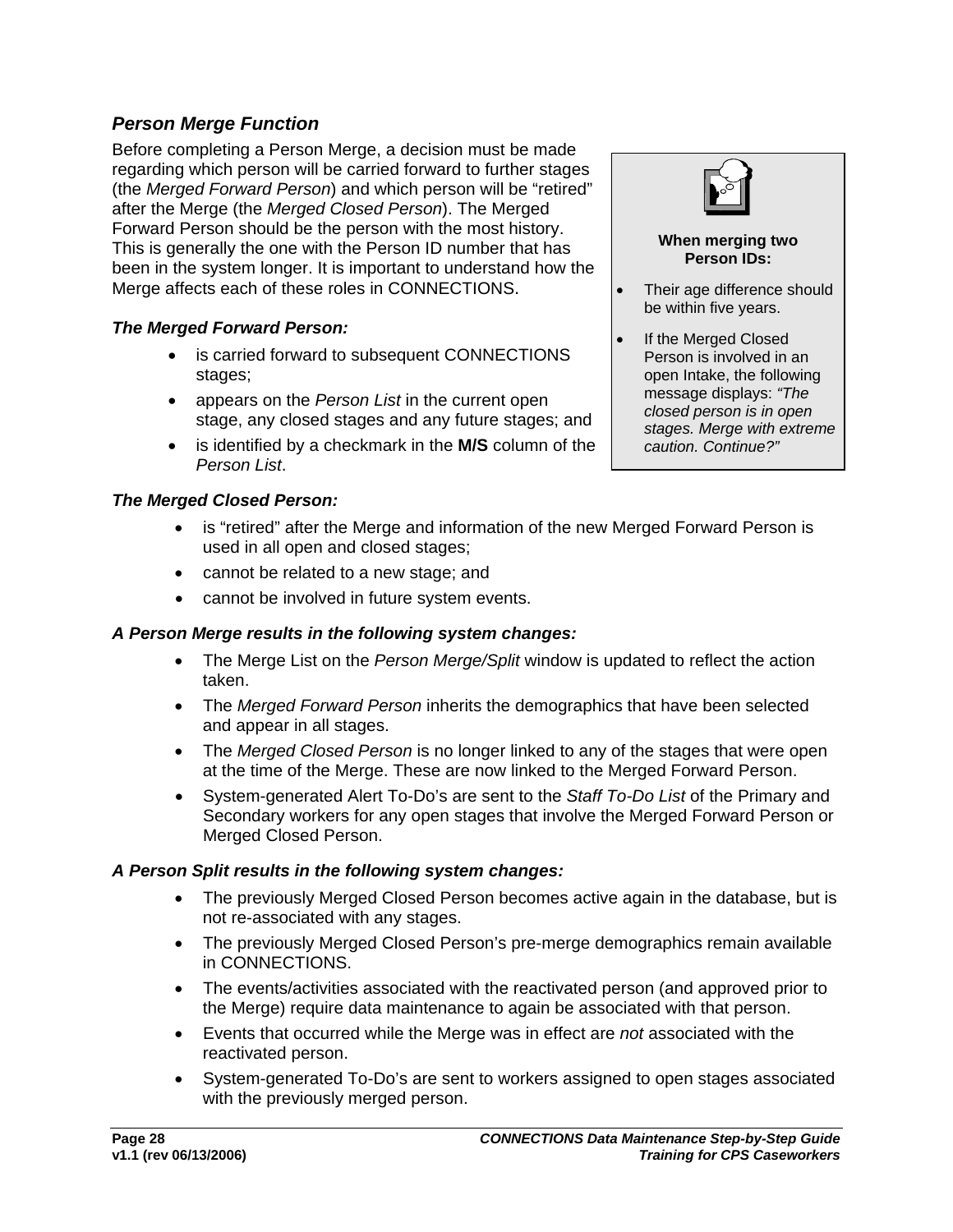## <span id="page-31-0"></span>*The Person Forward Selection Window*

The *Person Forward Selection* window enables you to select specific person information that is applied to the Person Forward. The type of information you select—and which person you select it from—affects the information that is retained for the Person Forward.

If you select information from the Person Closed, the primary information for the Person Forward is end-dated and the information from the Person Closed is copied to the primary record.

Valid person identifier, Language and Religion information is retained from the Person Forward, unless the field is blank. If the Person Forward does not have this information recorded, the information from the Person Closed is copied to the Person Forward.

If you have been given approval to merge person records, perform the following steps to complete this task.

<span id="page-31-1"></span>

#### **Step-by-Step: Completing a Person Merge within the**  *Assigned Workload*

**1** From the *Assigned Workload*, select the stage containing the person information that requires merging.

*The Tasks… button enables.*

- **2** Click on the **Tasks…** button. *The Task List displays for the selected stage.*
- **3** Click on the **Maintain Person** task. *The List… button enables.*
- **4** Click on the **List…** button. *The Person List displays.*
- **5** Click on the name of the person to be merged.
- **6** Click on the **Options** menu and select **Person Merge/Split**.

*The Person Merge/Split window displays. The highlighted name from the Person List pre-fills in the Merged Persons Closed section.* 

**7** Enter the **Person ID** of the Merged Forward Person.



#### **Person Merge Warnings and Error Messages:**

When completing a Person Merge, you may see warnings and/or error messages. Warnings do not prevent you from completing a Merge, but error messages do.

#### **Reasons for Warnings:**

- Both persons must be the same sex (if it is recorded).
- Both people must have a DOB that is within 5 years (if recorded).
- One of the persons is involved in a fatality report.
- The Merged Closed Person is in an open Intake or Investigation stage.

#### **Reasons for Error Messages:**

- Social Security numbers do not match.
- Medicaid number does not match.
- Entered ID is not found, verify ID.
- Services CIN must match.
- NYC Non-Service (NS) CIN's must match (NYC only).
- Merge will cause person to be a subject and MA/AB child in the same Investigation Stage.
- The ID Person entered has the status of person closed from a prior Merge.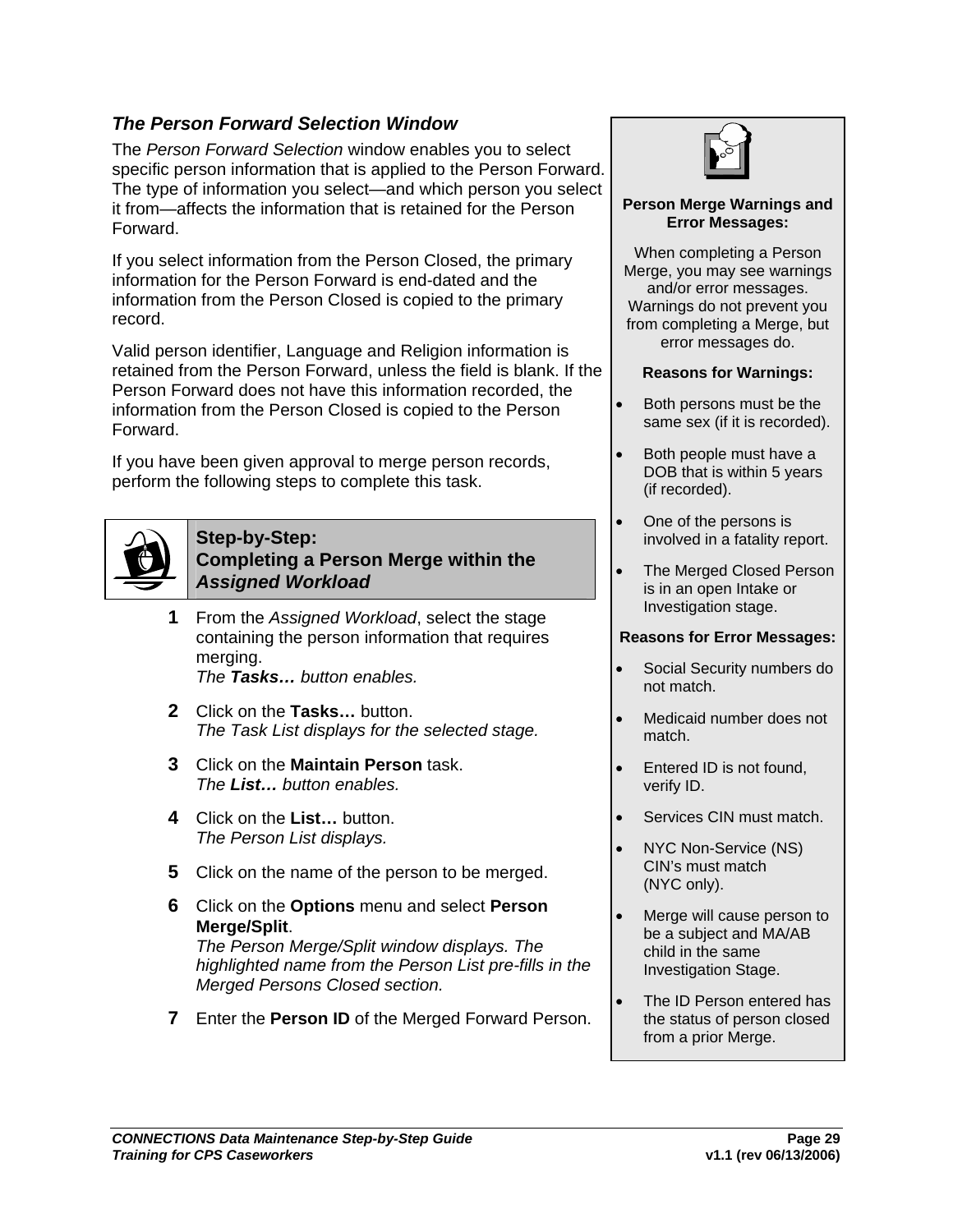**8** Click on the **Validate** button.

*The system checks for an open case and a valid Person ID. When the check is complete, the Merge button enables.* 

*NOTE: Several warning or error messages may display after selecting the Validate button. Below are some of the most common messages: Error Message: "The ID entered is not found. Verify IDs." Warning Message: "The age difference is greater than 5 years." Warning Message: "The Person may not have the same gender." Click on the Close button. The Person Merge/Split window displays. For error messages the Merge button is disabled. For warning messages the Merge button is enabled.* **9** Click on the **Merge** button.

*If the person to be closed is in an open stage, the following message displays: "The closed person is in open stages. Merge with extreme caution. Continue?"* 

**10** Click on the **Yes** button.

*The following message displays: "Merge ID# into ID#?" The first ID number listed is for the Merged Closed Person. The second ID number is for the Merged Forward Person.*

*NOTE: If you realize that you have made a mistake in selecting your persons, click on the No button. The Person Merge/Split window remains open until you close it.*

**11** Click on the **Yes** button.

*The Person Forward Selection window displays with the following information for both the Person Forward and the Person Closed:* 

- Full Primary Name (First, Middle, Last, Suffix)
- Sex
- **Ethnicity**
- Race
- Marital Status
- DOB (including Approximate indicator, if applicable)
- DOD (including Approximate indicator and reason, if applicable)
- Primary Address
- Primary Phone



- If you determine that the person selected to be merged closed should, in fact, be merged forward, use the **Switch** function:
- **1** Click on the **Options** menu.
- **2** Click on the **Switch**  command.

#### **NOTE:**

If you attempt to use the Switch function to perform a Person Merge between a person in an Investigation stage and a person in an *unprogressed* Intake stage, the following error message displays: *"The Person Closed is involved in an open intake."*

Under these circumstances, you cannot use the Switch function. You need to enter the Person ID manually from the *unprogressed* Intake stage into the **Person Forward** field to perform the Person Merge.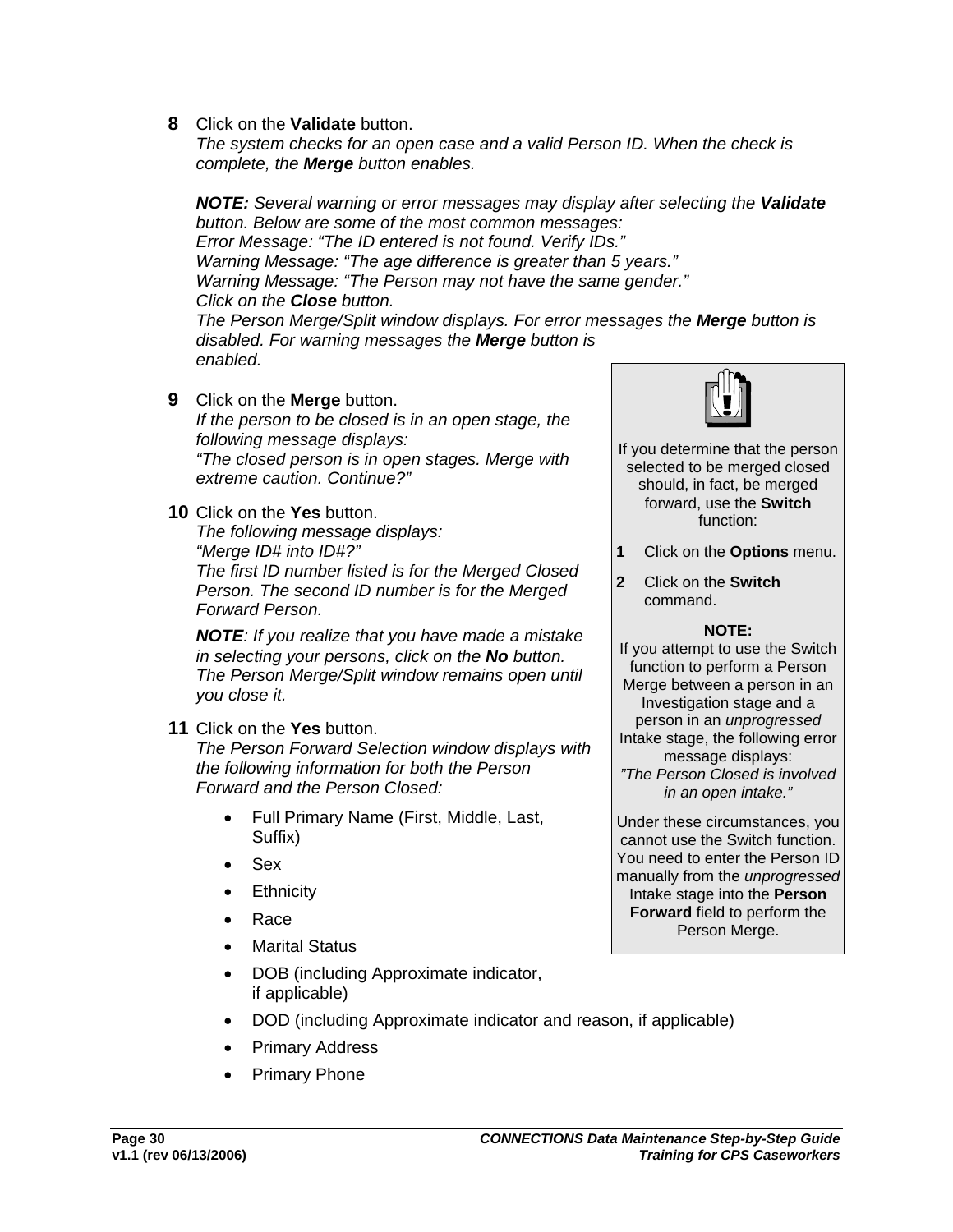- **12** Select information from the *Person Forward Selection* window by clicking on the radio button next to each applicable field. *The type of information you select—and which person you select it from—affects the information that is retained for the Person Forward. See "The Person Forward Selection Window" on page [29](#page-31-0) for details.*
- **13** When you have made all of your selections from the *Person Forward Selection* window, click on the **OK** button. *The name of the person logged on and the date of the Merge displays in the Staff NM Merge and Date Merge fields.*
- **14** Click on the **Save** button. *The change is saved in the system and the Person List displays.*
- **15** Click on the **Close** button. *The Task List displays.*
- **16** Click on the **Close** button. The Assigned Workload displays.



#### **Step-by-Step: Completing a Person Merge from the CONNECTIONS Toolbar**

- **1** Click on the **PERS** button on the CONNECTIONS Toolbar. *The Person Search window displays.*
- **2** Perform a Person Search.
- **3** In the Person Search List, click on the person who is to be listed in the Merged Persons Closed section of the *Person Merge/Split* window.
- **4** Click on the **Options** menu and select **Case List**. *The Case List displays.*
- **5** Click on the applicable case to select it.
- **6** Click on the **Summary** button. *The Case Summary window displays.*
- **7** Click on the applicable stage.
- **8** Click on the **Options** menu and select **Person List**. *The Person List displays for the selected stage.*
- **9** Click on the **Options** menu on the *Person List* and select **Person Merge/Split**. *The Person Merge/Split window displays with the selected person's name pre-filled in the Merged Persons Closed section.*
- **10** Review the Name and Person ID information in the Merged Persons Closed section for accuracy.
- **11** Enter the **Person ID** of the Merged Forward Person in the Forward section.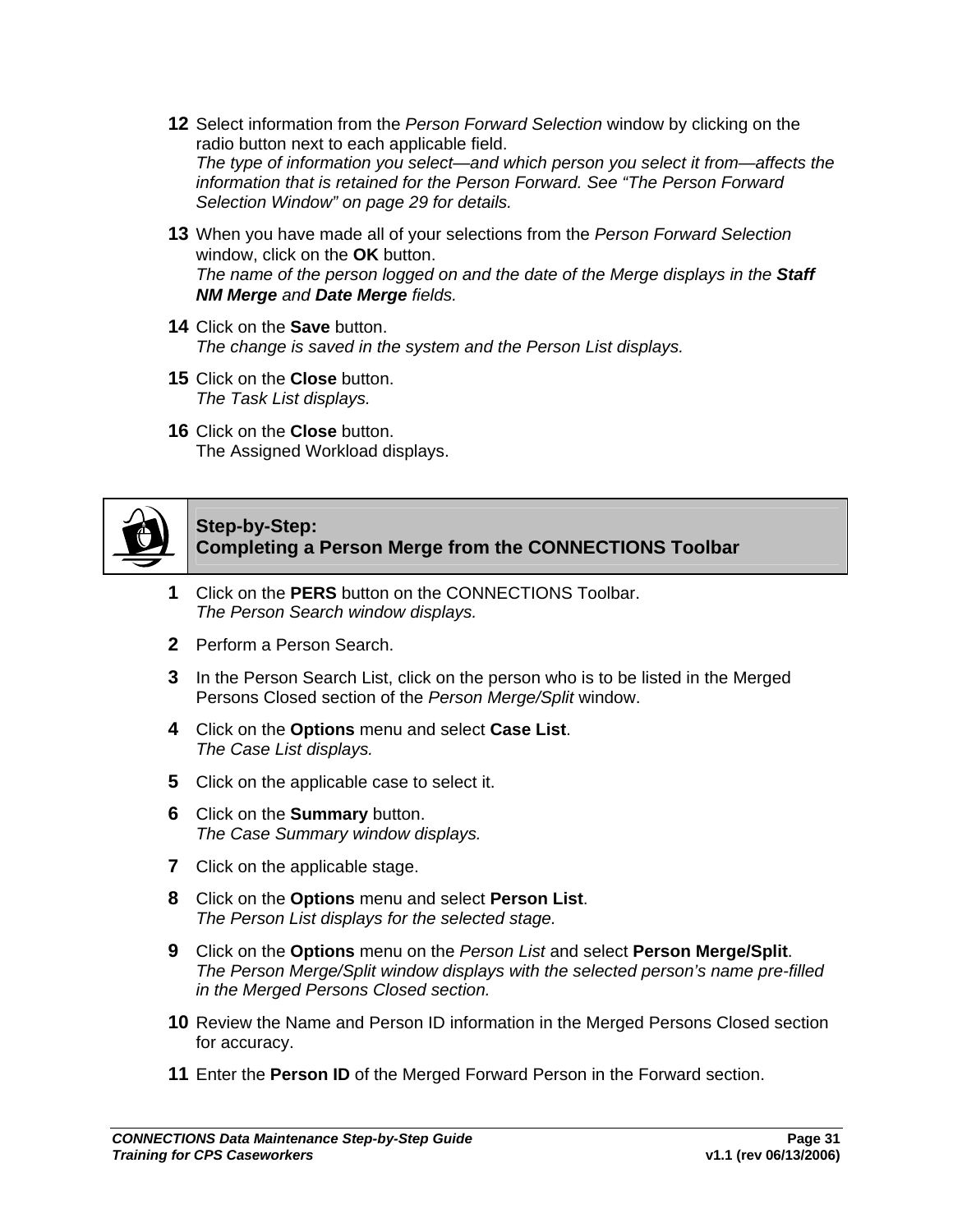- **12** Click on the **Validate** button. *The system checks for an open case and a valid Person ID. The Merge button enables.*
- **13** Follow **Steps 9-18** on "Completing a Person Merge within the *Assigned Workload*" on page [29](#page-31-1).



#### **Step-by-Step: Completing a Person Split**

**1** On the *Assigned Workload*, select the stage which contains the person information that was merged in error.

*The Tasks… button enables*.

- **2** Click on the **Tasks…** button. *The Task List displays for the selected stage*.
- **3** Click on the **Maintain Person** task.
- **4** Click on the **List…** button. *The Person List displays for the selected stage.*
- **5** Click on the name of the person who was merged in error.
- **6** Click on the **Options** menu and select **Person Merge/Split.**

*The Person Merge/Split window displays. The system pre-fills the person's name into the Merged Persons Closed section.* 

- **7** In the list section at the top of the window, select the Merge you want to split. *The system fills the Merge information into the detail section of the window.*
- **8** Click on the **Split** button. *The following message displays: "Split ID# from ID#?" The first ID number listed is for the Closed Person. The second ID number is for the Forward Person.*
- **9** Click on the **Yes** button.
- **10** Click on the **Save** button. *The change is saved in CONNECTIONS. The Person List displays.*



#### **Things to Consider Before Splitting:**

The Merge Forward Person *cannot be deleted* from the stages that were open at the time the Person Merge took place. The Merged Closed Person's pre-merge information is *not* "reattached" by completing a Split. Follow-up demographics and case/stage maintenance are necessary to complete the process.

You need to record that person's demographic information again and reassociate the person with the appropriate case(s)/stage(s).

The Person Data report contains the current and historical information of a person.

To run the report:

- **1** Select the person on the *Person List.*
- **2** Click on the **Reports** menu and select the **Person Data** command. *The following message displays: "The report has been launched. Check Report List window."*
- **4** Click on the **OK** button.
- **5** Click on the **RPRTS** button.
- **6** Select the Person Data Report and click on the **Open** button.
- This provides a hard copy of all information stored in CONNECTIONS about a specified person, including Merge/Split history and demographic changes.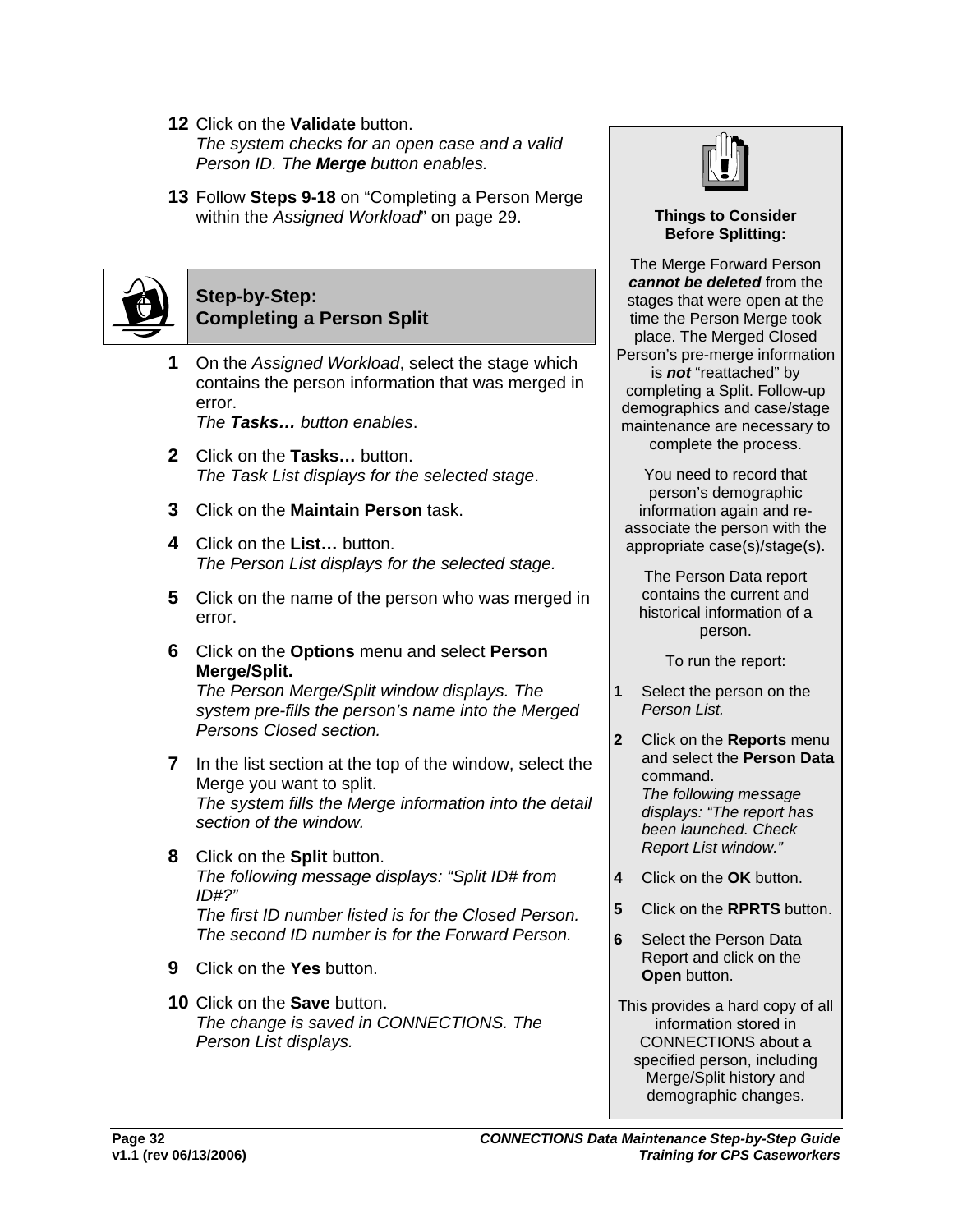# **Module 2: Case Maintenance**

<span id="page-35-0"></span>There are times when a worker may need to change a case name. An example of this would be if a Principal of a case gets married or divorces and her last name changes as a result. Cases may also need to be merged if there are duplicate cases open in CONNECTIONS. Conversely, cases may need to be split if two different cases were merged into one. Sometimes cases are left open in the system when they should be closed and closed when they should be open. CONNECTIONS provides several Case Maintenance functions for these tasks.

By the end of this module, you will be able to:

- change a case name;
- merge cases;
- split cases; and
- change the case status.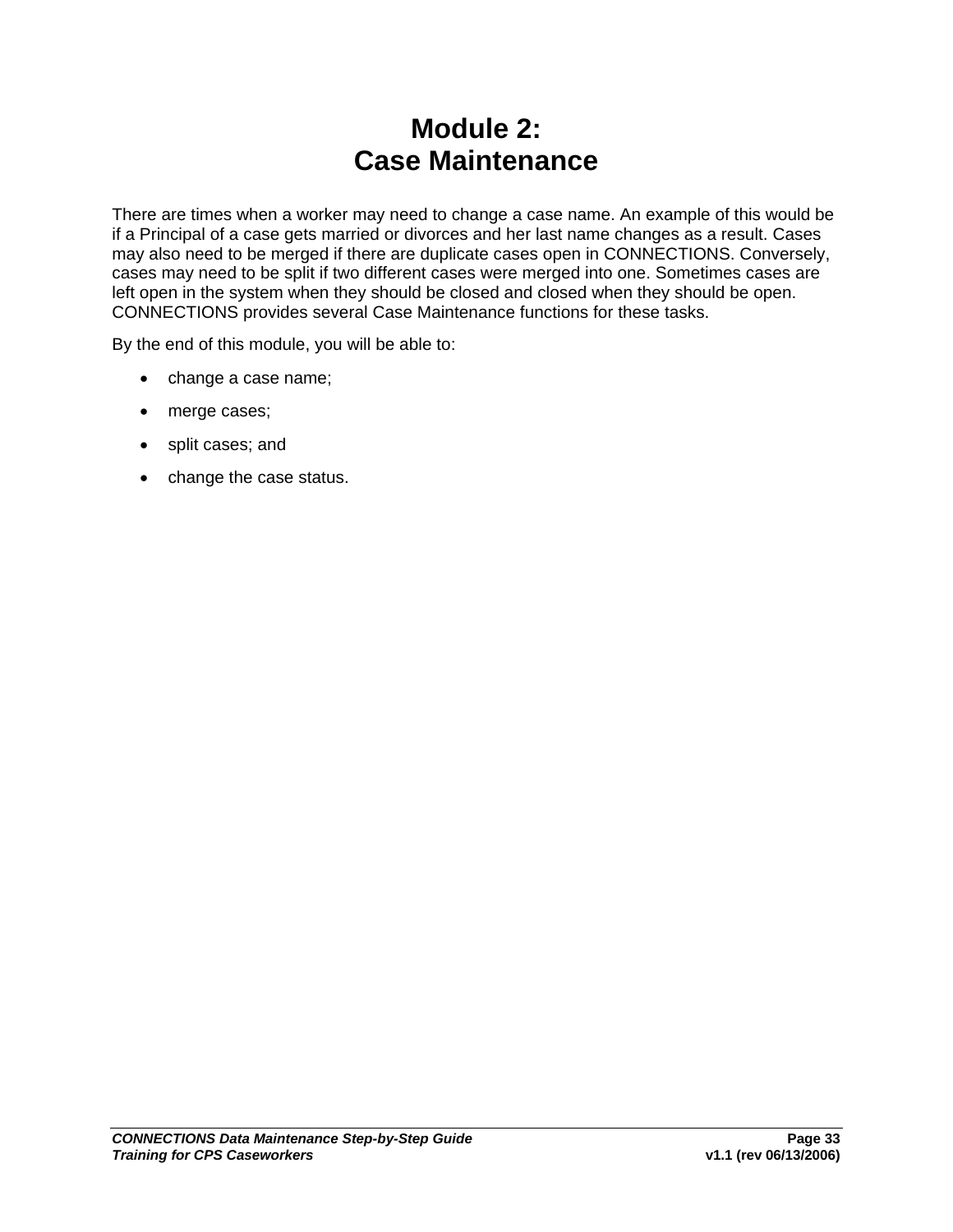## **Changing the Case Name**

New cases are named after the first Principal (usually the mother) who is added to the initial report (Intake). Each stage (e.g., Intake or Investigative) of a case also has a Stage Name. The Stage Name may or may not be the same as the Case Name, depending on information known at Intake, changes in family composition, or other variables.

The individual authorized to change the case name is subject to local district policy and procedure. This task may not fall under the scope of the individual caseworker's responsibilities. In order to perform the Change Case Name function, the worker's BFP must include the appropriate Business Functions.

You may occasionally need to change the Case Name. If you update a person's name that is also used as the Case Name, or if the case has the wrong name, you need to change the Case Name. In the first instance, you must always change the person's name *before* you change the Case Name. This name change affects the name of *all* the stages in that case.



# **Step-by-Step:**

**Changing the Case Name**

**1** Click on the **WORK** button on the CONNECTIONS Toolbar.

*The Assigned Workload displays.* 

- **2** Click on the stage which requires a Case Name change.
- **3** Click on the **Options** menu and select **Case (Stage) Name/CD**.

*The Case (Stage) Name/CD window displays*.

**4** Click on the drop-down arrow for the **New Name** field.

*A list displays of the Principals in the case*.

- **5** Click on the name you want to use to change the Case Name. *You cannot record a name here; you must select a name from the drop-down list*.
- **6** Click on the **Save** button. *The Assigned Workload displays. The selected stage now reflects the new Case Name.*
- **7** Click on the **Close** button.



ACS policies regarding naming cases have changed. The following rules now apply:

- Cases initiated by a call to the SCR must be named for the alleged subject of the report.
	- $\blacksquare$  If there is more than one subject, the case must be named for the subject listed first on the intake report.
	- If a subsequent report is received while the original case is open, the case remains in the name of the original subject.
	- If a subsequent report is received and the original case is closed, the case is renamed based on the subject listed first on the new report.
- All non-CPS cases must be named for the individual requesting services.
- All cases where a child is freed or the child's parentage is unknown must be named for the child.



NYC workers also use this window to correct or update Community District information in the **CD** field for the assignment of the stage. NYC stages cannot be progressed without the **CD** field completed.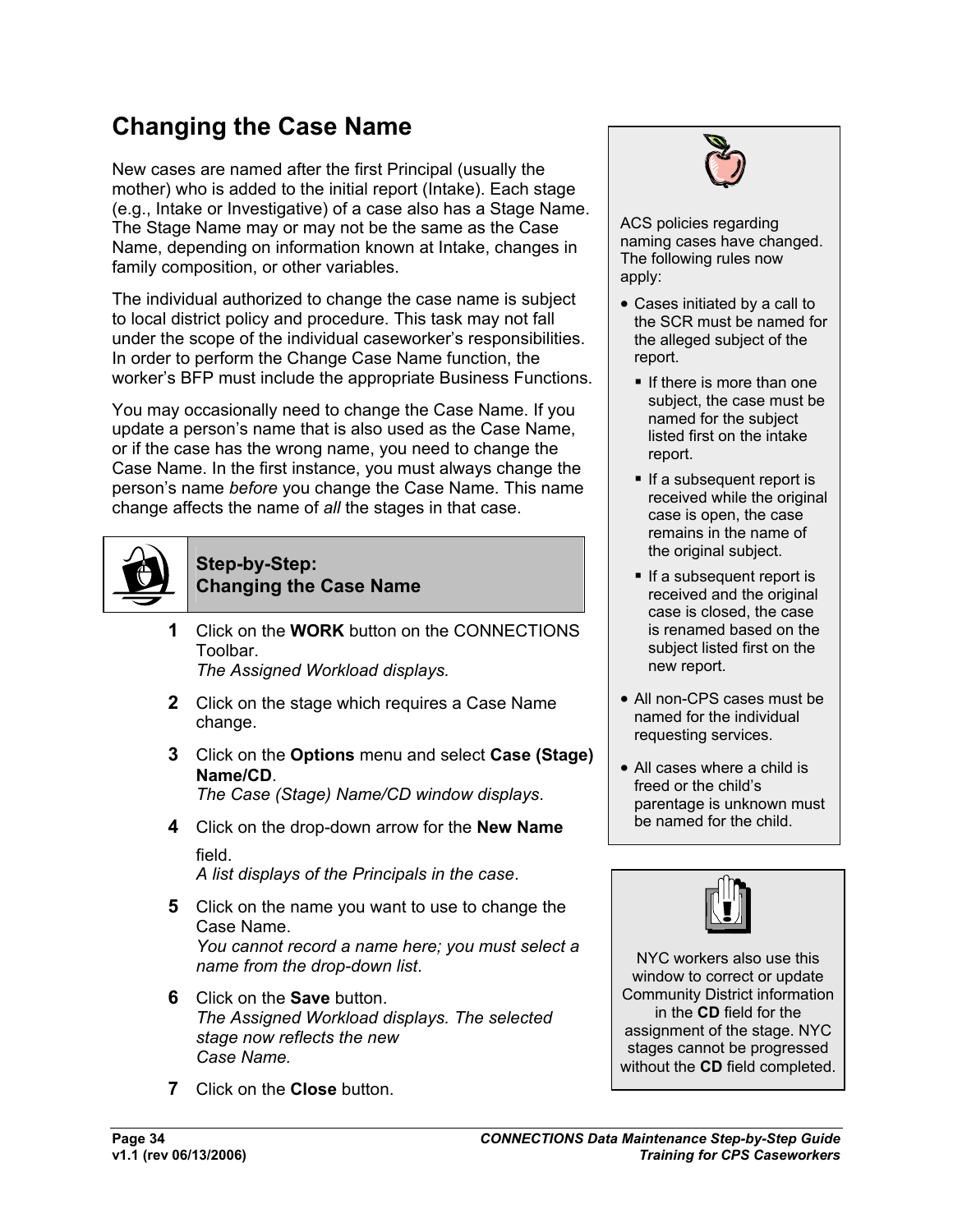## **Case Merge/Split Functions**

The Case Merge/Split function allows you to merge two separate cases into one case, sharing the same CONNECTIONS Case ID, or to split a case that was previously merged. Both open and closed cases can be merged.

The individual authorized to perform the Case Merge/Split function is subject to local district policy and procedure. This task may not fall under the scope of the individual caseworker's responsibilities. In order to perform the Case Merge/Split function, the worker's BFP must include the appropriate Business Functions.

Case Merges are most often completed by an SCR Intake worker when the worker identifies that the family reported in the current intake is already involved in an open case in CONNECTIONS. The new intake is considered a subsequent Intake/report in the open case. When this information is verified, the SCR Intake worker merges forward the subsequent intake into the existing open CONNECTIONS case.

There are other times when the SCR Intake worker does not merge the new Intake into an existing case, but you may find while providing services to a family that completing a Case Merge allows you to manage the case better. At that time, request direction from your supervisor to determine whether the proposed Merge fits within the standards of your local district's policies and procedures for case merges.

Case Merges and Splits are pending until after the batch update is run overnight. At that time, a series of edits and checks are performed by CONNECTIONS to verify that the two cases can be merged or split. You can identify whether a Merge is still pending from the *Merge/Split* window or the *Case List*. "PF" indicates the Pending-From case and "PT" indicates the Pending-To case for Merges that are pending batch update.

If the pending Split fails the edit checks in the batch run, the worker needs to process the Split again. DUP or ADD Intake stages that are split are re-opened and placed on the *Assigned Workload* of the Primary worker.

After the batch update, the case that is Merged-From displays "MF" in the **Merge** column on the *Case List*; the case that is Merged-To displays "MT" in the same column. Both Case IDs, when searched, point to the Merged-To Case.

When a worker splits an Intake stage from a case and progresses it, prior to the nightly split batch update, CONNECTIONS determines if the stage is linked to any other stage. When the split batch update is run, the system moves all stages that are identified as belonging together.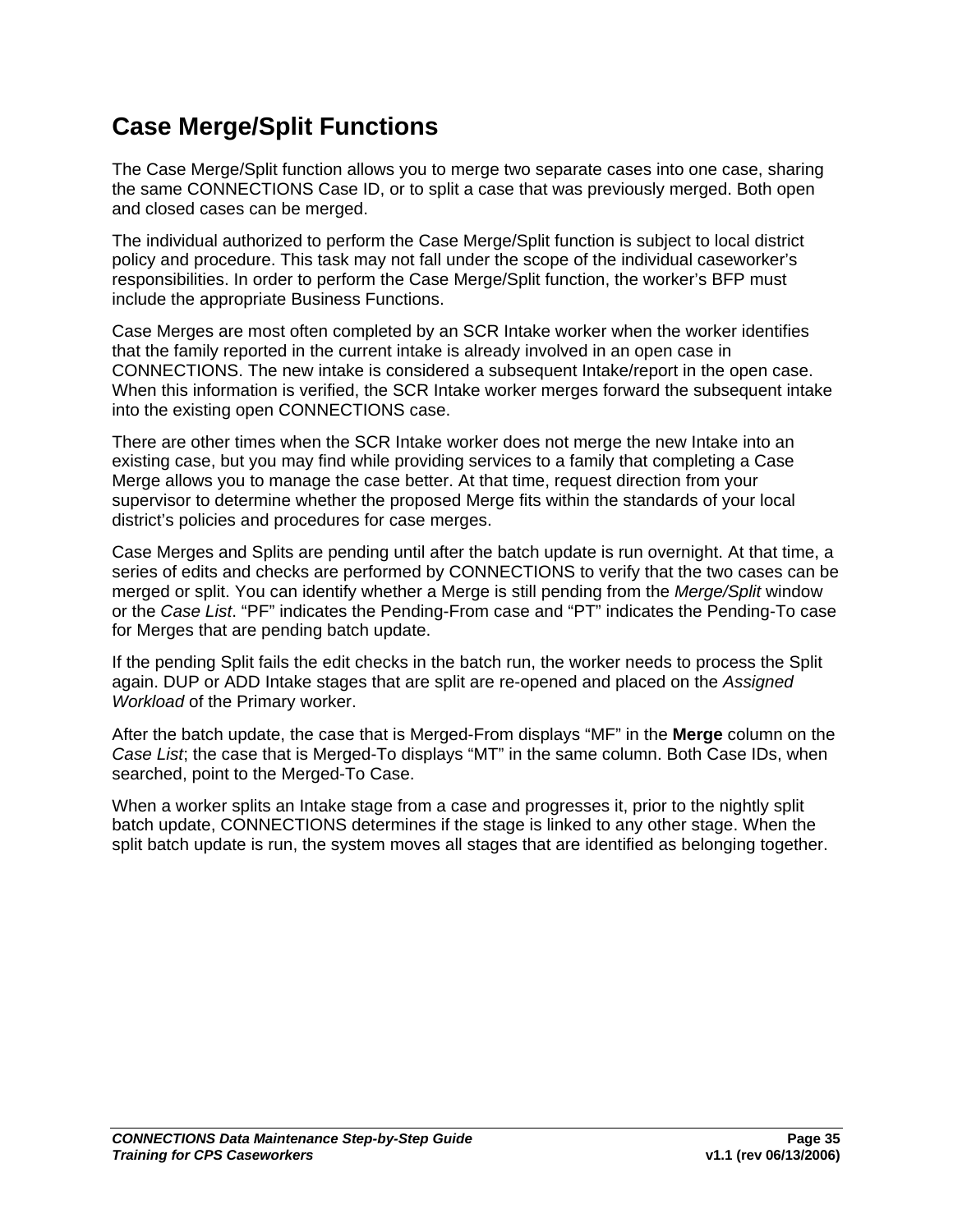

#### **Step-by-Step: Completing a Case Merge from the** *Assigned Workload*

- **1** Click on the **WORK** button. *The Assigned Workload displays.*
- **2** Select the case to be Merged To.
- **3** Click on the **Options** menu and select **Case Summary**. *The Case Summary window displays.*
- **4** Click on the **Options** menu on the *Case Summary* window and select **Case Merge/Split**. *The Case Merge/Split window displays.*
- **5** Enter the Case ID number for the case you wish to merge in the Case Merged From section. *The Case Merged To field is pre-filled.*
- **6** Click on the **Validate** button. *The system checks to see if the Merge is possible and may display error messages or warnings (see the tip box above). When the check is complete, the Merge button enables.*
- **7** Click on the **Merge** button. *In the list at the top of the window, the Merge displays with a red checkmark in the Pending column*.

*NOTE: If you realize that you have made a mistake in selecting your cases, click on the Cancel button and then click on the Yes button at the prompt asking if you wish to exit without saving. The Case Merge/Split window closes and the Merge is canceled.* 

- **8** Click on the **Save** button. *The Case Summary window displays.*
- **9** Click on the **Close** button. *The Assigned Workload displays.*



When merging cases, warnings and/or error messages may display. Warnings *do not*  prevent you from completing a Merge, but error messages do. Carefully review and consider both error messages and warnings before proceeding.



There must be at least one Person ID in common with both cases/stages in order to perform the Case Merge/Split function.



If you determine that the case selected to be Merged From should, in fact, be Merged To, you must exit the *Case Merge/Split* window and begin the process again by selecting the other case. The switch function is not available in the *Case Merge/Split* window.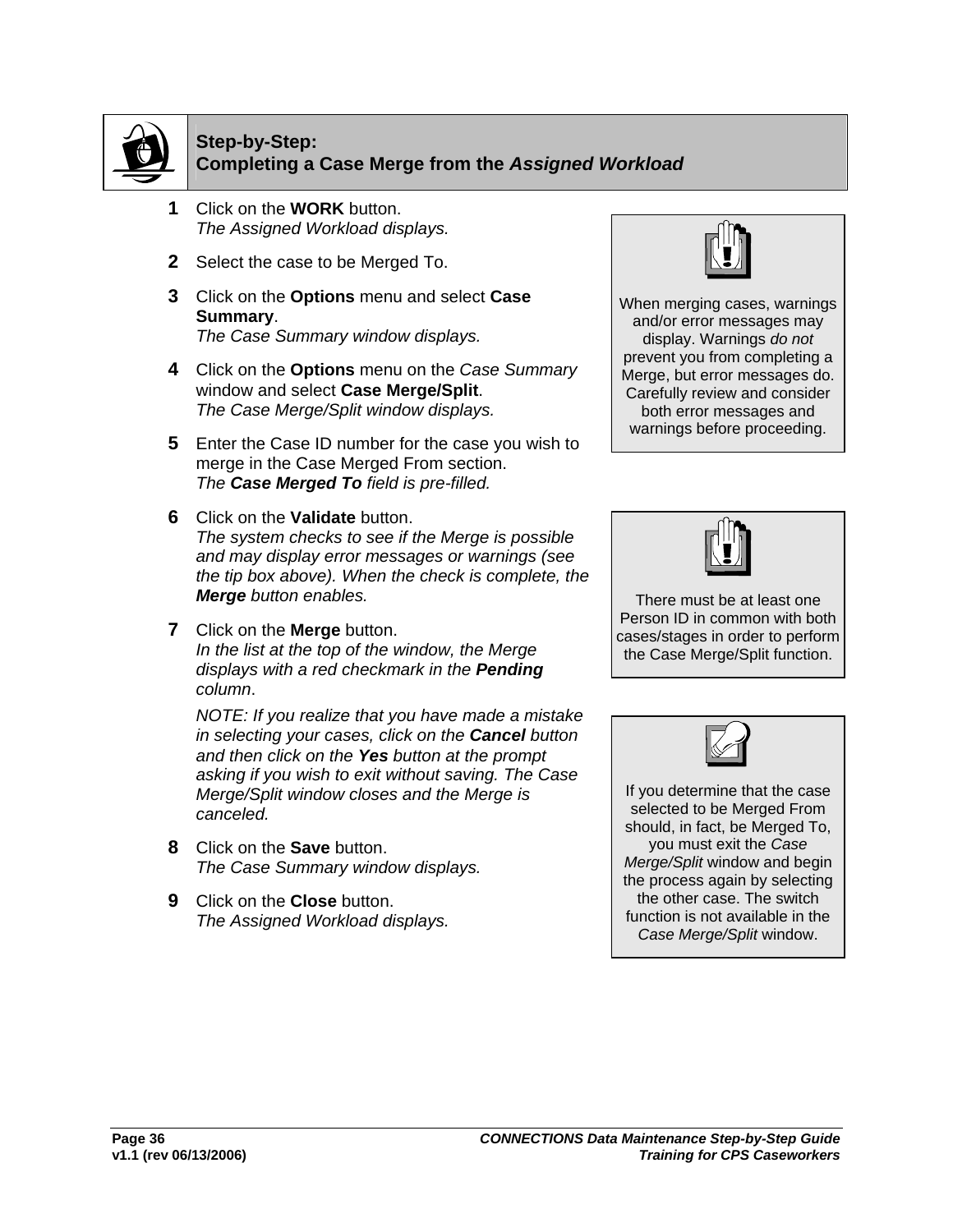

### **Step-by-Step: Completing a Case Split**

- **1** Click on the **WORK** button. *The Assigned Workload displays.*
- **2** Select the case to be split.
- **3** Click on the **Options** menu and select **Case Summary**. *The Case Summary window displays.*
- **4** Click on the **Options** menu on the *Case Summary* window and select **Case Merge/Split**. *The Case Merge/Split window displays.*
- **5** From the list section at the top of the window, click on the Case Name that was merged in error.



When splitting cases, warnings and/or error messages may display. Warnings *do not*  prevent you from completing a Spliy, but error messages do. Carefully review and consider both error messages and warnings before proceeding.

*The Merge information for the selected case displays in the detail section at the bottom of the window.*

**6** Click on the **Split** button. *A red checkmark displays in the Pending column in the list section.* 

*NOTE: If you realize that you have made a mistake in selecting the case to be split, click on the Cancel button. The following message displays: "Do you want to cancel? Unsaved data and/or narrative(s) will be lost." If you click on the Yes button in response to the message, the Case Merge/Split window closes and the Split is cancelled.*

- **7** Click on the **Save** button. *The Case Summary window displays.*
- **8** Click on the **Close** button. *The Assigned Workload displays.*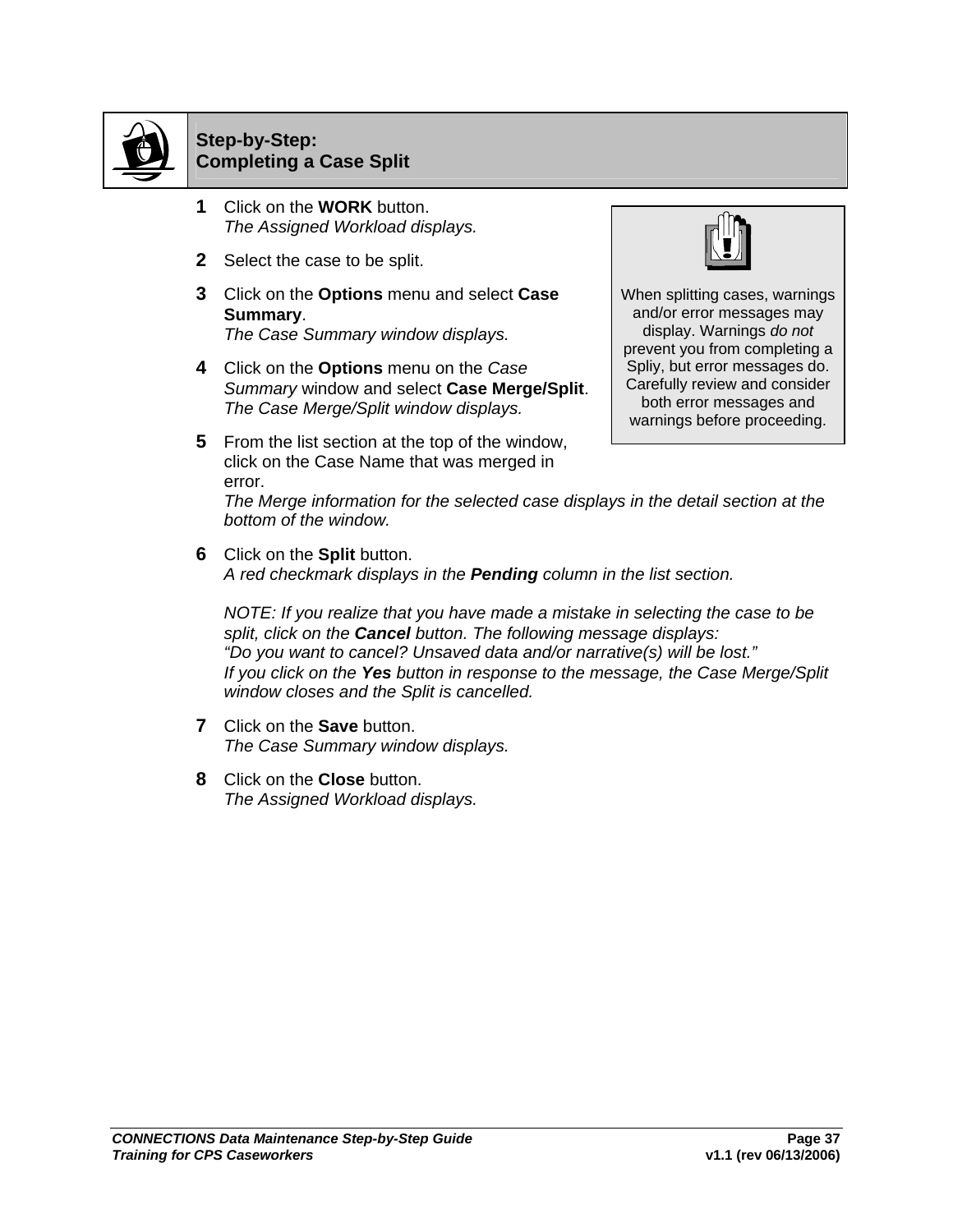## **Changing the Case Status**

If a case that was kept open at the conclusion of the Investigation stage needs to be closed (or a case that was closed needs to be reopened), the Case Status Maintenance function is used to update the status of the case.

The Case Status Maintenance (CSM) Report was created to assist districts in identifying cases that have an "Open" status in the system, but may need to be closed. The CSM Report identifies cases in the district that have "Open" case statuses but no open CPS stages. The report is run monthly and displays on the *Report List* for designated CONNECTIONS users. The *Report List* is opened from the **RPRTS** button on the CONNECTIONS Toolbar. The cases identified on the report can be closed using the online Case Status Maintenance function.

To change Case Status, the following criteria must be met:

- *All* stages of the case must be closed (a case may be still be shown as open if the worker has closed the stage(s) with an Open Closure Reason).
- Your district *must* match the district of the case in question.
- You must follow CPS case closing guidelines.

In addition, you must be:

- the last historical primary worker in the case;
- the last historical case manager;
- in the unit hierarchy of the historical primary worker in the case and have a role at or above the role of the Unit Approver; or
- assigned a "View All in District" Business Function Profile (BFP).

You can change the status of a case from the *Case Summary* window.



**Step-by-Step: Closing an Open Case**

- **1** Click on the **CASE** button on the CONNECTIONS Toolbar. *The Case Search Criteria window displays.*
- **2** Enter the Case ID number or the Case Name in the appropriate field.
- **3** Click on the **Search** button. *The Case List displays*.
- **4** Click to select a case.
- **5** Click on the **Summary** button. *The Case Summary window displays*.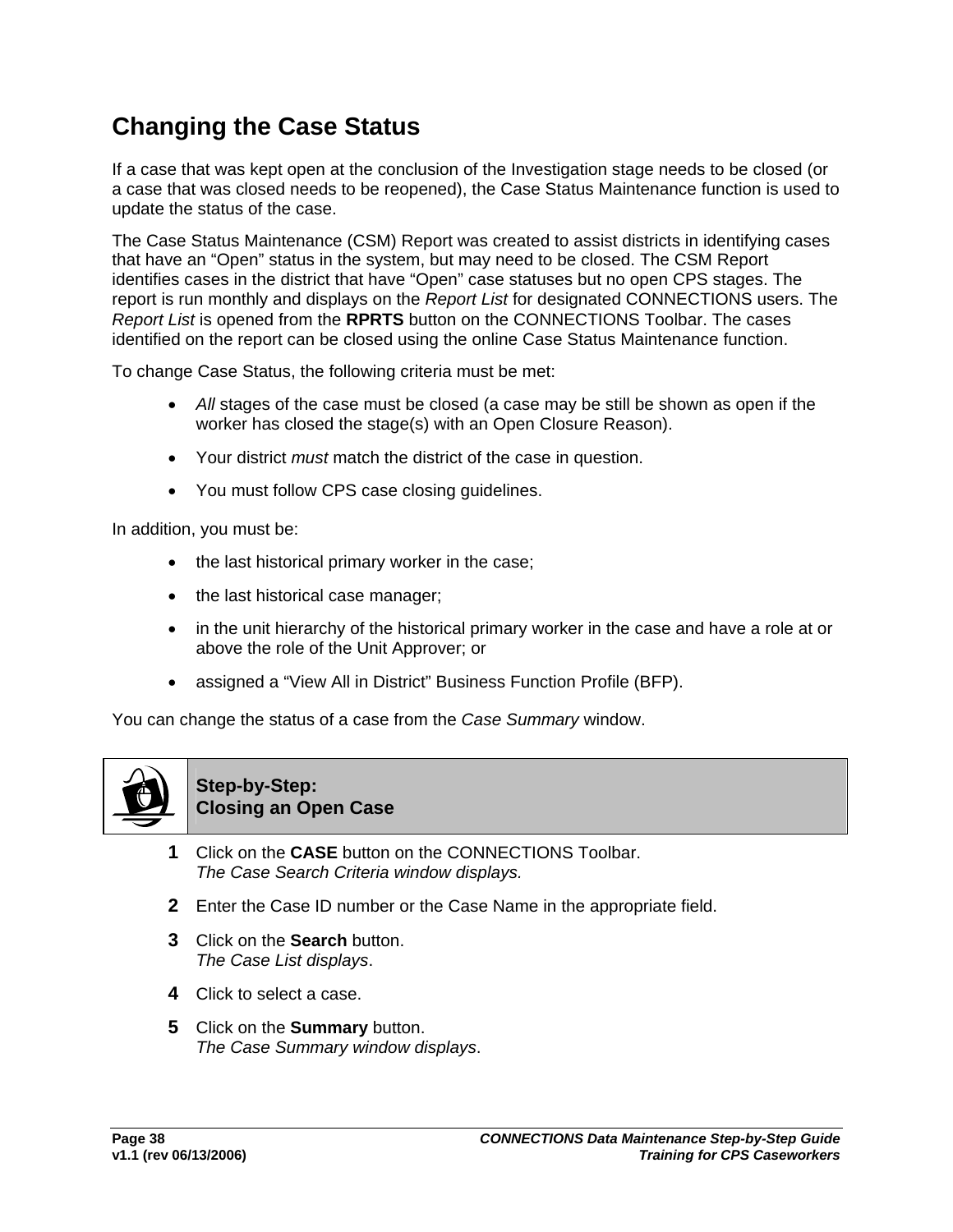- **6** From the *Case Summary* window of an open case, click on the **Options** menu and select **Change Case Status**. *The following message displays: "The case status will be changed to CLOSED. Continue?"*
- **7** Click on the **Yes** button. *The Close Case window displays*.
- **8** If a closure date *other than the default (current) date* is required, enter the closure date in the **Case Closure Date** field. *The Case Closure Date field entry must be a valid date (e.g., not February 30), cannot be a future date, and cannot pre-date the latest stage closure date.*
- **9** Click on the **Save** button. *The Case Summary window displays. The status of the selected case is now "Closed." A "Case Closed" event also displays on the Event List.*
- **10** Click on the **Close** button. *The Case List displays.*
- **11** Click on the **Close** button. The Case Search Criteria window displays.



#### **Step-by-Step: Opening a Closed Case**

- **1** Click on the **CASE** button on the CONNECTIONS Toolbar. *The Case Search Criteria window displays.*
- **2** Enter the Case ID number or the Case Name in the appropriate field.
- **3** Click on the **Search** button. *The Case List displays.*
- **4** Click to select a case.
- **5** Click on the **Summary** button.
- **6** From the *Case Summary* window of a closed case, click on the **Options** menu and select **Change Case Status**.

*If the case does not have stages closed with an "Open for Services" Closure Reason, the following message displays: "No stage in case had been closed with an open for services reason. Continue?" This is only a warning message; it will not prevent you from continuing. You may want to verify that you selected the correct case from the list.* 



Changing the Case Status to "OPEN" does *not* return the case to the *Assigned Workload.*

**7** Click on the **Yes** button. *The following message displays: "The case status will be changed to OPEN. Continue?"*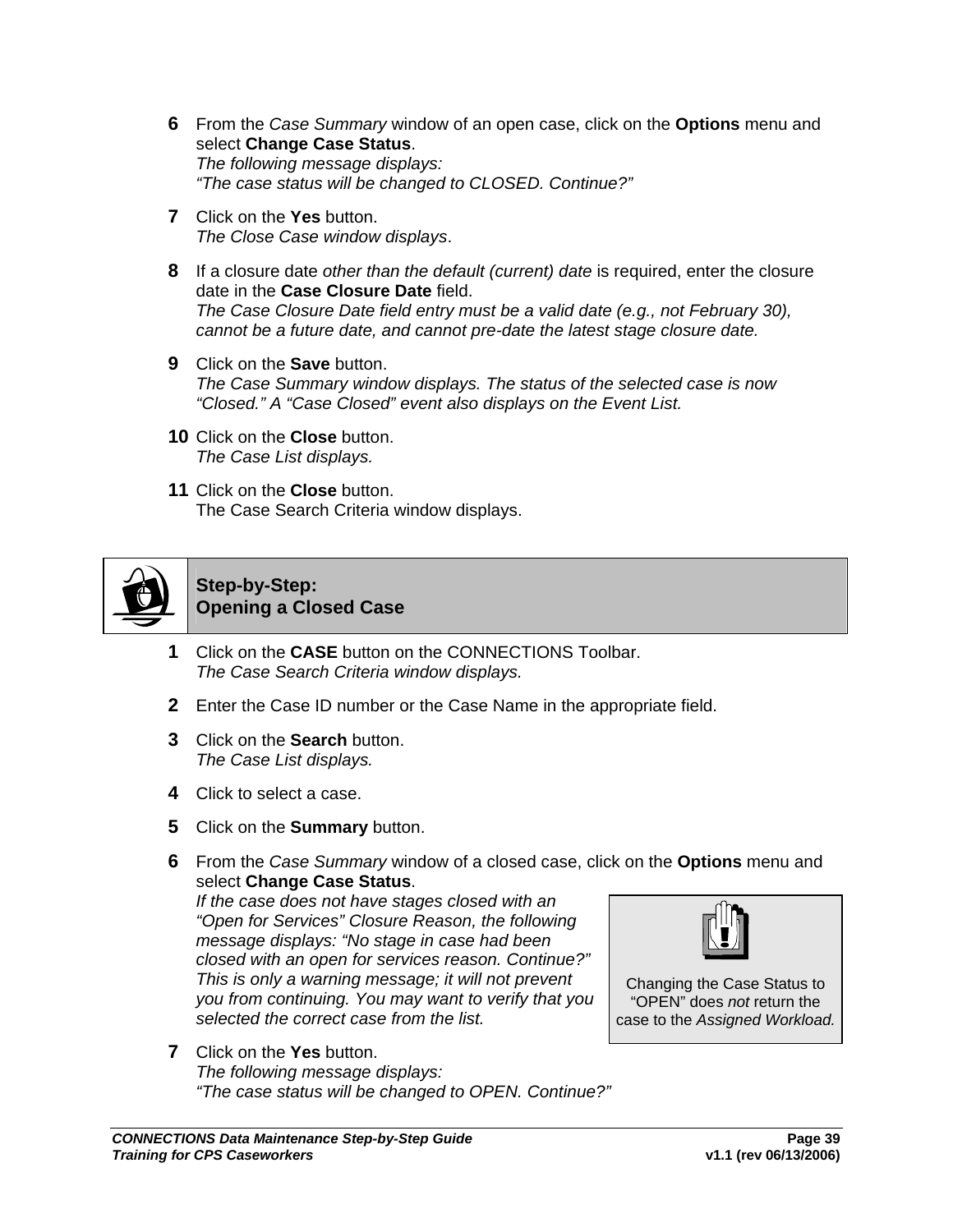- **8** Click on the **Yes** button. *The case status changes to OPEN and the Case Summary window displays. A "Case Re-Opened" event also displays on the Event List.*
- **9** Click on the **Save** button.
- **10** Click on the **Close** button. *The Case List displays.*
- **11** Click on the **Close** button. The Case Search Criteria window displays.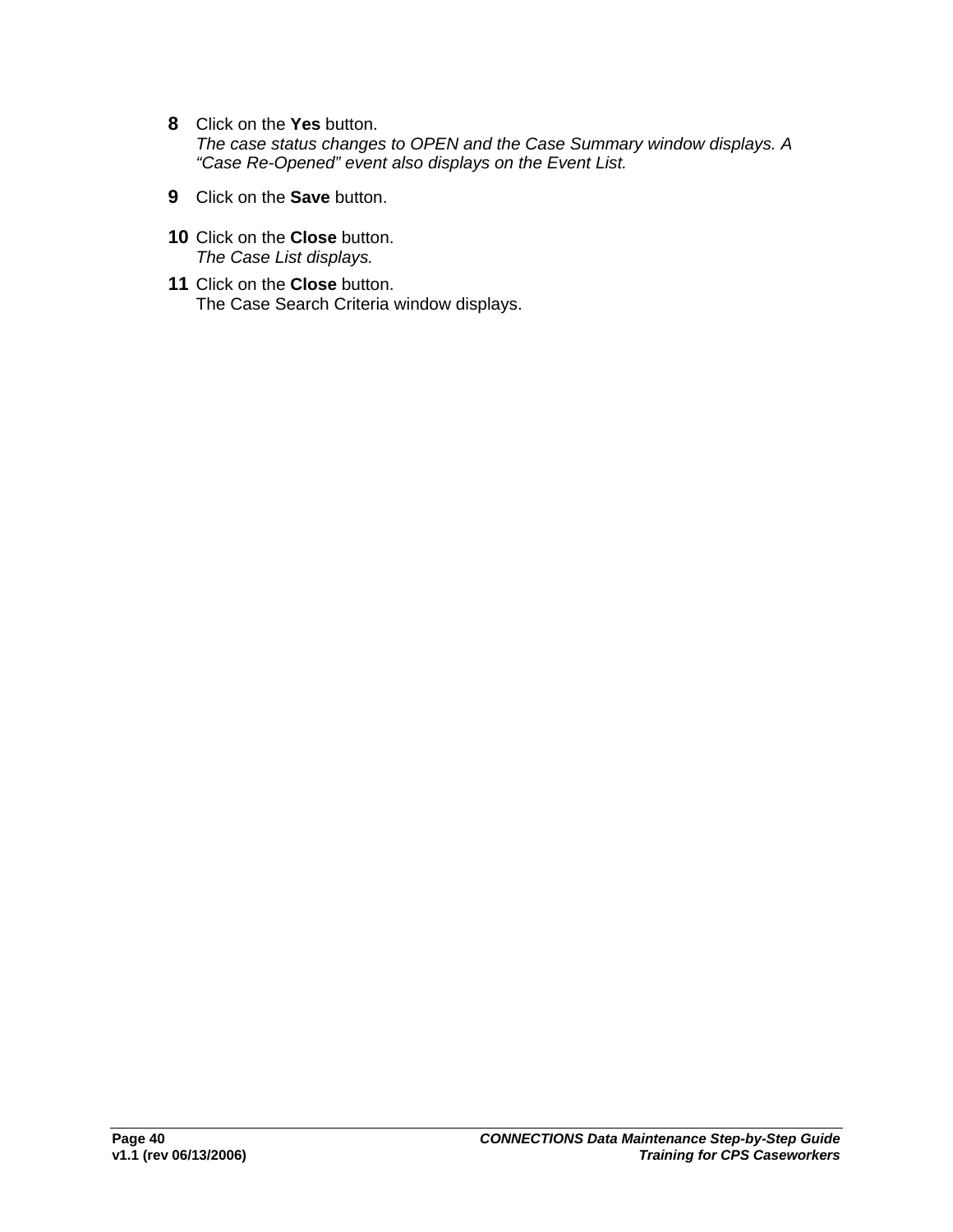## **Module 3: Local Data Maintenance**

The LDM function in CONNECTIONS is used to maintain closed investigations. This is a corrective process only. It is to be used exclusively to correct errors or oversights in the original investigation. The original investigation narrative must support these corrections. Maintain Closed Investigation should not be used to record new information about an investigation that is learned after the investigation is closed. (In that circumstance, a new report should be called in to the SCR.)

By the end of this module, you will be able to:

- access the *Local Data Maintenance* (LDM) window;
- change person demographics;
- add or relate persons to a stage;
- modify allegations; and
- edit the investigation conclusions.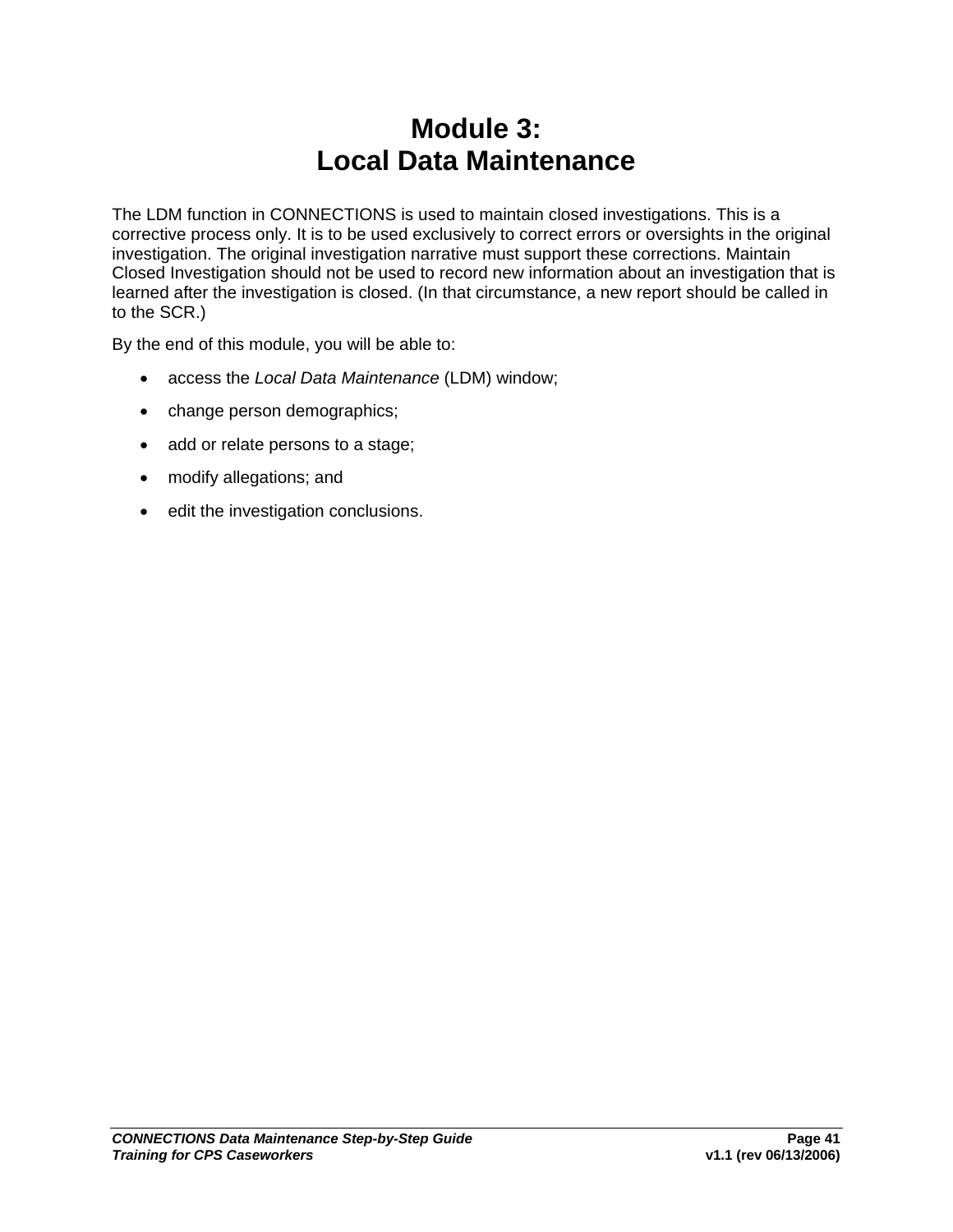## *Local Data Maintenance (LDM) Security*

There are situations in which case information for a closed CPS Investigation needs to be corrected. For example, a person's demographic information might have been recorded incorrectly or perhaps allegations were omitted in error. The *Local Data Maintenance* (LDM) window is a single, multi-tabbed window that allows the viewing and correction of information in closed CPS Investigation stages. The LDM window can be used to add and relate persons to closed investigations and to correct person demographic information, allegations, and investigation conclusion details.

The LDM window contains the following tabs:

- Person Demographics
- Add/Relate Person
- Allegations
- Investigation Conclusions

These tabs enable depending on how the LDM window is accessed and the Business Function of the worker accessing the window. Two Business Functions are associated with Local Data Maintenance:

#### • **MAINT CLSD PERS**

Maintain Closed Person Demographics can be used to correct demographic information due to an error in data entry in the original investigation or due to the availability of additional information.

• **MAINT CLSD INV** (available only for designated CPS Supervisors or above) Maintain Closed Investigation is a corrective process only. It is to be used exclusively to correct errors or oversights in the original investigation. The original investigation narrative must support these corrections. Maintain Closed Investigation should *not* be used to record new information about an investigation that is learned after the investigation is closed. In that circumstance, a new report should be called in to the SCR.

To view your own Business Function Profile, see "Viewing Your Business Function Profile" on page [10](#page-12-0) of this guide.

The actions permitted by each of these Business Functions and methods of accessing the LDM window are discussed in this module.

The table on the next page contains information about further requirements associated with Local Data Maintenance.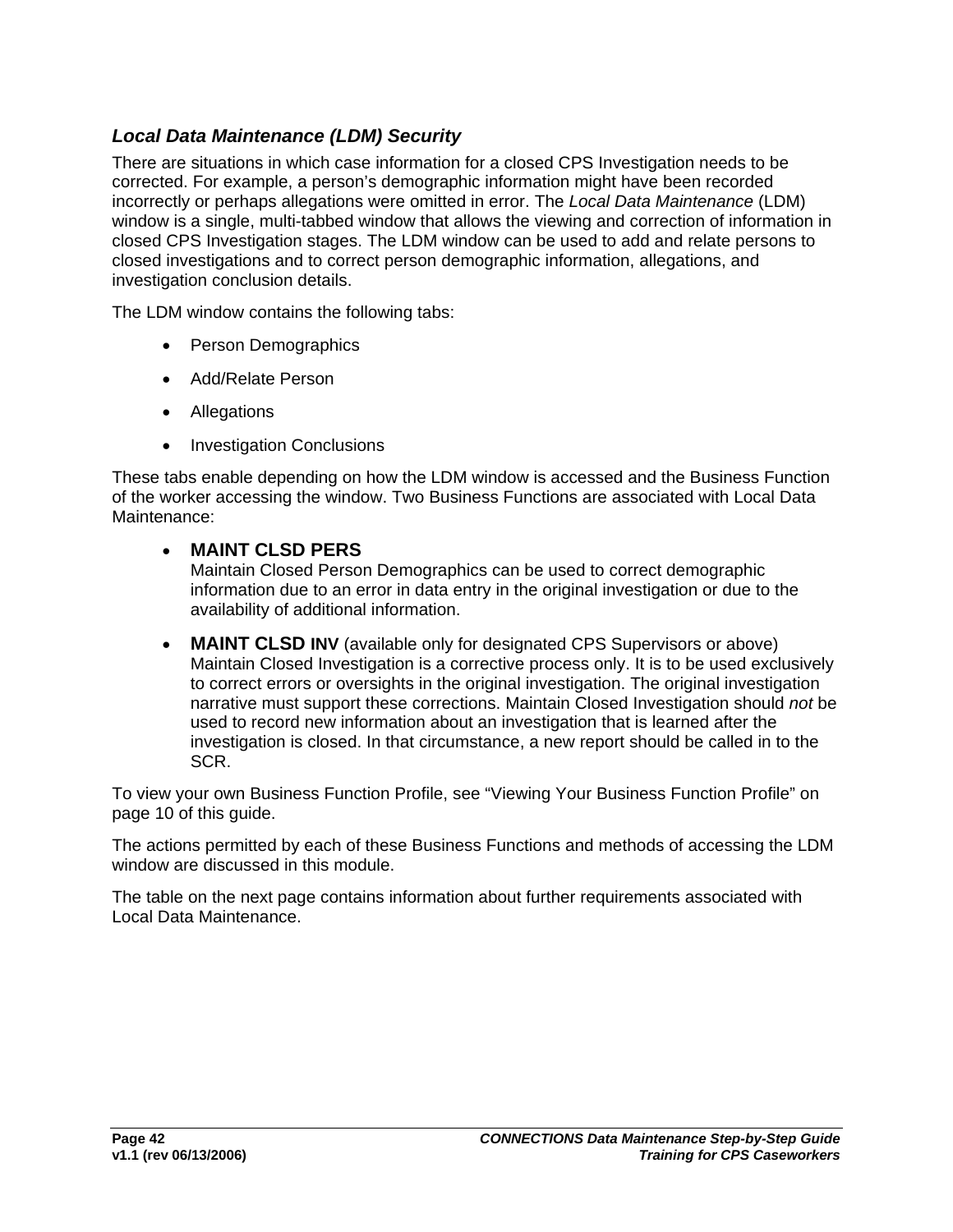| <b>LDM Business Functions and Access Requirements</b>                  |                                                                                                                                               |                                                                                                                                                         |                                                                                                                                                                                                                                                                                                        |  |
|------------------------------------------------------------------------|-----------------------------------------------------------------------------------------------------------------------------------------------|---------------------------------------------------------------------------------------------------------------------------------------------------------|--------------------------------------------------------------------------------------------------------------------------------------------------------------------------------------------------------------------------------------------------------------------------------------------------------|--|
| <b>Case Summary</b><br><b>Window</b><br><b>Options Menu</b><br>Command | <b>Maintain Closed Person</b><br>Demographics                                                                                                 |                                                                                                                                                         | Maintain Closed Investigation                                                                                                                                                                                                                                                                          |  |
| <b>Business</b><br><b>Function Needed</b>                              | <b>MAINT CLSD PERS</b>                                                                                                                        |                                                                                                                                                         | <b>MAINT CLSD INV</b>                                                                                                                                                                                                                                                                                  |  |
| <b>Additional</b><br><b>Access</b><br><b>Requirements</b>              | IAB) is closed<br>and<br>worker when stage was<br>closed<br>and either<br>Closed stage is<br>not associated<br>with any open<br>ARI stage, or | Investigation Stage (CPS or<br>Worker must be from same<br>district/agency as primary<br>Worker is<br>Primary worker<br>of associated<br>open ARI stage | <b>Investigation Stage</b><br>$\bullet$<br>(CPS or IAB) is closed<br>and<br>Worker is at Supervisor<br>$\bullet$<br>level or above<br>and<br>Worker must be from<br>same district as primary<br>worker when stage was<br>closed<br>and<br>Closed stage is not<br>associated with any<br>open ARI stage |  |
| <b>LDM Tabs</b><br><b>Enabled</b>                                      | Person Demographics                                                                                                                           |                                                                                                                                                         | All LDM tabs                                                                                                                                                                                                                                                                                           |  |

Selecting either **Maintain Closed Investigation** or **Maintain Closed Person Demographics**  opens the LDM window in modify mode.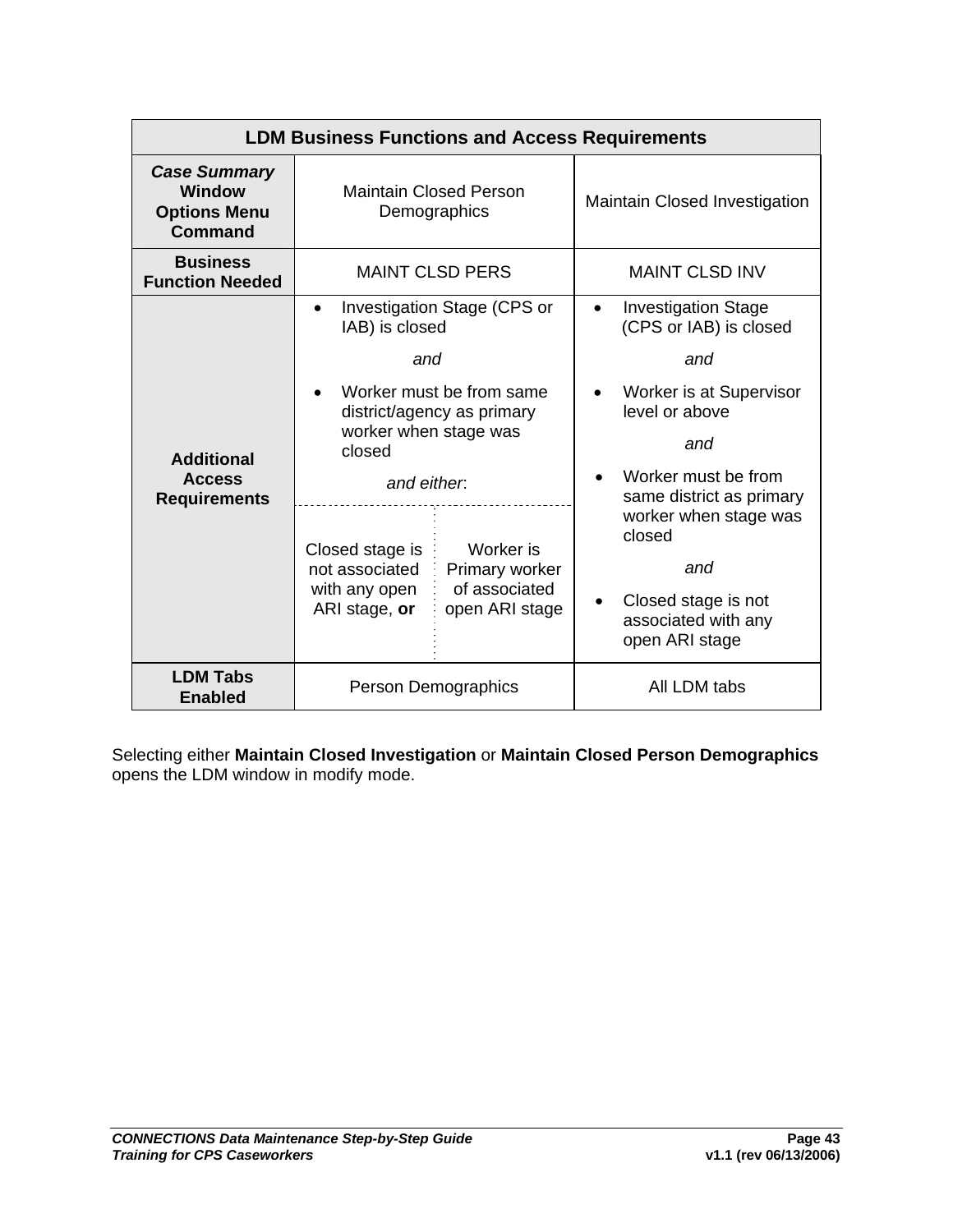## <span id="page-46-0"></span>**Accessing the LDM Window**

The LDM window can be accessed through the *Case Summary* window and through the *Event List*. There are three main features of the LDM window: the Header and Footer (which are always present), and the tabs, which comprise the body of the window and are accessible in any order.

### *Accessing LDM from the* **Case Summary** *Window*

Since the case in question is closed, it does not appear on the *Assigned Workload*. Therefore, it is necessary to perform a case search. Select the case from the resulting *Case List* and click on the **Summary** button to open the *Case Summary* window.



## **Step-by-Step: Accessing LDM from the** *Case Summary* **Window**

- **1** Click on the **CASE** button on the CONNECTIONS Toolbar. *The Case Search Criteria window displays.*
- **2** Enter the Case ID or Case Name in the appropriate field.
- **3** Click on the **Search** button. *The Case List displays*.
- **4** Click on the case to be viewed/updated.
- **5** Click on the **Summary** button. *The Case Summary window displays.*
- **6** Click to select the INV stage to be viewed or updated.
- **7** Click on the **Options** menu and select **Maintain Closed Investigation.**  *The Local Data Maintenance window displays.*
- **8** To close the LDM window, click on the **Close** button. *The Case Summary window displays.*
- **9** Click on the **Close** button. *The Case List displays.*
- **10** Click on the **Close** button. *The Case Search Criteria window displays.*
- **11** Click on the **Close** button. *The CONNECTIONS Toolbar displays.*



Each of these menu commands enables only if the worker meets certain access requirements. In addition, particular tabs of the LDM window enable or disable depending on how the window is accessed.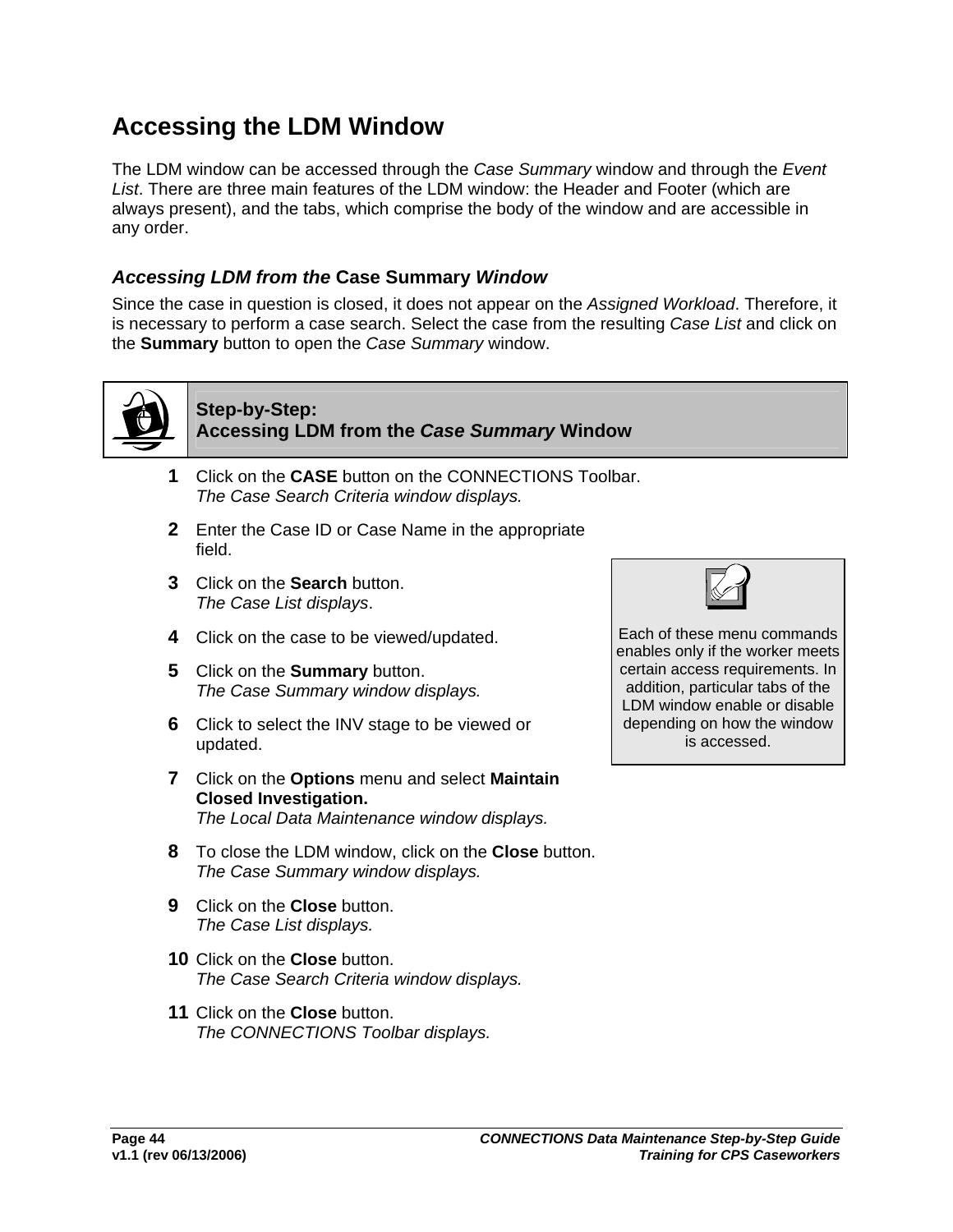## **Accessing LDM from the** *Event List*

Accessing the LDM window through the **Maintain Closed Investigation** command in the **Options** menu on the *Case Summary* window can create one of two events:

- **Maintain Closed CPS Investigation** created when a worker updates a closed CPS Investigation stage in the LDM window and any information is modified and saved.
- **Maintain Closed IAB Investigation** created when a worker updates a closed IAB Investigation stage in the LDM window and any information is modified and saved.

Once an event is created, the LDM window can be accessed through that event.

Access to LDM events is similar to that for other INV stage events such as Investigation Conclusion. That is, all LDM events are displayed or filtered in the *Event List* window based on a worker's security. The worker must have the appropriate CPS Business Functions and have jurisdictional, role, or unit hierarchy access to the case. Since this is view-only access, the **MAINT CLSD INV** Business Function is not required. As a rule of thumb: If your credentials allow you to see the **Investigation Conclusion** event for a stage, you will be able to see and access the LDM event.



#### **Step-by-Step: Accessing LDM from the** *Event List*

- **1** Click on the **CASE** button on the CONNECTIONS Toolbar. *The Case Search Criteria window displays.*
- **2** Enter the Case ID or Case Name in the appropriate fields and click on the **Search** button. *The Case List displays*.
- **3** Select the INV stage to be viewed/updated.
- **4** Click on the **Options** menu and select the **Event List** command. *The Event List displays*.
- **5** Select the event that has Local Data Maintenance in the **Type** column and click on the **Detail** button.

*The Local Data Maintenance window displays in view-only mode, none of the window's elements are modifiable.* 

- **6** Click on the **Close** button. *The Event List displays.*
- **7** Click on the **Close** button. *The Case List displays*.
- **8** Click on the **Close** button. *The Case Search Criteria window displays.*
- **9** Click on the **Close** button. The CONNECTIONS Toolbar displays.





No events are generated if the LDM window is accessed through the **Maintain Closed Person Demographics**  command.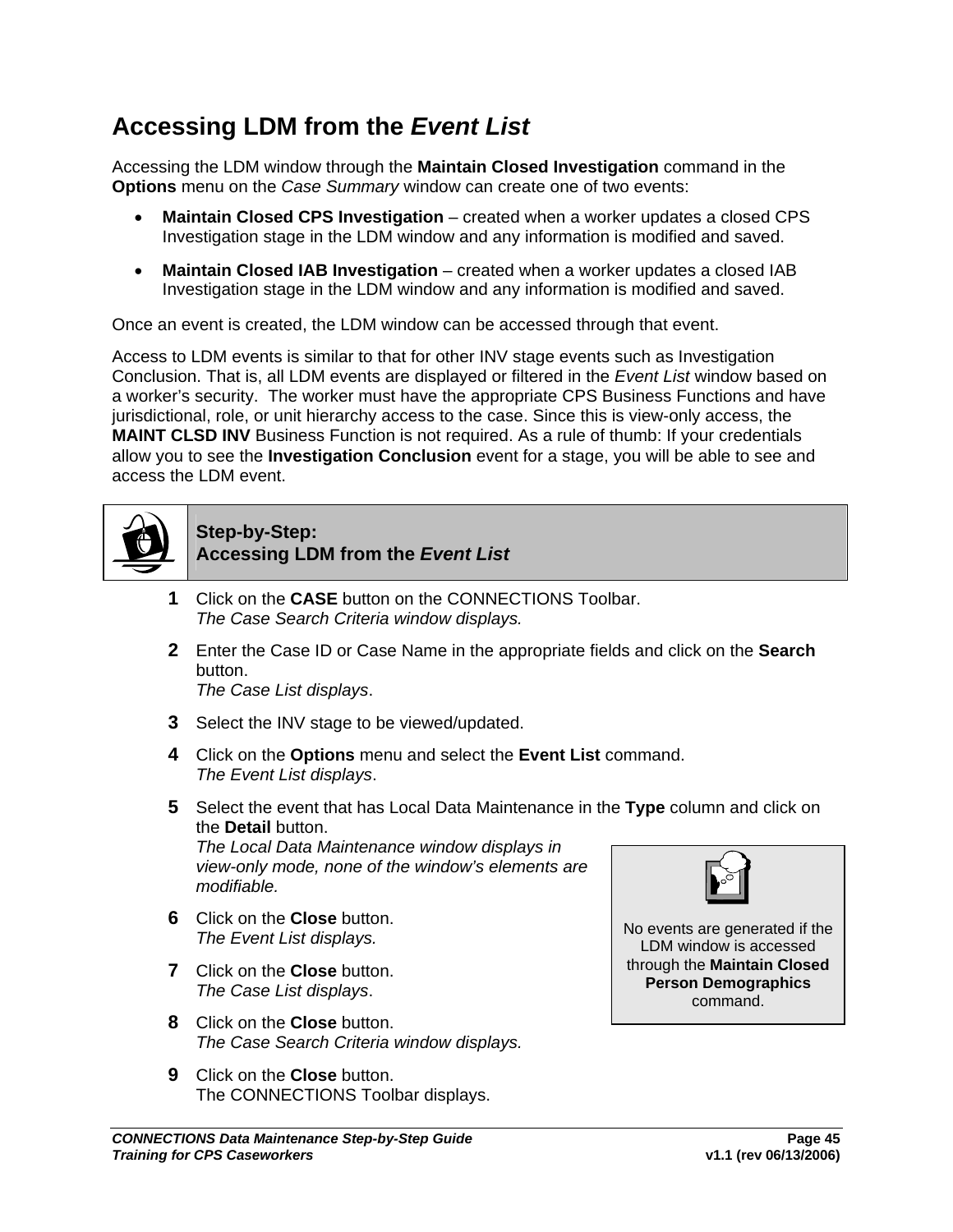## **The Layout of the LDM Window**

## *The Header*

The Header is always present when the LDM window is open. It includes the following information:

- Case Name
- Report Date (the intake report date)
- Case Status
- Stage ID

• Case ID

- 
- Event Status
- Final Risk Rating
- Elevated Risk Exists label (if any Elevated Risk Elements were selected on the RAP)

The Event Status that displays depends on how and under what circumstances the LDM window was opened. This status is modified when changes are saved on the LDM window.

- If the LDM window is opened via the *Event List*, the **Event Status** field displays the status of the event that was selected on the *Event List* (either PROC or COMP).
- When the LDM window is opened via the **Maintain Closed Investigation** command in the **Options** menu on the *Case Summary* window, the status displays "In Process" if there is an in-process event associated with the closed Investigation stage. Otherwise, it reads "New." In this case, if any changes are saved on the LDM window, the status field changes from "New" to "In Process."
- If the LDM window is opened via the **Maintain Closed Person Demographics** command in the **Options** menu on the *Case Summary* window, the **Event Status** field on the LDM window is blank.
- LDM events have a status of PROC (In Process) when created.
- Only one PROC LDM event can exist for a closed INV stage at a time.
- Modifying a stage that already has a PROC LDM event does not generate another event or change the status of the existing event.
- LDM events are marked COMP as part of the process of closing the LDM window.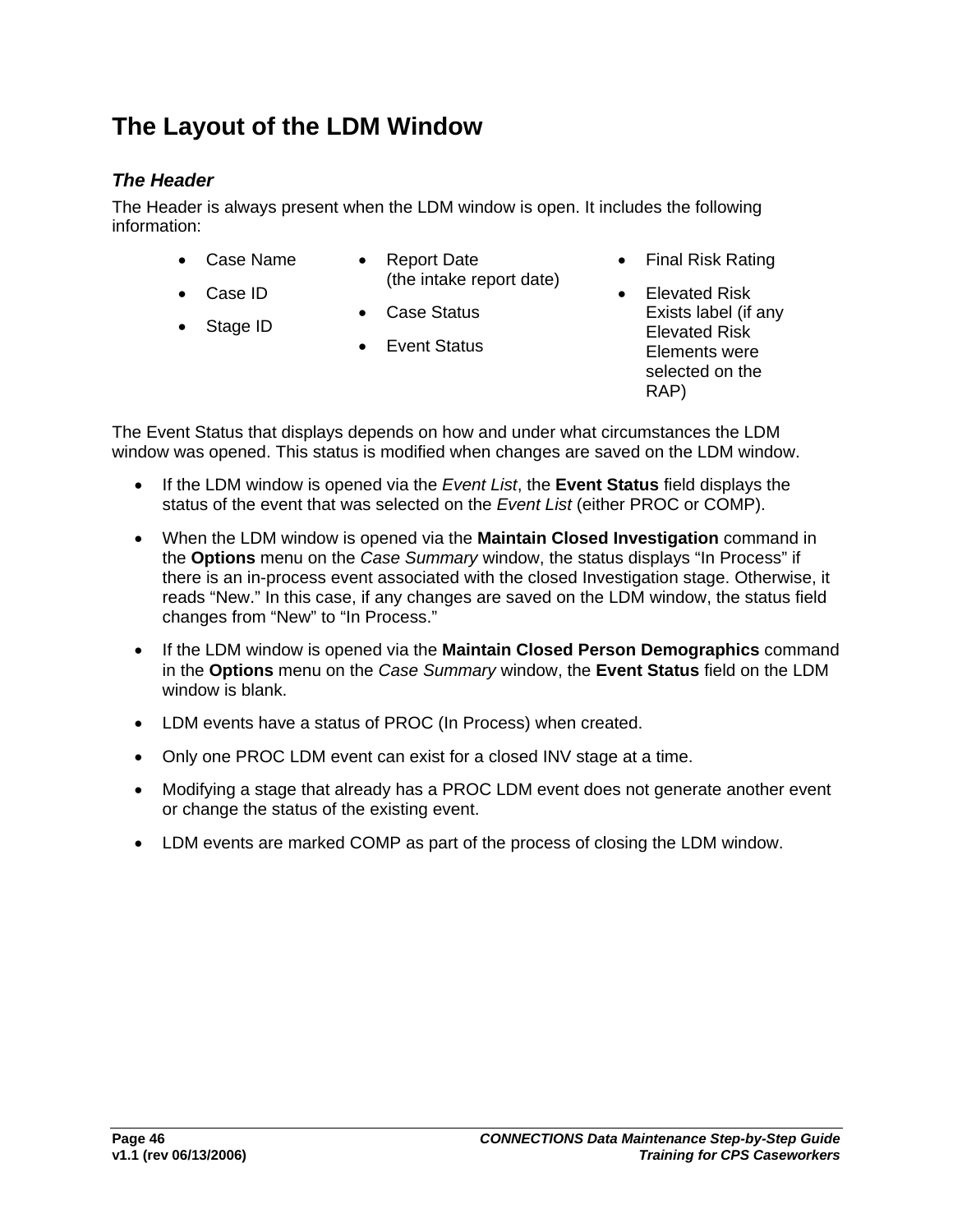### *The Footer*

The footer is always present when the LDM window is open. Only one button appears in the footer: **Close**. Clicking on this button closes the LDM window and returns you to the window from which the LDM window was accessed (either the *Event List* or the *Case Summary* window). The **Close** process also gives you the opportunity to save any unsaved changes to the LDM window and to mark the PROC event associated with the LDM as COMP.

### *The Tabs*

The information contained in the body of the LDM window is organized into sections, which are represented by file tabs:

- Person Demographics Allegations
- 
- Add/Relate Person Investigation Conclusions

If the LDM window is accessed through the **Maintain Closed Person Demographics** command, only the **Person Demographics** tab is available for modification. If the LDM window is accessed through the **Maintain Closed Investigation** command, all tabs are available for modification.



**Step-by-Step: Viewing the Tabs on the LDM Window**

- **1** Open the LDM window for the selected stage. *See ["Accessing the LDM Window](#page-46-0)" on page [44.](#page-46-0)*
- **2** Click on a tab to view its contents. *Tabs may be accessed in any order.*
- **3** Click on the **Close** button to close the LDM window.

Information recorded in the LDM window is stored in the CONNECTIONS database. When you re-open the LDM window, it is "refreshed" with the most current information. This information can be reviewed and, if necessary, updated further.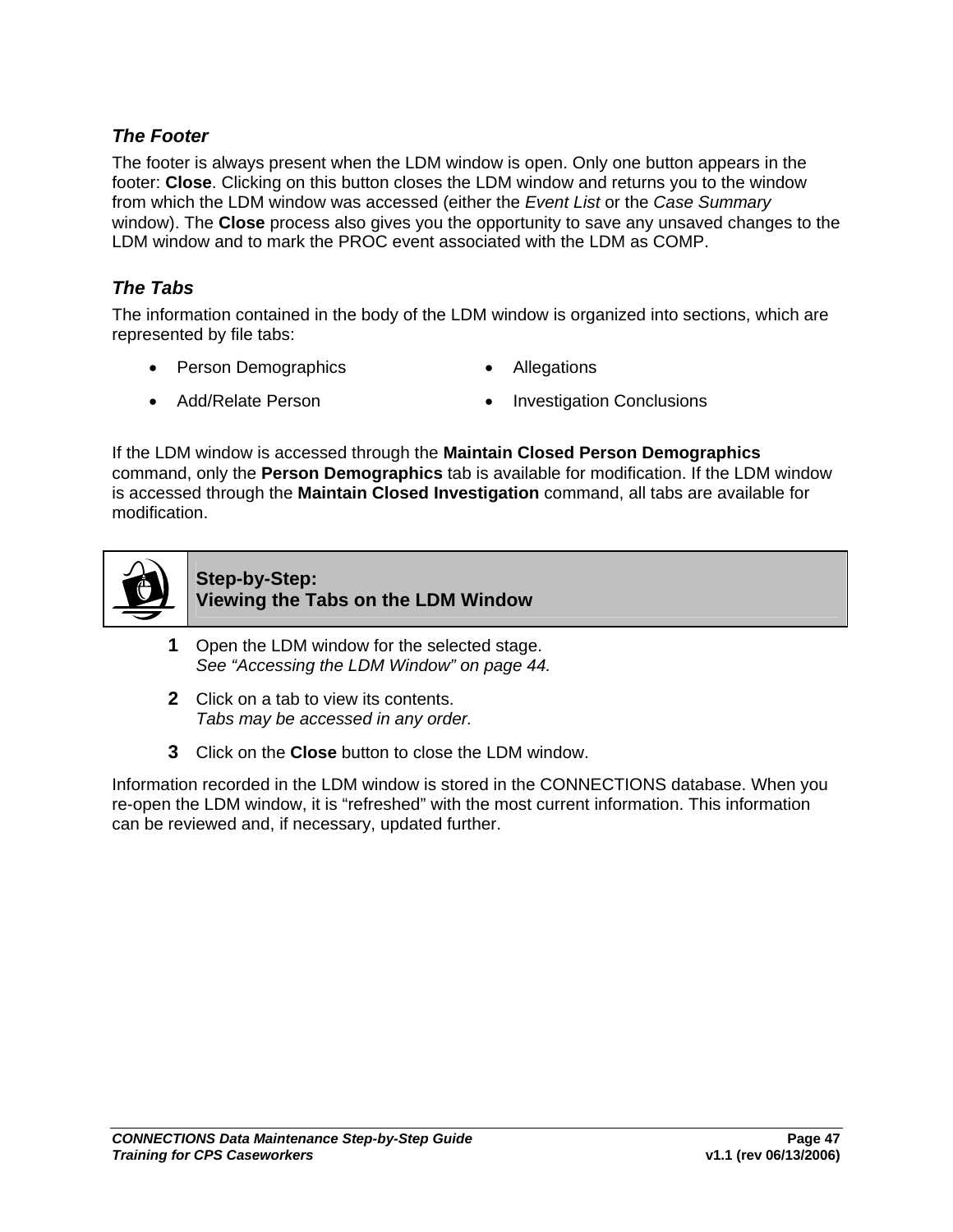## **Person Demographics Tab**

The **Person Demographics** tab allows workers to view and correct information about persons associated with a closed Investigation stage. This tab is the active tab whenever the LDM window is first opened. It contains an upper and lower grid and **Save**, **Cancel** and **Address/Phone** buttons.

## *The Upper Grid*

The upper grid contains the following information about all persons associated with a closed INV stage:

**Primary Name • Age • Canguage • Language** 

(Date of Death)

- 
- 
- DOB T (DOB Type) Sex
- 

• DOD

• Approx. DOD Flag • Ethnicity

- 
- Person ID Religion Marital Status
	-
- Race Role Role Relationship/Interest
- Phone Extension Phone Type
	-

Updating a person's date of birth in LDM changes the person's date of birth in all other stages containing that person. Since a person in open stages cannot be modified, the affected stages are all closed stages.

The **Age** field cannot be modified if there is an exact date of birth listed in the **DOB** field. If corrected exact date of birth information becomes available, correct the **DOB** field; the **Age** field updates automatically. If the **DOB** is marked Approximate (**A**) or Estimated (**E**), the **Age** field can be modified. When **Age** is modified, the **DOB** is recalculated and updated. If new *exact* date of birth information is recorded, be sure to change the date of birth type in the **T** column.

Before changing a person's name on the **Person Demographics** tab, a Person Search needs

to be performed to see if the new name is known to the system. If the name is known, use the **Add/Relate Person** function (see the Step-by-Step on page [60\)](#page-58-0) rather than change the name on the **Person Demographics** tab. After the individual is related to the closed stage, both individuals (the one who was originally on the Person List and the one you just related) will display. You will need to perform a Person Merge (see page [28](#page-30-0) for more information on Person Merging).

The **Race and Ethnicity** of the person selected in the Upper Grid can be modified using the drop-down arrow and list boxes in the bottom right-hand corner of the tab.

The **Date of Death** and **Approximate Date of Death** columns can only be modified if a **Date of Death** already appears in the grid for that person.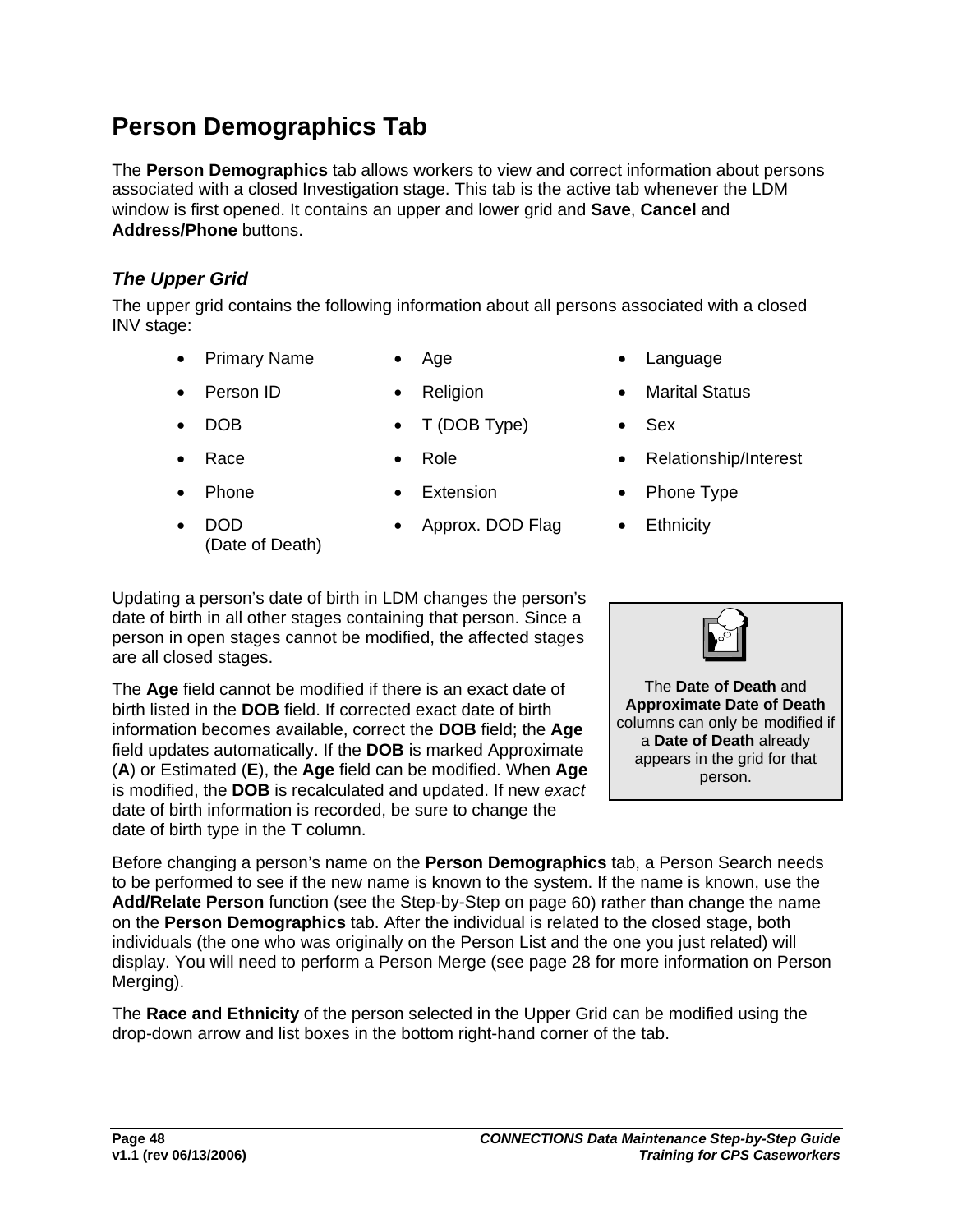| <b>Field</b>                             | <b>Enabling</b>                                                                                                                       | <b>Modification</b>                                                                                                                                                                                                        |
|------------------------------------------|---------------------------------------------------------------------------------------------------------------------------------------|----------------------------------------------------------------------------------------------------------------------------------------------------------------------------------------------------------------------------|
| <b>Ethnicity</b><br>(drop-down<br>field) | Enables when a person is<br>selected in the upper grid.                                                                               | Updates the <b>Ethnicity</b> column in the<br>upper grid. This field displays "NR"<br>when the Ethnicity column in the<br>upper grid reads "Not Reported."                                                                 |
| <b>Ethnicity</b><br>(list box)           | Enables when a person is<br>selected in the upper grid AND<br>"Hispanic or Latino Origin"<br>displays in the Ethnicity drop-<br>down. | Click on an origin to select it from the<br>list. Multiple origins may be selected.                                                                                                                                        |
| Race<br>(list box)                       | Enables when a person is<br>selected in the upper grid.                                                                               | Updates the Race column in the<br>upper grid. Click on a race to select it<br>from the list. Multiple races may be<br>selected. If more than one Race is<br>selected in this field, the upper grid<br>displays "Multiple." |

Clicking in a row of the upper grid selects that person for modification. An arrow to the left of a row indicates that the information in the lower grid applies to that person.

All columns in the upper grid are modifiable by clicking directly in the grid cell and typing, with the following exceptions:

| Column           | Modified by                                                                |
|------------------|----------------------------------------------------------------------------|
| <b>Person ID</b> | Cannot be modified                                                         |
|                  | This number is system generated                                            |
| Race             | Race selection box elsewhere on <b>Person Demographics</b> tab             |
| <b>Ethnicity</b> | Ethnicity drop-down and selection box elsewhere on <b>Person</b>           |
|                  | <b>Demographics tab</b>                                                    |
| Phone,           | Maintain Primary Address/Phone window. Accessed via                        |
| Extn, Type       | Address/Phone button elsewhere on Person Demographics tab                  |
| <b>Role</b>      | Automatic (re)calculation when changes to <b>Allegations</b> tab are saved |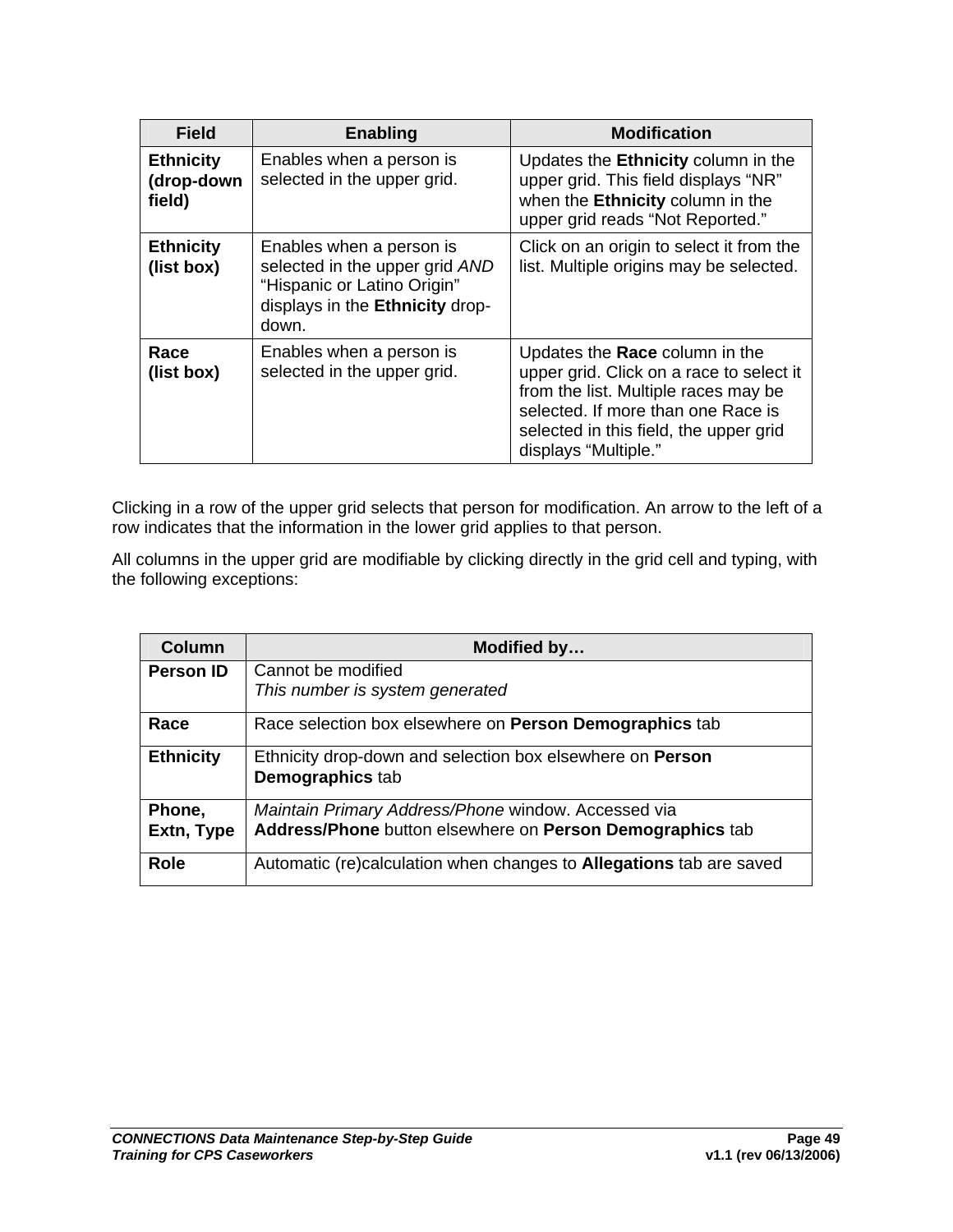### *The Lower Grid*

The lower grid displays the following information for each identifier:

- ID • ID Type • Start Date • Comment
- Invalid Flag • ID Number • End Date

When a person is selected in the upper grid, the lower grid displays all person identifiers (SSN, CIN, etc.) for that person. Each identifier appears in its own row of the lower grid. An arrow to the left of the row indicates that identifier is currently selected for editing. New identifiers can be added by typing into the bottom-most row of the lower grid, which is marked with an asterisk. Adding a new row with the same **Type** as an existing row (that does not have an End Date) sets the End Date of that existing row to the current date.

The information in the lower grid is modifiable as follows:

| <b>Column</b>          | Modified by                                                                                                                                                                                         |
|------------------------|-----------------------------------------------------------------------------------------------------------------------------------------------------------------------------------------------------|
| <b>ID Invalid Flag</b> | Can only be marked (using the drop-down arrow that appears when<br>you click in the cell); cannot be removed. Marking the flag as Invalid<br>will set the end date of that row to the current date. |
| <b>ID Type</b>         | Can be selected for new rows using the drop-down arrow that<br>appears when you click in the cell. This field cannot be modified for<br>existing rows.                                              |
| <b>ID Number</b>       | Can be modified by clicking and typing directly in the grid. Cannot<br>be modified in a row for which an End Date exists.                                                                           |
| <b>Start Date</b>      | Automatically set to the current date when a new ID type is added.                                                                                                                                  |
| <b>End Date</b>        | Automatically set to the current date when the ID Invalid Flag is<br>selected (marked) or when a new row with the same ID Type is<br>added.                                                         |
| Comments               | Can be modified by clicking and typing directly in the grid. Cannot<br>be modified in a row for which an End Date exists.                                                                           |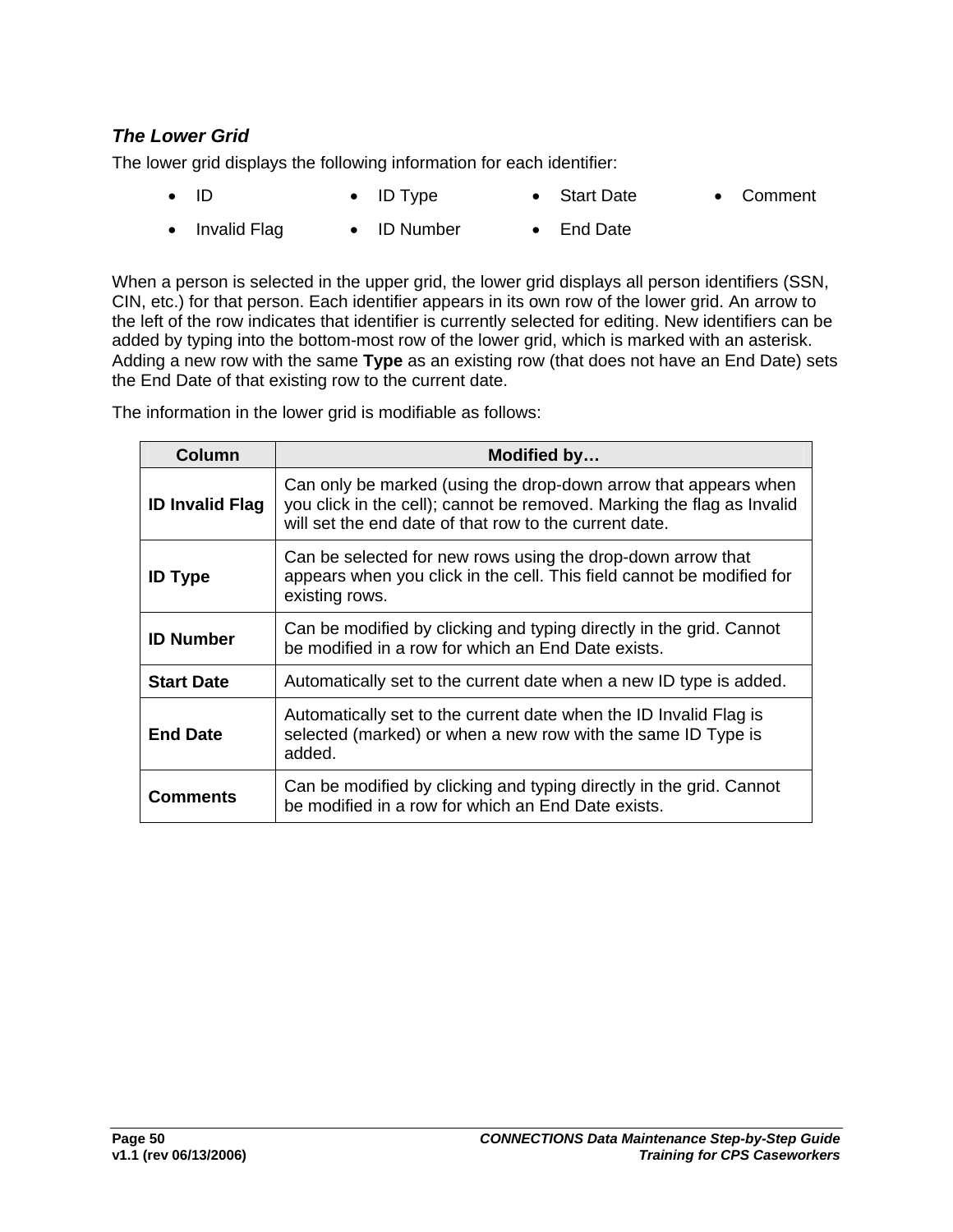## **Buttons on the Person Demographics Tab**

## *Address/Phone*

The **Address/Phone** button accesses the *Maintain Primary Address and Phone* window for the closed INV stage, allowing the worker to modify Primary Address and/or Primary Phone information for all persons associated with the closed INV stage.

Clicking on this button with unsaved changes pending in the LDM window displays the following message: "*Please save or cancel changes before maintaining address information.*"

- Clicking **OK** returns you to the **Person Demographics** tab.
- Clicking the **Save** or **Cancel** button on the **Person Demographics** tab allows you to open the *Maintain Primary Address and Phone* window with changes having been saved or discarded depending on which was selected.

If any changes are made and saved on the *Maintain Primary Address and Phone* window and an in-process LDM event does not already exist, an LDM event is created. (This is only true if the LDM window was entered through the *Maintain Closed Investigation* command. No events are generated if the LDM window is entered through the *Maintain Closed Person Demographics*  command.)

Trying to open the *Maintain Primary Address and Phone* window when every person in the case is also in an open non-ARI stage results in the following message displaying: "*Cannot maintain address/phone information: Everyone in this closed case is also in another open non-ARI stage.*" The *Maintain Primary Address and Phone* window does

not open. (See "[Maintaining Primary Address and Phone"](#page-18-0) on page [16.](#page-18-0))

## *Save*

Clicking on this button saves changes made on the tab. It is disabled until changes are made on the **Person Demographics** tab. The **Save** button disables after a save until the next time changes are made to the tab.

## *Close*

Clicking on this button closes the LDM window and returns you to the window from which the LDM window was accessed,

either the *Event List* or the *Case Summary* window. The Close process also gives you the opportunity to save any unsaved changes to the LDM window and to

mark the PROC event associated with the LDM as COMP.

### *Cancel*

Clicking on the **Cancel** button cancels all changes made to the tab since the last save. It is disabled until changes are made on the **Person Demographics** tab. Clicking on the **Cancel** button displays the following message: "*Your changes will be lost. Continue?*" Clicking **Yes** discards any unsaved changes. Clicking **No** leaves the changes as they were entered.



If the child's age has been modified to be more than 18 years old for CPS Familial/FC-DC cases or more than 21 years old for IAB cases, the following message displays when you click on the **Save** button*: "Age over <18 or 21> years as of Intake. Continue with Save?"*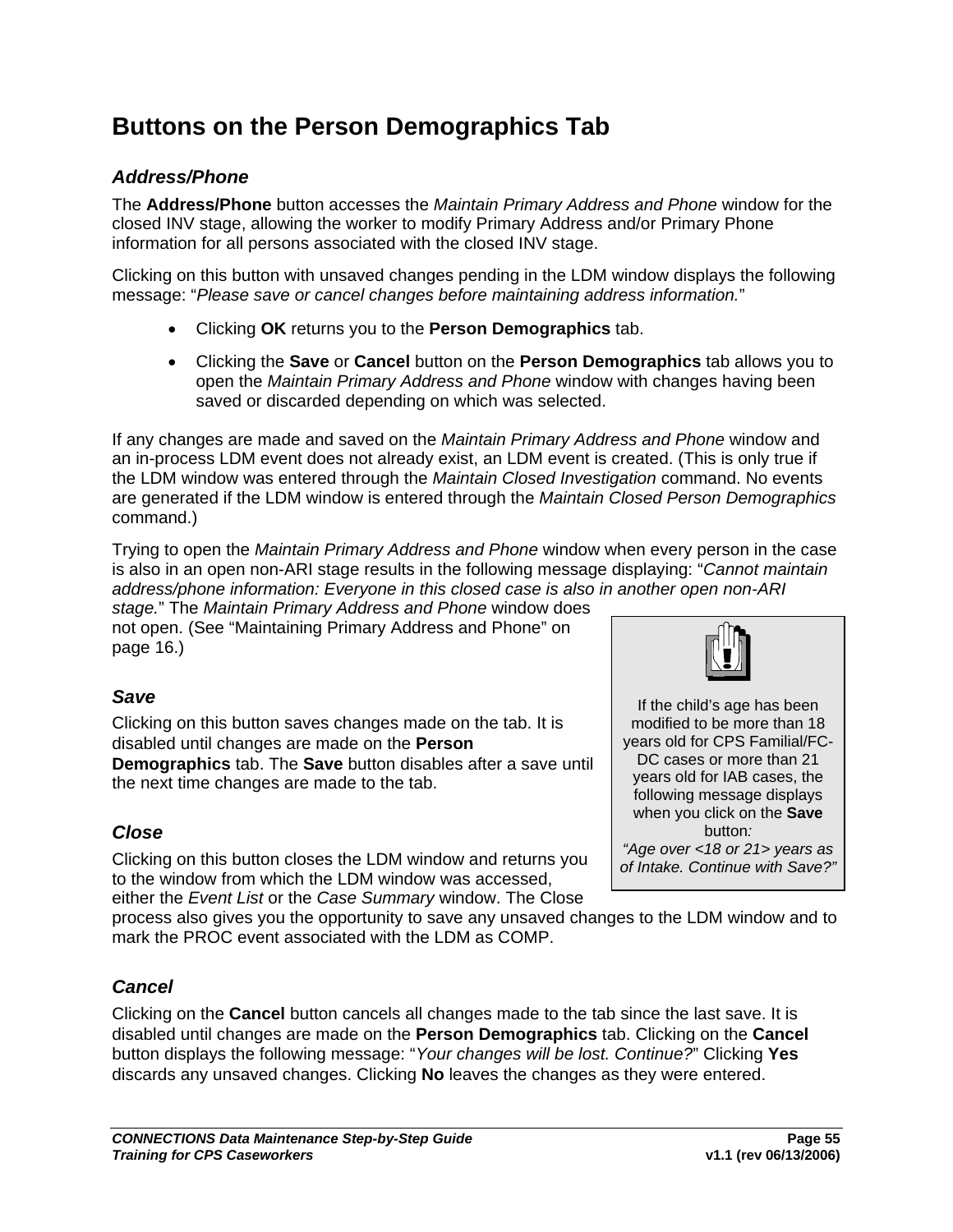

#### **Step-by-Step: Changing Person Demographics in the Upper Grid**

- **1** Open the LDM window for the selected stage*. See [Accessing the LDM Window](#page-46-0) on page [44.](#page-46-0)*
- **2** Select the person from the **Person List** by clicking in the column left of the **Last Name**. *A black arrow indicates the person that has been selected.*
- **3** Click in the **DOB** field and update the information located there.

*If the child's age has been modified to be more than 18 years old for CPS Familial/FC-DC cases or more than 21 years old for IAB cases, the following message displays when the Save button is clicked: "Age over <18 or 21> years as of Intake. Continue with Save?"*

- **4** Click on the **Save** button.
- **5** To change ethnicity, click on the drop-down arrow for the **Ethnicity** field and select from the resulting list.

*Select either "Hispanic or Latino Origin" or "Non-Hispanic or Latino Origin," as appropriate.*

**6** To specify categories within Hispanic or Latino origin, click on an origin's checkbox from the list below the **Ethnicity** field. *In order to select an origin in this field, "Hispanic or Latino Origin" must display in the Ethnicity field. An "X" displays in a specific origin's checkbox when it has been* 

*selected. To clear a selection, click on the box again to remove the "X." Multiple origins may be selected from the list box.*

- **7** Click on the **Save** button to save the changes to the **Ethnicity** field.
- **8** In the **Race** field, click on a race's checkbox from the list to select it. *An "X" displays in the checkbox when it has been selected. To clear a selection, click on the box again to remove the "X." Multiple races may be selected from the list box.*
- **9** Click on the **Save** button to save the changes to the **Race** field.
- **10** Scroll right and click in the **Language** field to select a different language.



If an Investigation stage was closed with the **Fatality – No Surviving Children** closure reason, the Date of Birth (DOB) of any person may not be changed to younger than 18 years old before the date of Intake. If the worker attempts to do this, the following message displays:

*"Cannot update or add person less than 18 years of age. The stage was closed with Fatality – No Surviving Children."*

The only exception to this occurs if the person has a Date of Death (DOD) or is a subject in an allegation.



Correcting demographic information for a person who is associated with an open stage can only be done in the *Person Detail* window, not through the LDM window. Conduct a person search to determine if the person in question is associated with any open stages. If the person search indicates that the person is not associated with any open stages, you can navigate to the LDM to correct demographic information.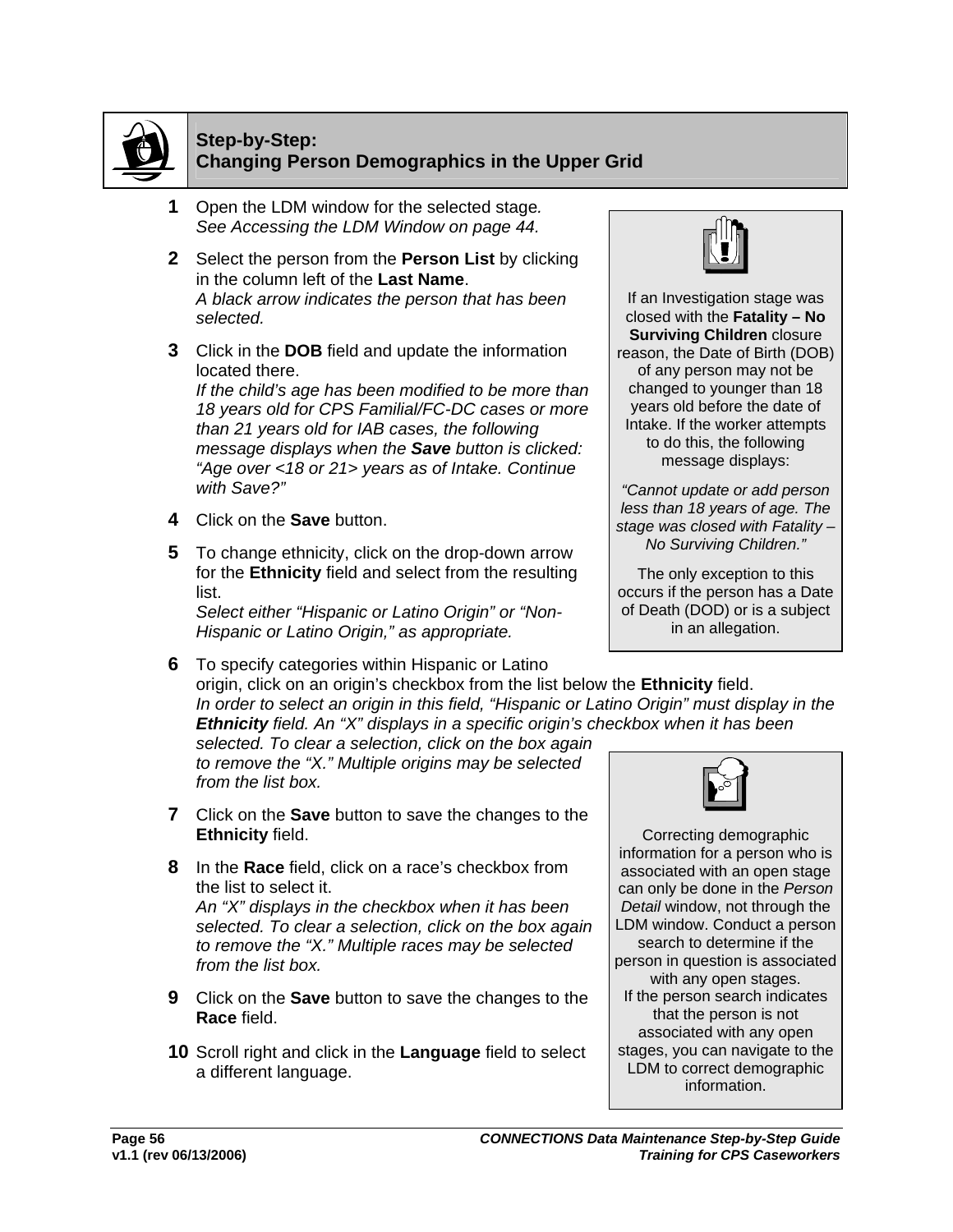- **11** Click on the **Save** button.
- **12** If you are finished correcting information on the **Person Demographics** tab, either click on another tab (to correct information on a different tab) or close the LDM session
- **13** Click on the **Close** button. *The following message displays: "Is LDM Complete?"*
- **14** Click on the **Yes** button. The Case Summary window displays.
- **15** Click on the **Close** button. *The Case List displays.*



You must save (click on the **Save** button) after each change you make to the **Person Demographics** tab in order for that change to be stored in the CONNECTIONS database. Therefore, if more than one change has been made, only the last one, if unsaved, is discarded when **No** is clicked.



## **Step-by-Step: Changing Person Demographics in the Lower Grid**

- **1** Open the LDM window for the selected stage*. See [Accessing the LDM Window](#page-46-0) on page [44.](#page-46-0)*
- **2** Select the person from the **Person List** by clicking in the column to the left of the **Last Name**.

*A black arrow indicates the person that has been selected.*

- **3** Click on the drop-down arrow in the **INV** column and select **No**. *This indicates that the person identifier is not invalid (clicking Yes indicates that it is invalid).*
- **4** Click on the drop-down arrow in the **Type** column. *Click on the type of identifier being entered.*
- **5** Click in the **Number** column and enter the identifier number.
- **6** Click on the **Save** button.
- **7** Click on the **Close** button. *The Case Summary window displays.*
- **8** Click on the **Close** button. *The Case List displays.*
- **9** Click on the **Close** button. *The Case Search Criteria displays.*
- **10** Click on the **Close** button. *The CONNECTIONS Toolbar displays.*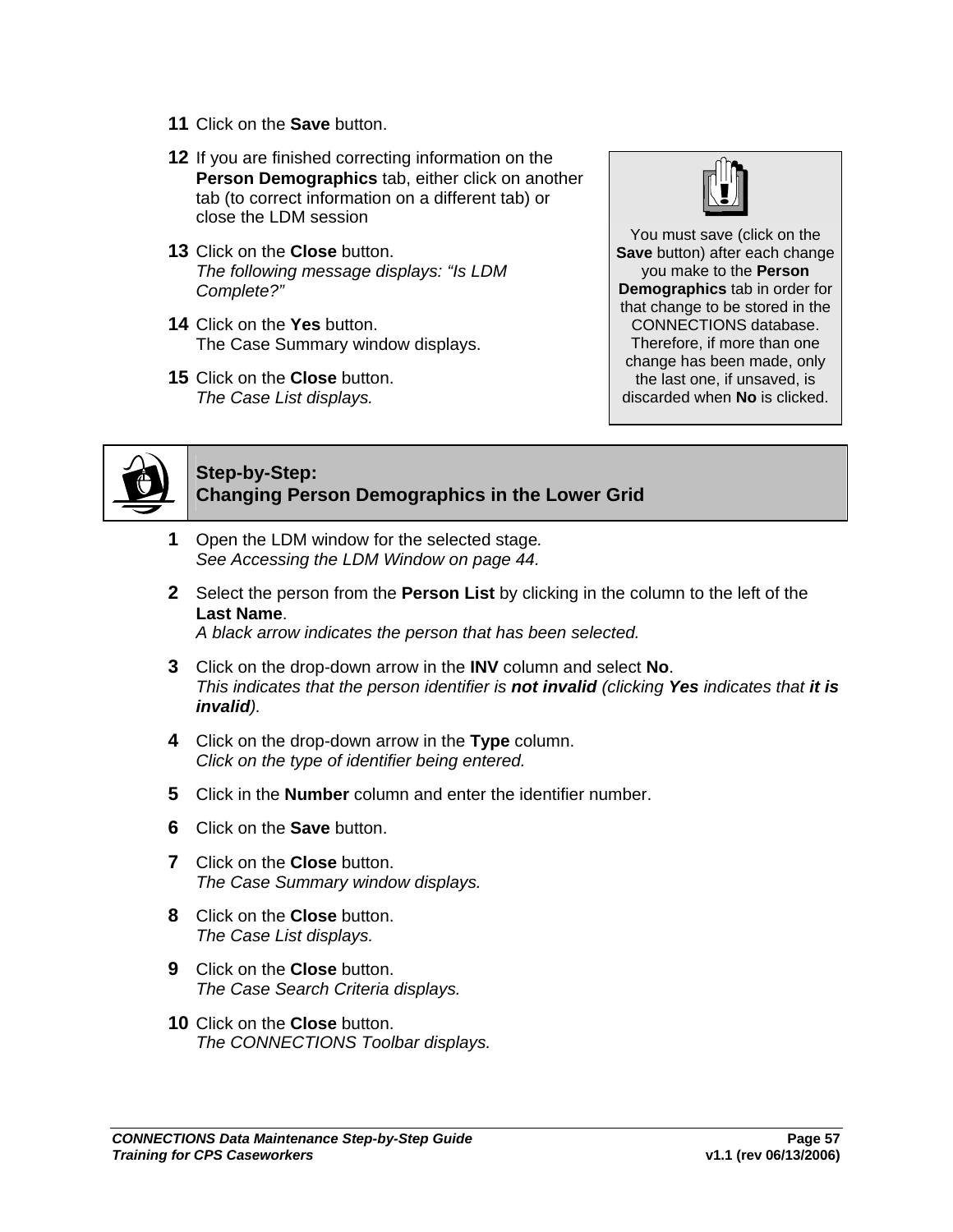## **The Add/Relate Person Tab**

The **Add/Relate Person** tab enables workers to:

- add new persons to CONNECTIONS and to closed Investigation stages;
- search for persons already in the CONNECTIONS database; and
- relate persons already in the CONNECTIONS database.

### *Fields and Buttons on the Add/Relate Person Tab*

Before a person can be added or related to a closed Investigation stage, a search of the CONNECTIONS database must be performed on the person's name. For this reason, the **Add**/**Relate Person** tab is formatted much like the *Person Search* window.

The **Search Type** field displays in the upper left corner of the tab. Click on the drop-down arrow for this field and select from the resulting list. The default Search Type is "Phonetic Name" when the tab is first opened.

The **Add/Relate Person** tab includes fields for the following search criteria:

- First Name • Race • City • SSN
- Middle Name • Sex • State • CIN
- Last Name
- County
- Person ID
- DOB *(Date of Birth)* • Address Type • Street • ZIP Code
- Age
	- PO Box/Apt

• Phone

• CD *(NYC addresses only)*

The **Validate** button performs **CODE 1** validation for addresses (it is disabled until address information is entered).

The **Search** button searches the database for the person information entered (it is disabled until person information is entered).

The **Relate** button adds a person who is already in the database to a closed Investigation Stage (it is disabled until a search is performed and a row is selected from the *Person Search List*).

The **New** button opens the *Add Person* window (it is disabled until a phonetic name search is performed).

The **Clear** button clears all entries made to search criteria fields (it is disabled until data fields are filled in).

The **Close** button closes the LDM window.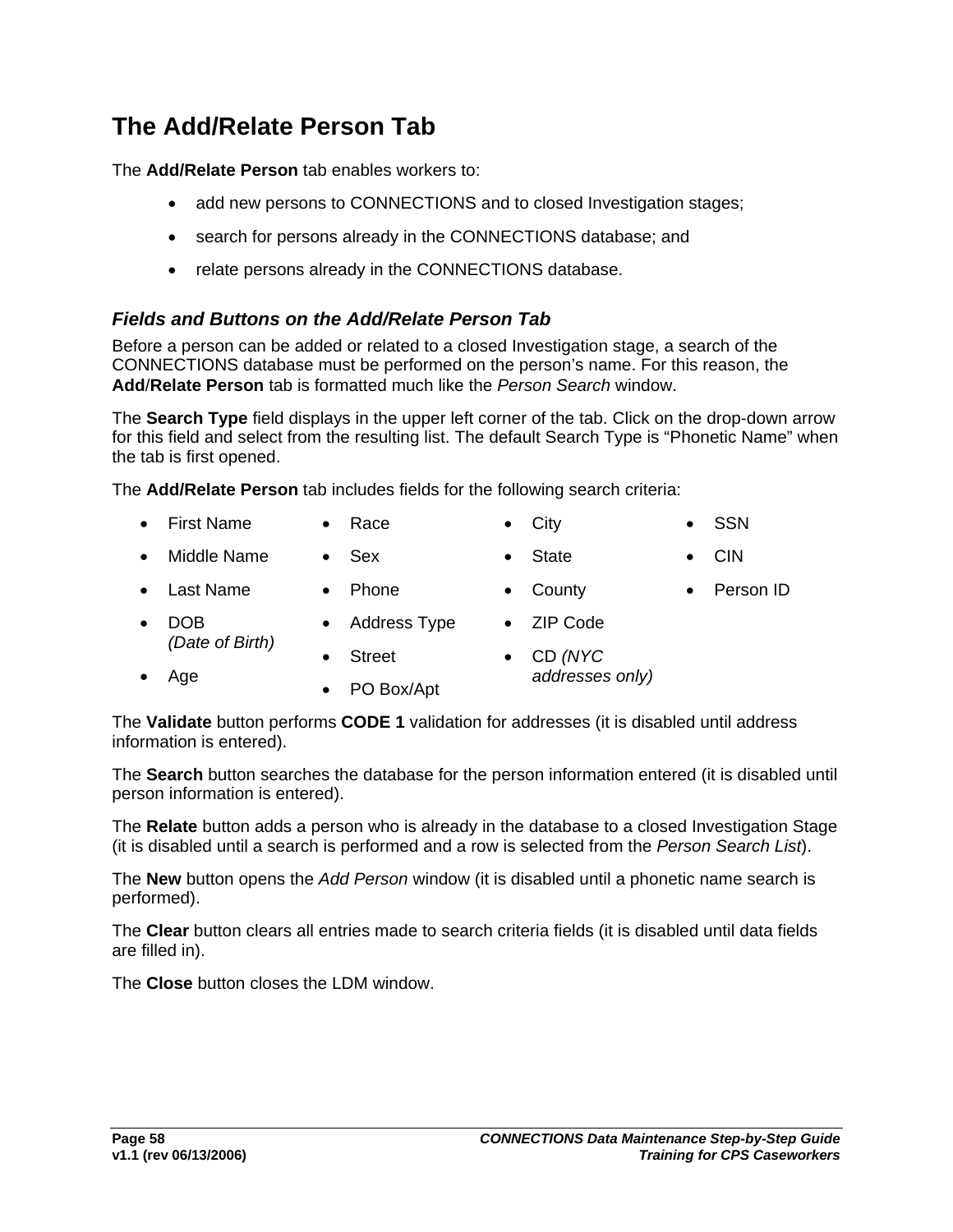### *Searching Before Adding or Relating*

The search functionality in LDM does not allow for viewing of individual Person Search results beyond what appears in the Results List tab. You cannot select a result and navigate to the *Case List*, *Case Composition* window etc., within LDM. Therefore, prior to entering LDM, you should conduct a more comprehensive Person Search from the CONNECTIONS Toolbar. There, you can confirm either the Person ID for a known individual, or verify that there is not a match. Once the Person Search results are verified through the Toolbar search, the known person can be related or the new person added through LDM.

The **Search Type** field displays in the upper left corner of the

tab. Clicking the drop-down arrow for this field opens a menu of search type choices. The Search Type defaults to "Phonetic Name" search when the **Add/Relate Person** tab is first opened.

As on the *Person Search* window, certain fields are required depending on the type of search chosen. These required fields are highlighted in yellow and must be filled in before the **Search**  button enables. The type of search chosen also determines which additional criteria can be entered.

When the search type is **Exact**:

- Address fields enable only when all non-address fields are blank.
- Each identifier field enables only if all other fields are blank.
- All other text fields enable only when all address and identifier fields are blank.
- entered for the search. Search results display in the *Person Search List* grid in the lower portion of the tab. In addition

to the Match Name, results include: Date of Birth, T (type), Sex, Person ID, County, Street Address, City, Race, Ethnicity, SSN, Primary Name, Match (Match Type), and Score.

• The address criteria section includes a **Validate** button for validation of addresses

When the search is completed, the title of the Person Search List box reflects the results with one of the following titles: "Phonetic Name Search Results Returned," "Phonetic Address Search Results Returned," "Exact Results Returned," or "No Results Returned."

If one of the persons returned in the search result matches the person entered for the search, that person can be selected by clicking on his/her row of the *Person Search List*.

Clicking on the **Relate** button relates the selected person to the closed Investigation stage.

• A validation is performed comparing the information of the person selected in the *Person Search List* with the search criteria entered. The validation includes DOB, Sex, County, Relation/Interest and Abused Child vs. Alleged Subject Role. If any of these comparisons



with multiple last names, adding a hyphen between the two last names creates a result list that includes all possible combinations of the two names.

The **Relate** button does not enable until a search has been performed and a person is selected from the results list. If any information on the tab is changed after the search, the **Relate** button is again disabled until another search is performed.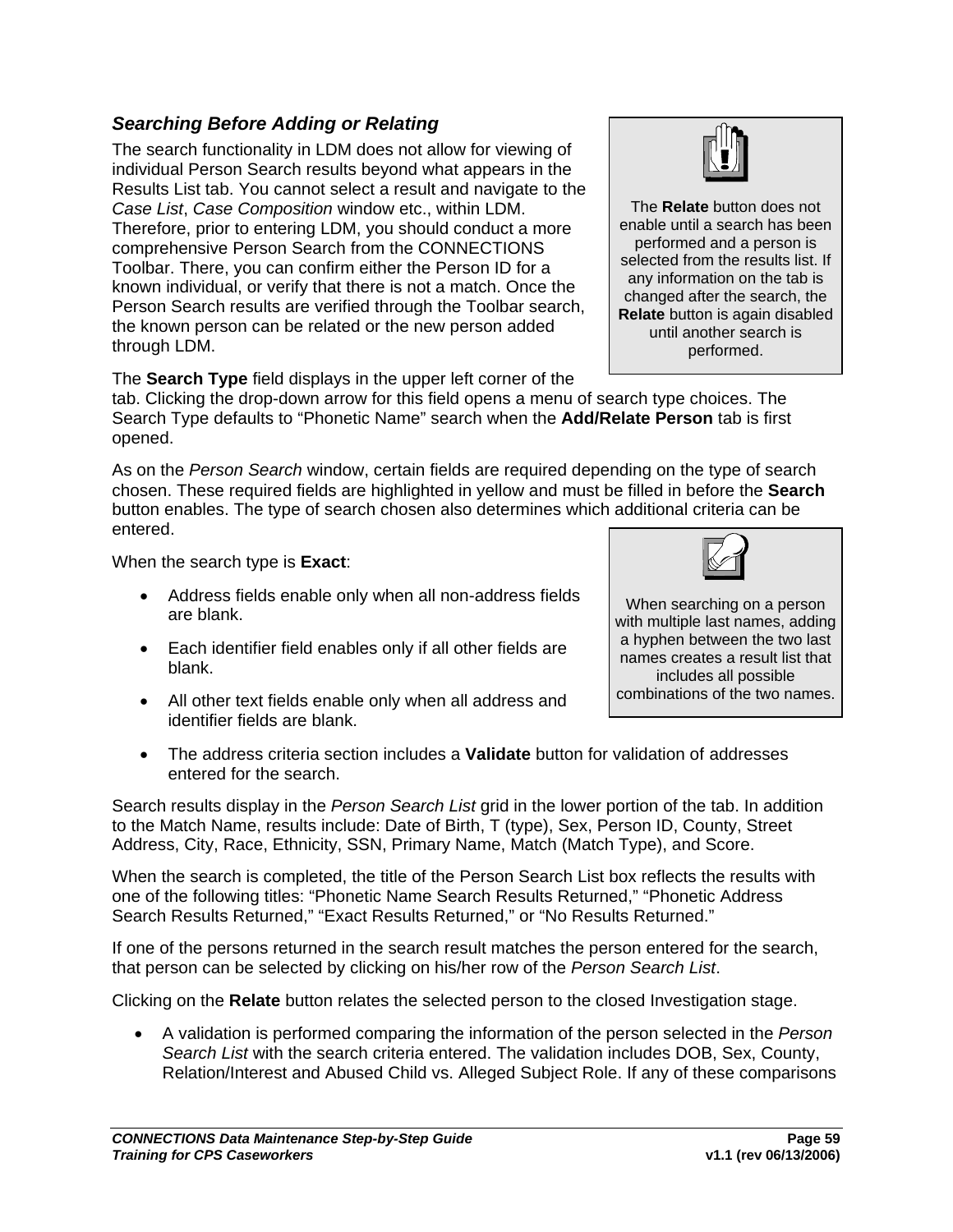produce a mismatch, a message to that effect displays, asking if the relate should be performed anyway.

- The new information is saved to the CONNECTIONS database and the **Person Demographics** tab opens. The person you just added is selected and the updated information for that person is displayed.
- The following message displays: "*Primary Address from related person used."*

<span id="page-58-0"></span>

#### **Step-by-Step: Searching and Relating a Person in LDM**

- **1** Conduct a person search from the **PERS** button on the CONNECTIONS Toolbar. *This is to obtain the Person ID and verify the information on the person that is to be related (if no match is found, the person needs to be added).*
- **2** Open the LDM window for the selected stage*. See ["Accessing the LDM Window](#page-46-0)" on page [44.](#page-46-0)*
- **3** Click on the **Add/Relate Person** tab.
- **4** In the **Search Type** field select **Phonetic Name**. *Phonetic Name is the default search type.*
- **5** Enter the first and last name of the person.
- **6** Click on the **Search** button. *The name results returned appear in the lower grid.*
- **7** Scroll down to view all of the results and select the correct person to be added/related.
- **8** Click on the **Relate** button. *The selected person is related to the closed Investigation stage and the Person Demographics tab opens.*



The name fields of the *Add Person* window are not editable. If the person's name is not correct, the worker must click **Cancel** to return to the **Add/Relate Person** tab, update the person's name in the **Add/Relate Person** tab, run another Phonetic Name search and click the **New** button again.

**9** Verify all information in the **Person Demographics** tab. If changes are made, click on the **Save** button.

## *Adding a Person to a Case*

If no records are located for a Phonetic Name Search or if none of the search results match the person entered in the search, clicking on the **New** button on the **Add**/**Relate Person** tab displays the *Add Person* window, which allows a new person to be added to the CONNECTIONS database and to the closed Investigation stage.

The *Add Person* window is pre-filled with the data entered into the search criteria fields of the **Add**/**Relate Person** tab. All fields except the **First**, **Middle**, **Last Name**, and **Role** fields are editable.

The layout of the *Add Person* window is similar to the *Person Detail* window that is accessed for open Investigation stages via the **Maintain Person** task on the *Task List.*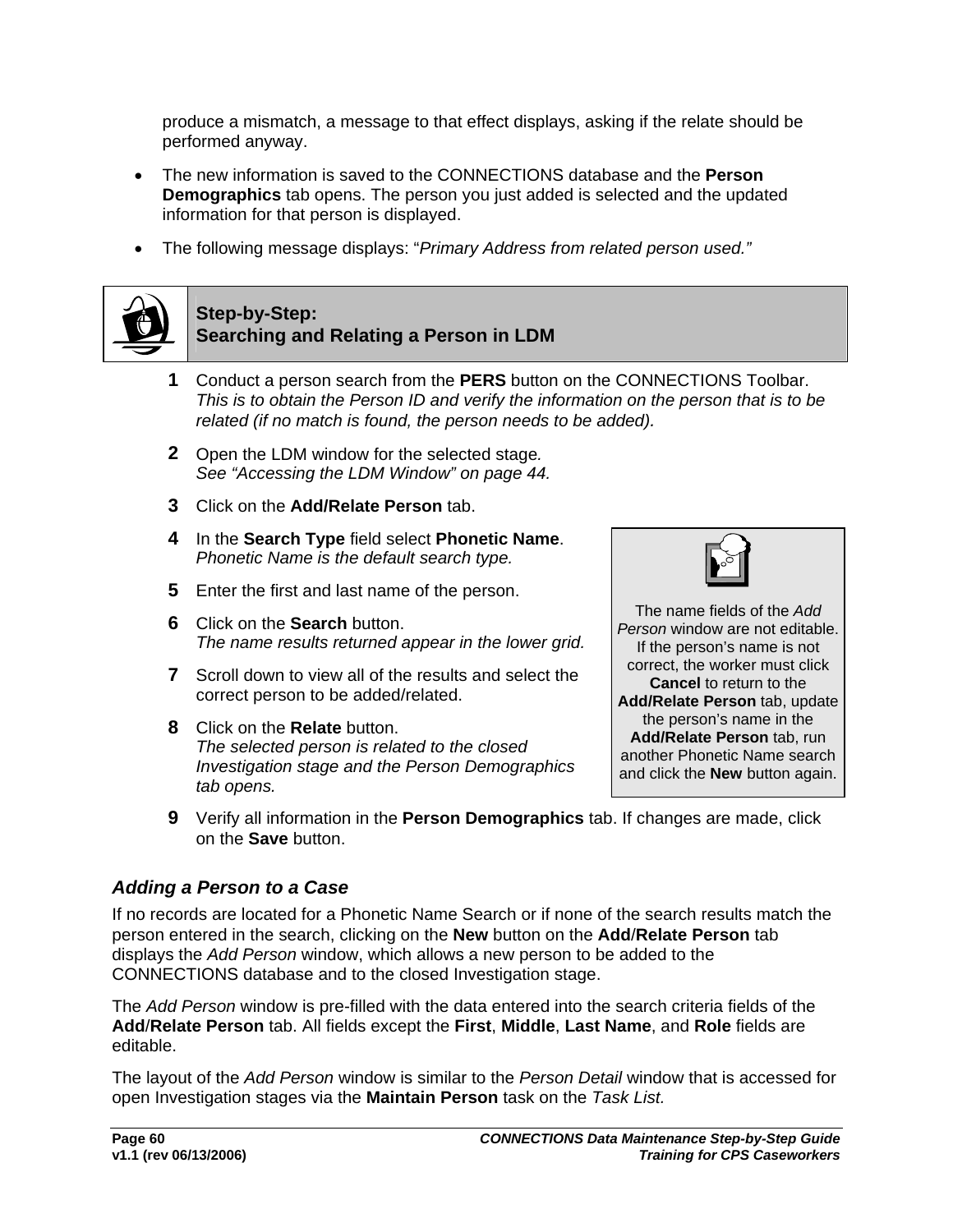Values for the **Rel/Int**, **Ethnicity**, **Race**, and either **Date of Birth** or **Age** fields *must* be entered before the new person can be added to the CONNECTIONS database.

- Role is defaulted to "No Role" and is not editable.
- The **Rel/Int** drop-down arrow enables once a Person Type is selected.
- The approximate DOB checkbox is enabled once a DOB is entered.

When the Date of Birth or Date of Death is recorded, neither should be later than the current date. When Date of Birth is recorded, the system automatically fills in the Age. When Age is

recorded, DOB is calculated and populated and the Approximate DOB checkbox is checked. If a Date of Death is recorded, a Reason for Death must also be recorded. If an Address is recorded, Address Type must also be recorded.

The *Add Person* window includes a **Validate** button for validation of addresses. The Address must be validated to enable the **Save** button on the *Add Person* window.

If a Phone Number is recorded, Phone Number Type must also be recorded.

After all required fields are filled in, the **Save** and **Cancel**  buttons enable.

The information is saved to the CONNECTIONS database and the **Person Demographics** tab displays. The person you just added is selected on the tab and the data for that individual reflects the updated information. If the address fields were left blank when you added the person on the Add Person window, the following message displays:

"*No primary address added for new person.*" Clicking on the **Cancel** button clears the fields on the *Add Person* window and displays the **Add/Relate Person** tab.



**Step-by-Step: Adding a Person to a Case** 

- **1** Conduct a person search from the **PERS** button on the CONNECTIONS Toolbar. *This is to verify that no match is found in the database for the person that is to be added.*
- **2** Open the LDM window for the selected stage*. See [Accessing the LDM Window](#page-46-0) on page [44.](#page-46-0)*
- **3** Click on the **Add/Relate Person** tab.
- **4** In the **Search Type** field select **Phonetic Name**. *Phonetic Name is the default search type.*
- **5** Enter the first and last name of the person.



If the child's age is entered in the Add Person window as more than 18 years old for CPS Familial/FC-DC cases or more than 21 years old for IAB cases, the following message displays when the Save button is clicked: *"Age over <18 or 21> years as of intake. Continue with Save?"* 



The **Add/Relate Person** tab is disabled and cannot be viewed when the LDM window is accessed in view-only mode via the *Event List*.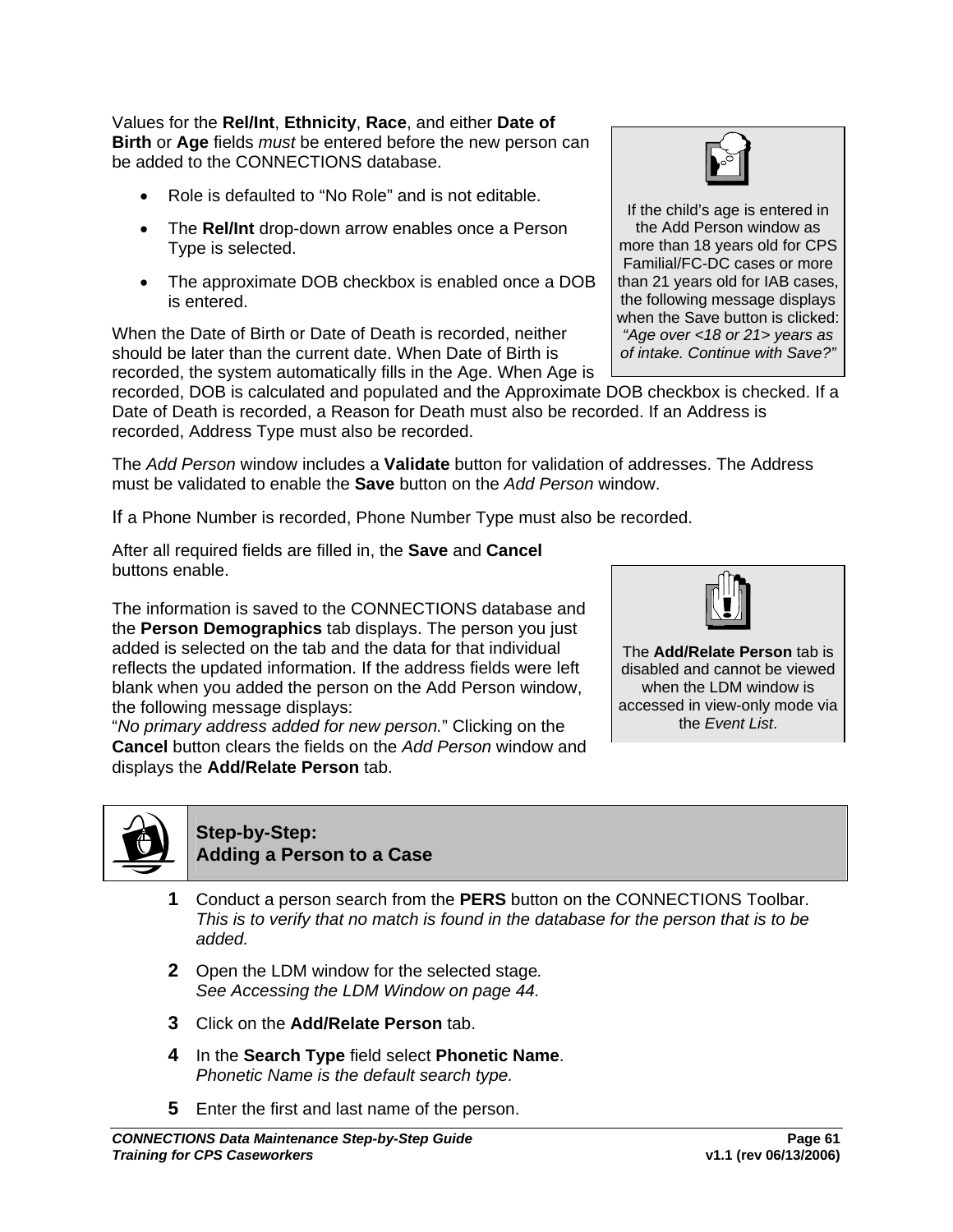- **6** Click on the **Search** button. *No results return or none of the results are the correct person.*
- **7** Click on the **New** button. *The Add Person window displays.*
- **8** Enter the new person information. *Required fields are highlighted in yellow.*
- **9** Click on the **Save** button. *The new person is now saved to the database and the closed Investigation stage. The Add/Relate Person tab displays.*
- **10** Click on the **Close** button.

## **Allegations Tab**

The **Allegations** tab allows workers to:

- view, correct, or add allegation information;
- delete allegations other than those generated at Intake; and
- view, correct, add, or delete injury details for specific allegations.



The High Priority (NYC only) indicator, Roles, and Overall Determinations for the stage are re-calculated when changes are made in the **Allegations** tab are saved.

The LDM window is to be used exclusively to correct errors or oversights in the original investigation. Examples of appropriate use of LDM include:

| <b>Allegation</b><br><b>Substantiation</b><br><b>Corrections</b>    | One or more of the original allegations were substantiated and should<br>have been unsubstantiated (or vice versa) and the original narrative<br>supports the corrected decision. It is important to remember that if the<br>subject has received a letter (either a Notice of Indication from the local<br>district or a Notice of Unfounding from the SCR) based on the original<br>determination, the district is responsible for sending a corrected letter.                                                                 |
|---------------------------------------------------------------------|----------------------------------------------------------------------------------------------------------------------------------------------------------------------------------------------------------------------------------------------------------------------------------------------------------------------------------------------------------------------------------------------------------------------------------------------------------------------------------------------------------------------------------|
| <b>Allegation</b><br><b>Association</b><br><b>Corrections</b>       | The original allegations and substantiations were not correctly<br>associated with the appropriate child and/or subject (e.g., "allegations"<br>should have been substantiated for the mother and unsubstantiated for<br>the grandmother, not vice versa"; or "bruises should be substantiated<br>for the 8 year old and unsubstantiated for the 5 year old, not vice<br>versa"). Remember, the original narrative must support the corrected<br>information. Corrected notification letters need to be sent, as<br>appropriate. |
| <b>Adding</b><br><b>Individuals</b><br>and/or<br><b>Allegations</b> | The original report from the SCR listed two children left unsupervised.<br>There were actually <i>three</i> children left unsupervised, but the case<br>worker forgot to add the third child while the investigation was open.<br>Again, the original narrative must support the corrected information. If<br>additional subjects or "other persons named" are added to the closed<br>investigation, appropriate notification letters need to be sent.                                                                           |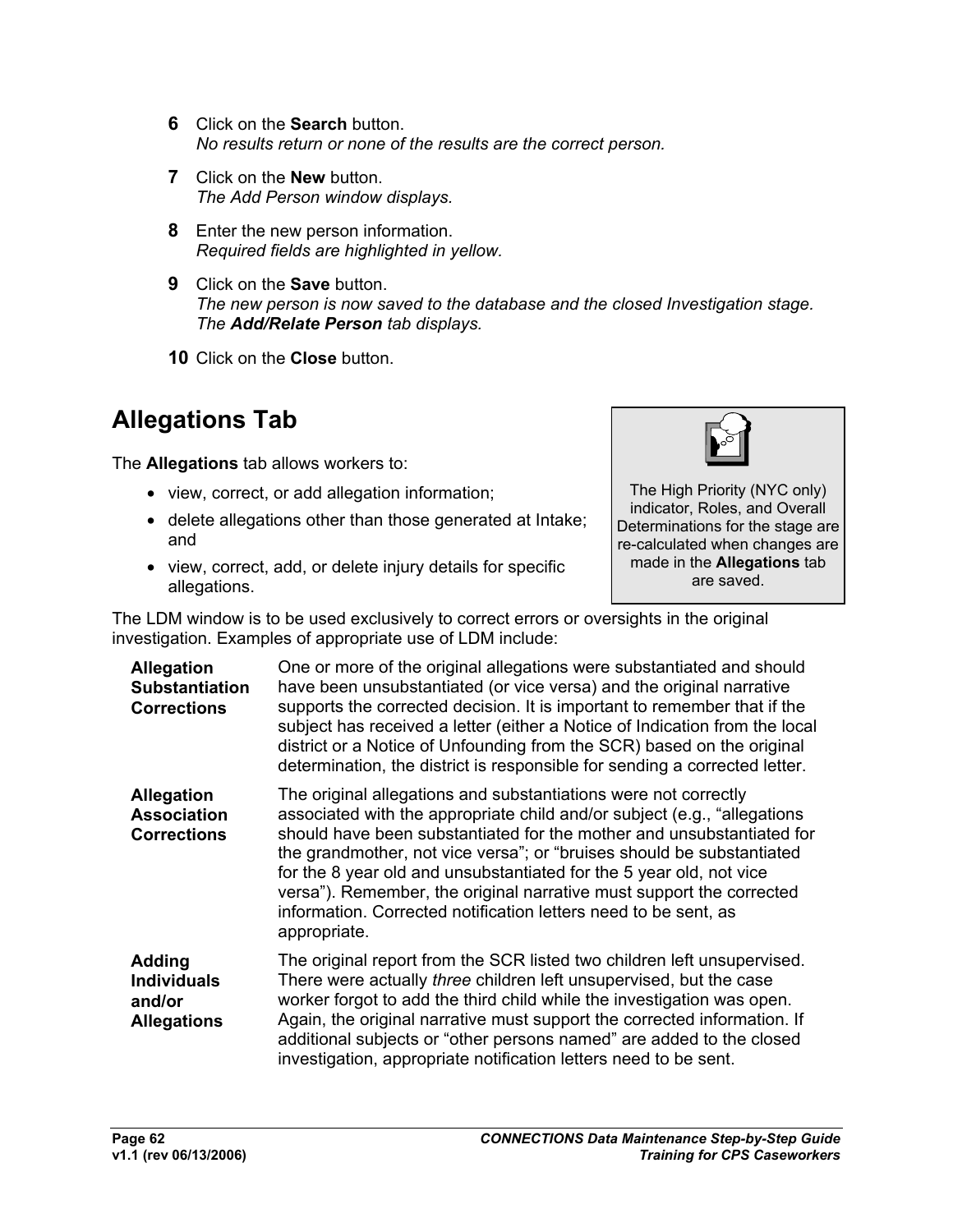The upper grid of the **Allegations** tab lists the following information for all allegations in the Investigation stage: MA/AB Child (child's name and ID), Alleged Subject (subject's name and ID), Allegation, Unsub/Sub (unsubstantiated or substantiated), and Stage (the stage in which the allegation was entered).

**MA/AB Child**  (child's name and Person ID) When selected, the **MA/AB Child** column displays a drop-down list containing the names and Person ID numbers of every child listed in the stage. Select from this list to identify an individual as an MA/AB child for a new or corrected allegation.

**Alleged Subject**  (subject's name and Person ID) When selected, the **Alleged Subject** column displays a drop-down list containing the names and Person ID numbers of every person listed in the stage who is *not* identified as an MA/AB child. Select from this list to identify an individual as an Alleged Subject for a new or corrected allegation.

**Allegation** When selected, the **Allegation** column displays a drop-down list containing all possible allegations. Select from this list to add a new allegation or to correct an existing allegation.

**Unsub/Sub** When selected, the **Unsub/Sub** column displays a drop-down list with two choices: Substantiated or Unsubstantiated.

> For allegations recorded at Intake, this is the only field that can be modified on the **Allegations** tab for the selected Investigation stage.

**Stage** This field specifies the stage (INT or INV) in which the allegation was recorded. This field cannot be modified.

A new allegation can be entered on the blank line in the upper grid that has an asterisk (\*) to its left. The Stage column displays "LDM" for new allegations created in the LDM window.

windows are prevented until Injury Details are recorded in the lower grid of the **Allegations** tab.

When a particular allegation is selected by clicking on it, an arrow appears to the left of the line and the lower grid lists the following information for all injuries associated with that allegation: Injury Side, Injury Area, Injury Type, Injury Cause, and Comments.

A new injury for the selected allegation can be entered on the blank line in the lower grid that has an asterisk (\*) to its left.

If an allegation requiring Injury Detail information is added in LDM, access to other tabs of LDM or other CONNECTIONS



You must save (click on the **Save** button) after making changes to any row on the **Allegations** tab in order for the changes in that row to be stored in the CONNECTIONS database.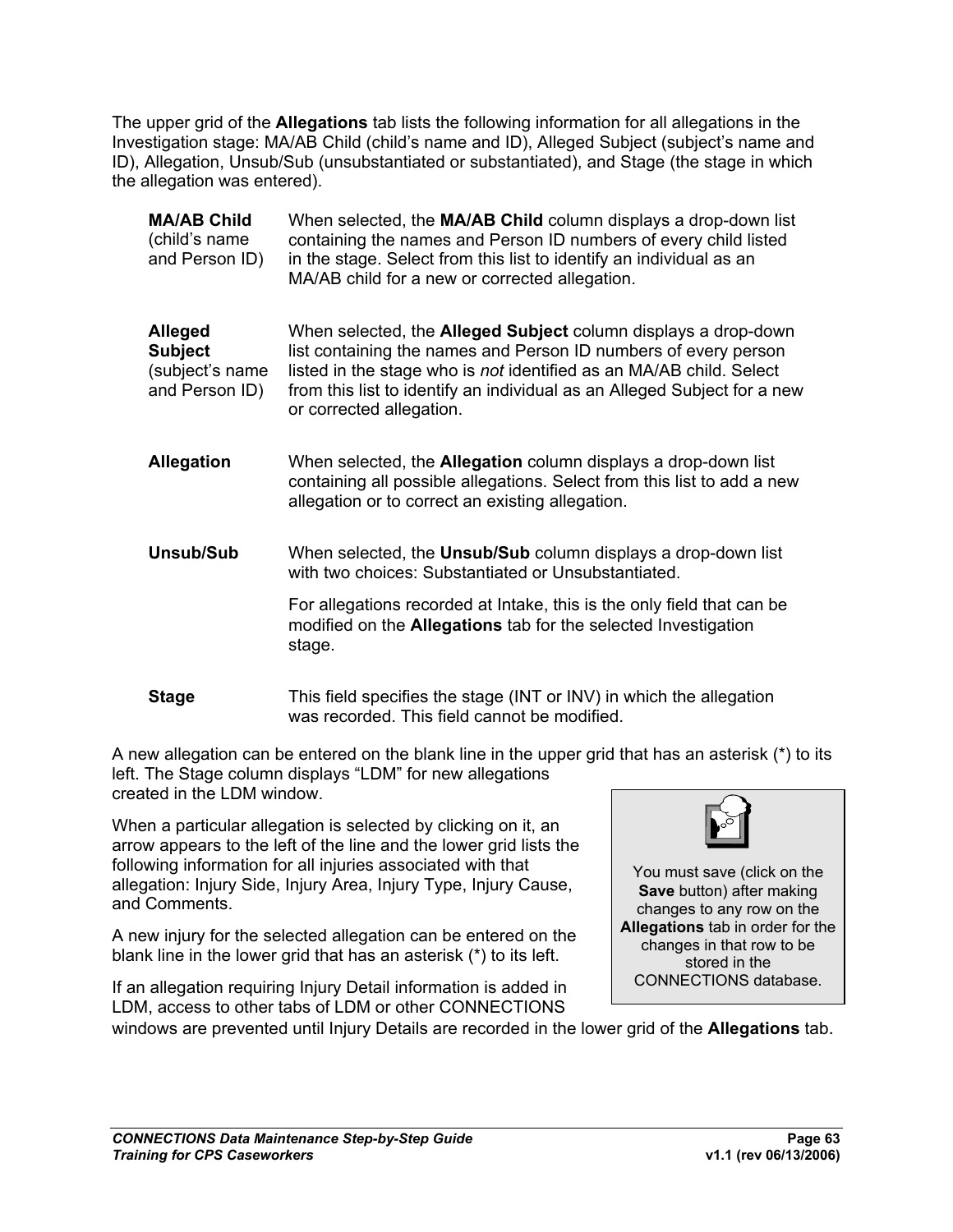### *Buttons on the Allegations Tab*

The **Delete** button allows the worker to delete an allegation or modify injury detail. Allegations recorded during Intake cannot be deleted. The button is disabled until an appropriate allegation is selected.

The **Save** button saves changes made to the tab. After saving changes to the **Allegations** tab, attempting to open a tab other than the **Investigation Conclusions** tab or attempting to close the LDM window automatically opens the **Investigation Conclusions** tab. This allows for the review of any changes made to Overall Determinations and the updating of the Investigation Conclusions Narrative.

The **Cancel** button cancels all changes made to the **Allegations** tab since the last save. The **Cancel** button is disabled until any changes are made to the **Allegations** tab. It becomes disabled after being clicked until the next time changes are made to the tab.

If the Overall Determination for the stage changes as a result of the changes made on the **Allegations** tab, the system clears the Current Closure Reason on the **Investigation Conclusions** tab. You must open the **Investigation Conclusions** tab and select a new Current Closure Reason for the stage.

Other tabs of the LDM window disable if there are any unsaved changes on the **Allegations**  tab.

Clicking on the **Close** button when there are unsaved changes on the **Allegations** tab displays the following message: "*Save changes in progress?*" Clicking **Yes** saves the changes before opening the **Investigation Conclusions** tab. Clicking **No** discards them and closes the window.

If the LDM window is entered in view-only mode via the *Event List*, no fields on the **Allegations**  tab are modifiable and the only active button is the **Close** button.



#### **Ste[p-by-Step:](#page-46-0)  Correcting an Allegation**

- **1** Open the LDM window for the selected stage*. See "Accessing the LDM Window" on page 44.*
- **2** Click on the **Allegations** tab.
- **3** Click in the **Alleged Subject** column and the **MA/AB Child** column to select different persons.

*When you make any changes to the Allegations tab, a pencil displays in the left column of the selected row.* 

- **4** Click in the **Allegation** column of the appropriate row and select the correct allegation. *Use the drop-down arrow to select from the resulting list.*
- **5** Click to select **Substantiated** or **Unsubstantiated** in the **Unsub/Sub** column. *Use the drop-down arrow to select from the resulting list.*
- **6** Click on the **Save** button. *The tab displays with the updated changes*.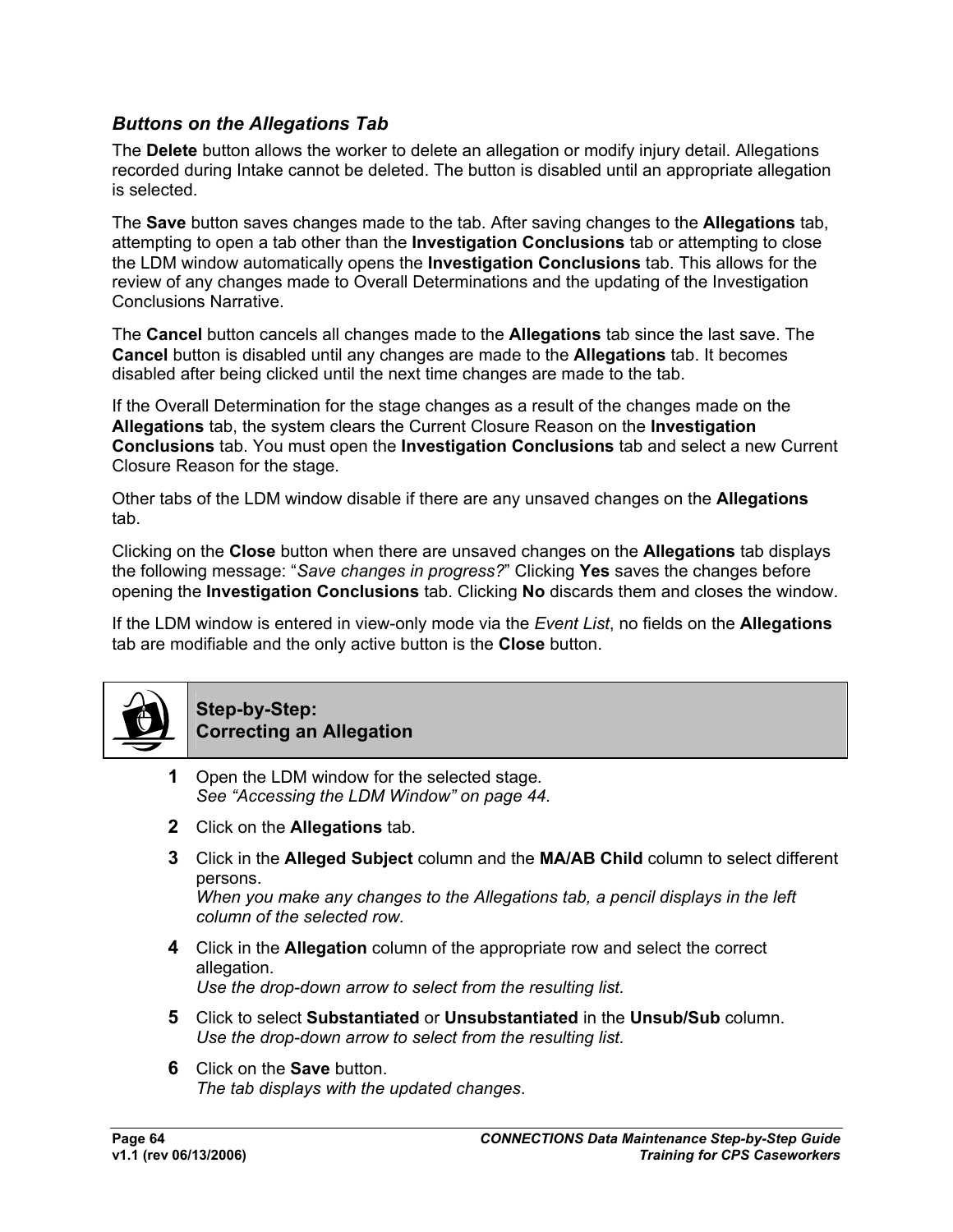- **7** Click on the **Close** button. *The following message displays: "Please update the narrative before exiting."*
- **8** Click on the **OK** button. *The Investigation Conclusions tab opens.*
- **9** Click on the **Narrative** button. *Update the narrative to document the changes to the allegations.*
- **10** Click on the **File** menu and select **Close**. *The following message displays: "Save changes?"*
- **11** Click on the **Yes** button. *The Investigation Conclusion tab displays.*
- **12** Click on the **Close** button. *The following message displays: "Save changes in progress?"*
- **13** Click on the **Yes** button. *The following message displays: "Is LDM Complete?"*
- **14** Click on the **Yes** button. *The Case Summary displays.*
- **15** Click on the **Close** button. *The Case List displays.*



#### *Allegations recorded at Intake CANNOT be deleted.*

When modifying an injury, make sure to select that injury by clicking on that row of the lower grid before clicking the **Delete** button. Selecting an Allegation in the upper grid and NOT selecting an injury in the lower grid results in the Allegation being deleted rather than the injury (since only the Allegation was highlighted).



#### **Ste[p-by-Step:](#page-46-0)  Adding an Allegation**

- **1** Open the LDM window for the selected stage. *See Accessing the LDM Window on page 44.*
- **2** Click on the **Allegations** tab.
- **3** Scroll down to a blank row in the upper grid. *An asterisk (\*) appears in the left column.*
- **4** Click on the drop-down arrow in each column to select the allegation information that is being added.
- **5** Click on the **Save** button. *The Allegations tab displays with the new allegation listed.*
- **6** Click on the **Close** button. *The following message displays: "Please update the narrative before exiting."*
- **7** Click on the **OK** button. *The Investigation Conclusions tab opens.*
- **8** Click on the **Narrative** button. *Update the narrative to document the changes to the allegations*.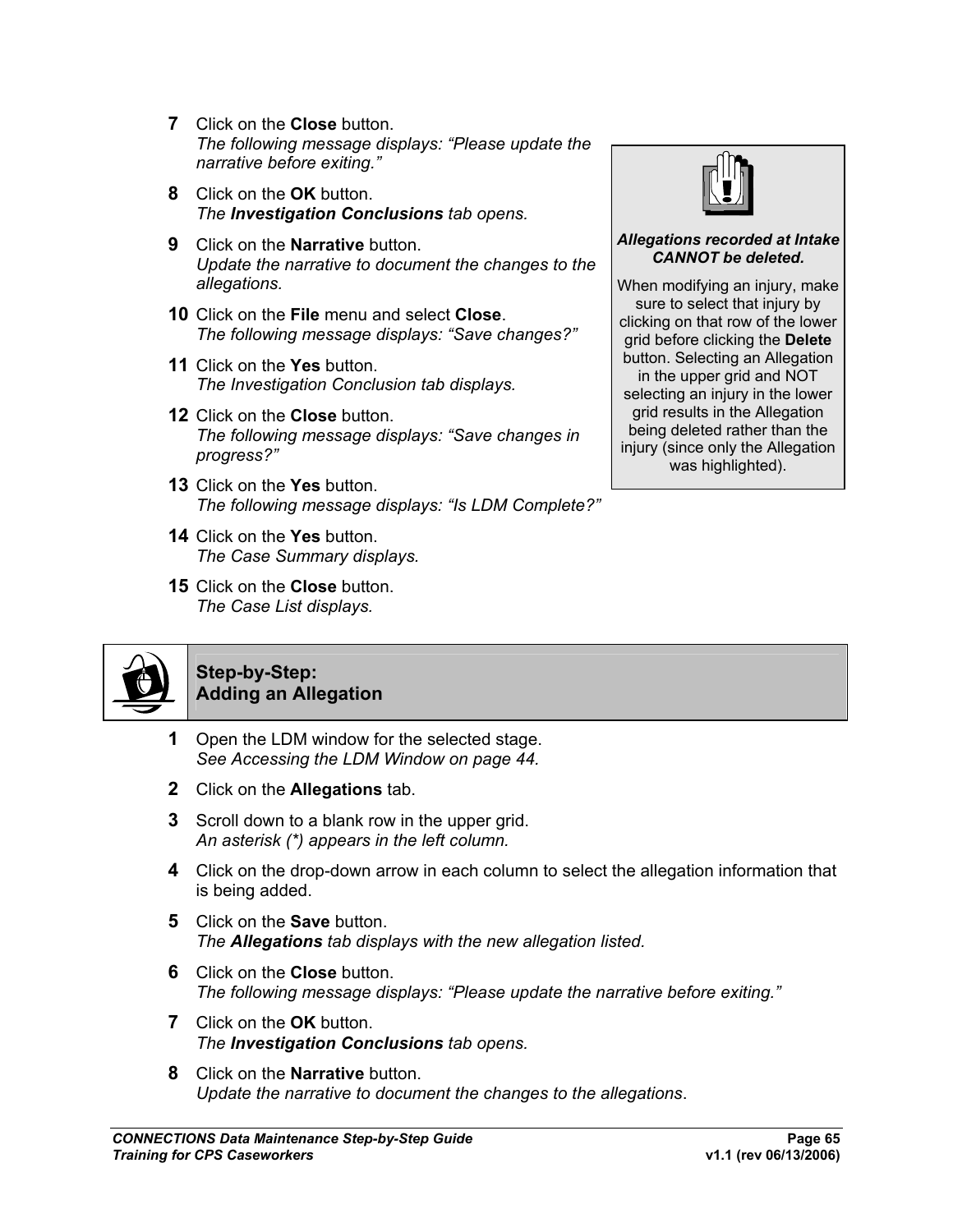- **9** Click on the **File** menu and select **Close**. *The following message displays: "Save changes?"*
- **10** Click on the **Yes** button. *The Investigation Conclusion tab displays.*
- **11** Click on the **Close** button. *The following message displays: "Save changes in progress?"*
- **12** Click on the **Yes** button. *The following message displays: "Is LDM Complete?"*
- **13** Click on the **Yes** button. *The Case Summary displays.*
- **14** Click on the **Close** button. *The Case List displays.*



#### **Ste[p-by-Step:](#page-46-0)  Deleting an Allegation**

- **1** Open the LDM window for the selected stage *See Accessing the LDM Window on page 44.*
- **2** Click on the **Allegations** tab.
- **3** Select the allegation to be deleted by clicking on that row of the upper grid.
- **4** Click the **Delete** button. *The following message displays: "Delete the selected allegation?"*
- **5** Click on the **Yes** button. *The following message displays: "Delete Successful."*
- **6** Click on the **OK** button.
- **7** Click on the **Close** button. *The following message displays: "Is LDM Complete?"*
- **8** Click on the **Yes** button. *The Case Summary displays.*
- **9** Click on the **Close** button. *The Case List displays.*
- **10** Click on the **Close** button. *The Case Search Criteria window displays.*
- **11** Click on the **Close** button. *The CONNECTIONS Toolbar displays.*



If an Investigation stage was closed with the **Fatality – No Surviving Children** closure reason, caseworkers cannot delete the last allegation against a subject who was born less than 18 years before the date of Intake. Deleting this last allegation would change the person's role from Subject to Child. If the caseworker attempts to delete the last allegation, the following message displays: *"Cannot remove allegation."*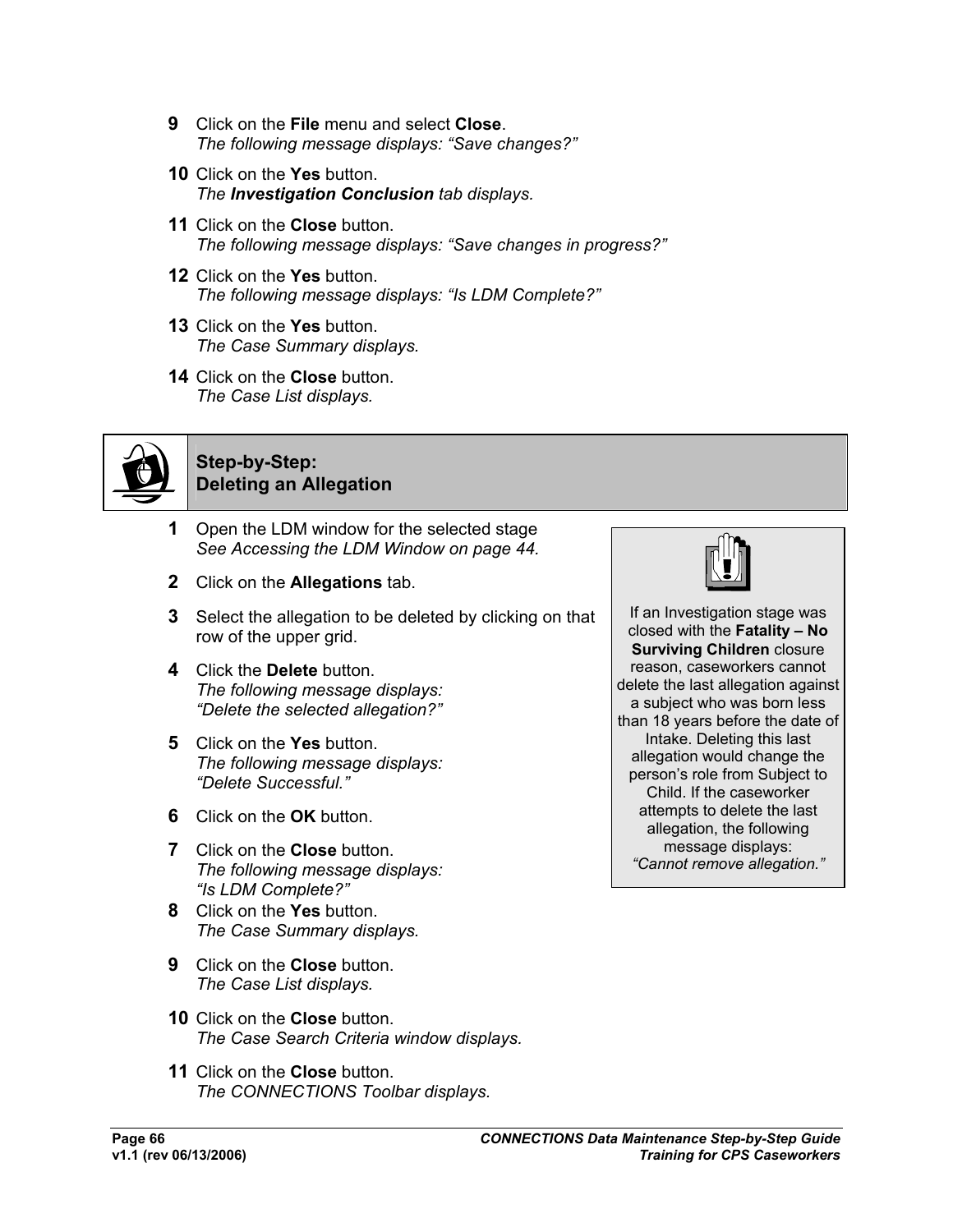

#### **Ste[p-by-Step:](#page-46-0)  Changing Injury Details**

- **1** Open the LDM window for the selected stage. *See Accessing the LDM Window on page 44.*
- **2** Click on the **Allegations** tab.
- **3** Select the allegation in the upper grid that contains the injury that is being changed by clicking on that row.
- **4** Click on the row in the lower grid that contains the injury that is to be changed.
- **5** Click on the drop-down arrow in the injury field and select the correct injury.
- **6** Click on the **OK** button.
- **7** Click on the **Close** button. *The following message displays: "Is LDM Complete?"*
- **8** Click on the **Yes** button. *The Case Summary displays.*
- **9** Click on the **Close** button. *The Case List displays.*
- **10** Click on the **Close** button. *The Case Search Criteria window displays.*
- **11** Click on the **Close** button. *The CONNECTIONS Toolbar displays.*



You cannot delete an injury if it is the only injury recorded for an allegation that requires an injury detail*.* If you attempt to do so, the following message displays: *"The selected allegation must have at least one associated injury. Please make corrections or press Cancel."*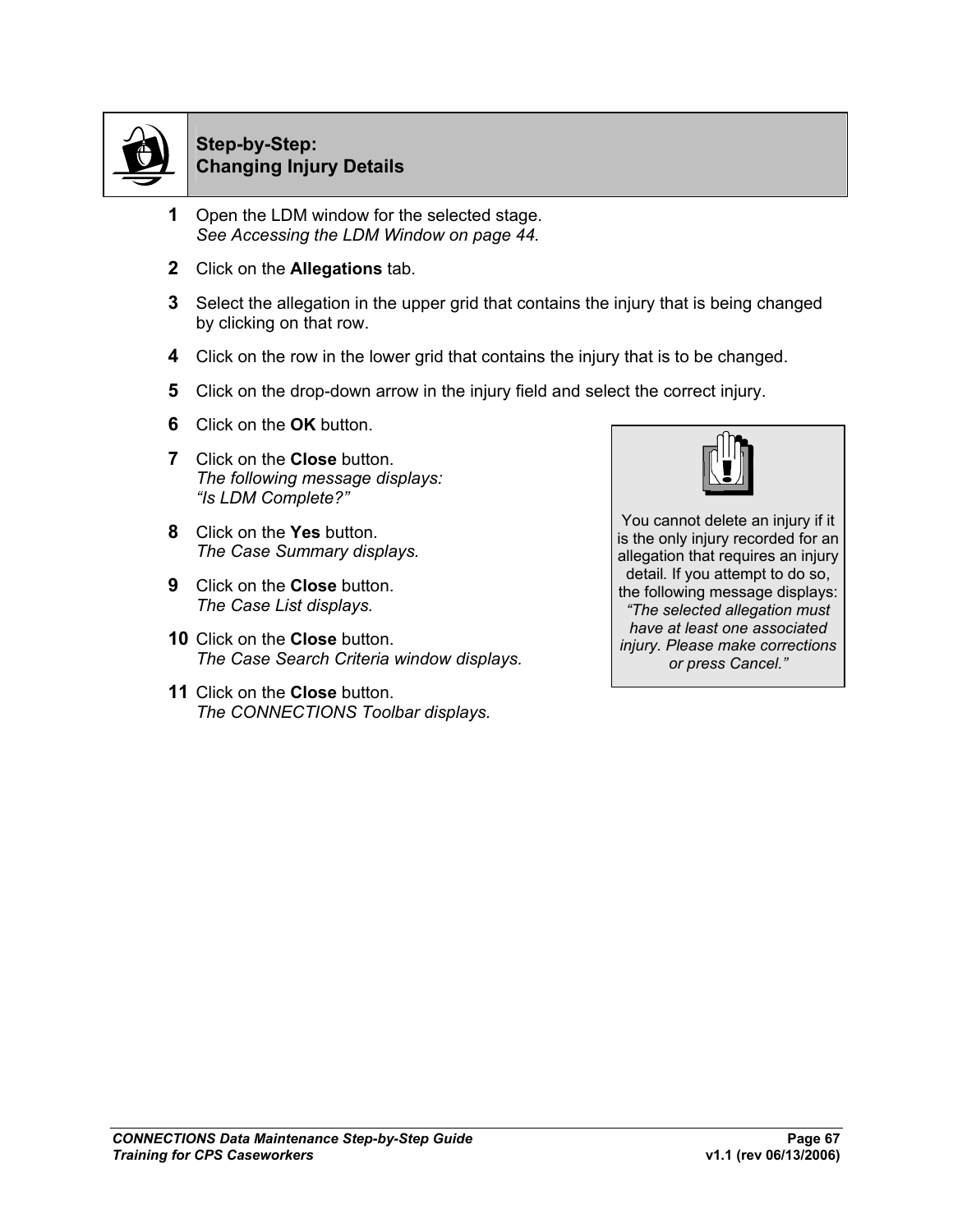## **Investigation Conclusions Tab**

The **Investigation Conclusions** tab allows workers to:

- view original, previous and current Closure Reasons and Determinations for the closed Investigation stage;
- modify current Closure Reasons for the closed Investigation stage;
- view Investigation Conclusion narratives for the closed Investigation stage; and
- append LDM comments to the end of Investigation Conclusion narratives (previously entered narrative contents are write-protected).

The *left side* of the tab displays information on Investigation Determinations.

For stages with a WMS case number recorded prior to the implementation of Build 18, a **WMS Case Number** field and a **WMS # Validated** checkbox display; these fields are not modifiable.

The **Original Determination** field is view-only. This information cannot be modified.

The **Current Determination** field displays the most recent saved Determination for the stage. This field is also view-only. Determination is calculated based on the allegations appearing on the **Allegations** tab.

When a new "Current" determination is calculated, the previous "current" determination is added to the Previous Determination List box (see below) with the current system date and worker's name.

When an INV stage is first closed, the "current" determination and the "original" determination are the same.

Information on Previous Determinations is contained in the left-hand list box, including Previous Determination (the determination type), Date (on which the determination was changed), and Changed By (the worker who made the change.) The information in this list box is view-only.

The *right side* of the tab displays information on Closure Reasons.

The **Original Closure Reason** field is view-only. This information cannot be modified.

The **Current Closure Reason** field displays the most recent saved Closure Reason for the stage and can be modified by clicking the drop-down arrow next to the field and selecting a new Closure Reason.

Modifying an "Open" closure reason to a "Closed" closure reason, or a "Closed" closure reason to an "Open" closure reason, results in the following message being displayed: "*Remember to update the Case Status if necessary*." This message does not display if an "open" closure reason is changed to another "open" reason or a "closed" reason is changed to another "closed" reason.



If the Overall Determination for the stage changes as a result of changes made on the

**Allegations** tab, the system clears the Current Closure Reason on the **Investigation Conclusions** tab. Clicking **Save** without selecting a new Current Closure reason displays the following message: "*Please select a Closure Reason before saving*." The **Narrative** button disables until a new Closure Reason is selected.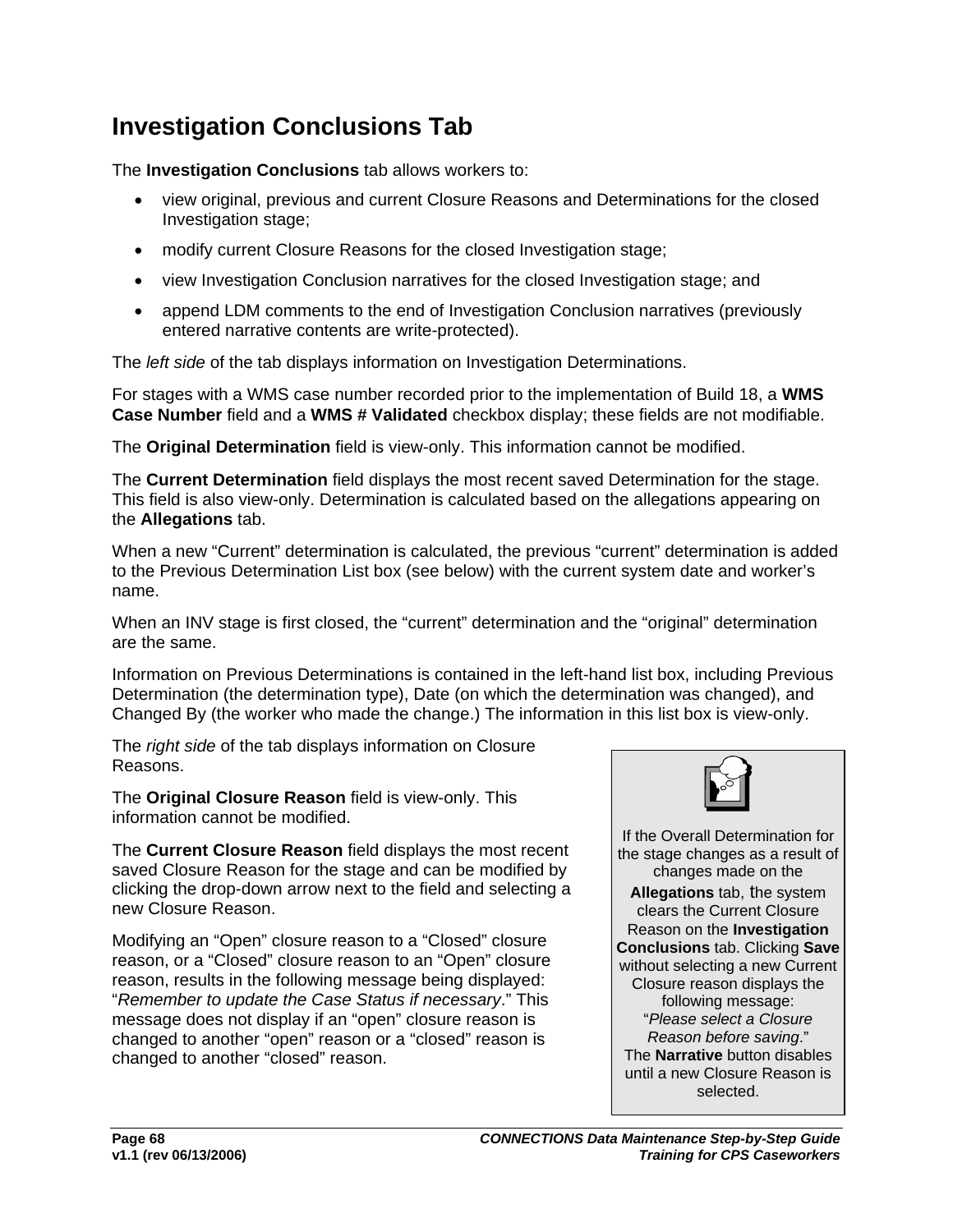When a new "current" closure reason is recorded and saved, the previous "current" closure reason is added to the Previous Closure Reason list box with the current system date and worker's name.

Information on Previous Closure Reasons is contained in the list box on the right side, including Previous Closures (the Closure type), the Date (on which the Closure Reason was changed), and Changed By (the worker who made the change). The information in this list box is viewonly.

If any changes are made to the information on this tab, the Conclusions Narrative should be updated to reflect those changes.

If you enter the Investigation Conclusions tab after making changes to the **Allegations** tab, the other tabs of the LDM are disabled until the narrative is accessed and changes to the Investigation Conclusions tab are then saved.

If you click on the **Save** button on the **Investigation Conclusions** tab without opening the Investigation Conclusion narrative, or try to close the LDM window before updating the Investigation Conclusions narrative, the following message displays: "*Changes to Allegations and Investigation Conclusions must have supporting documentation in the Conclusions Narrative.*"

Navigation to other tabs or windows is prevented until the narrative is opened.

- If the LDM window is entered in view-only mode via the *Event List*, no fields on the **Investigation Conclusions** tab are modifiable and the only active buttons are the **Narrative** button (for opening the Investigation Conclusion narrative in view-only mode), and the **Close** button. If the Investigation narrative is opened, the entire narrative is view-only with no modifications permitted. The "Narrative entered by…" line is not added to the narrative.
- If an update to the **INV** Conclusion Narrative is not completed in a single session, the text of the update is interrupted by the "Narrative entered by…" marker line.
- Other tabs of the LDM window are disabled when there are any unsaved changes on the **Investigation Conclusions** tab.
- If information on the **Investigation Conclusions** tab is changed but the changes are not saved, clicking the **Close** button displays the following message: "*Save changes in progress?*" Clicking **Yes** saves the changes before closing the window. Clicking **No**  discards them.

### *Buttons on the Investigation Conclusions Tab*

The **Narrative** button opens the Investigation Conclusion narrative.

The **Risk Comments** button opens the *Current Risk Comments* window. If a closed stage has an associated RAP with a Final Risk Rating of High or Very High *and* you change the current Closure Reason, you may need to record High Risk Comments for the new Closure Reason. Comments are required when the Final Risk Rating is High or Very High and the Closure Reason is "Closed – No services required." If the stage already has High Risk Comments recorded for the Current Closure Reason, you may be able to add comments. You are also able to view the High Risk Comments associated with the Previous Closure Reason.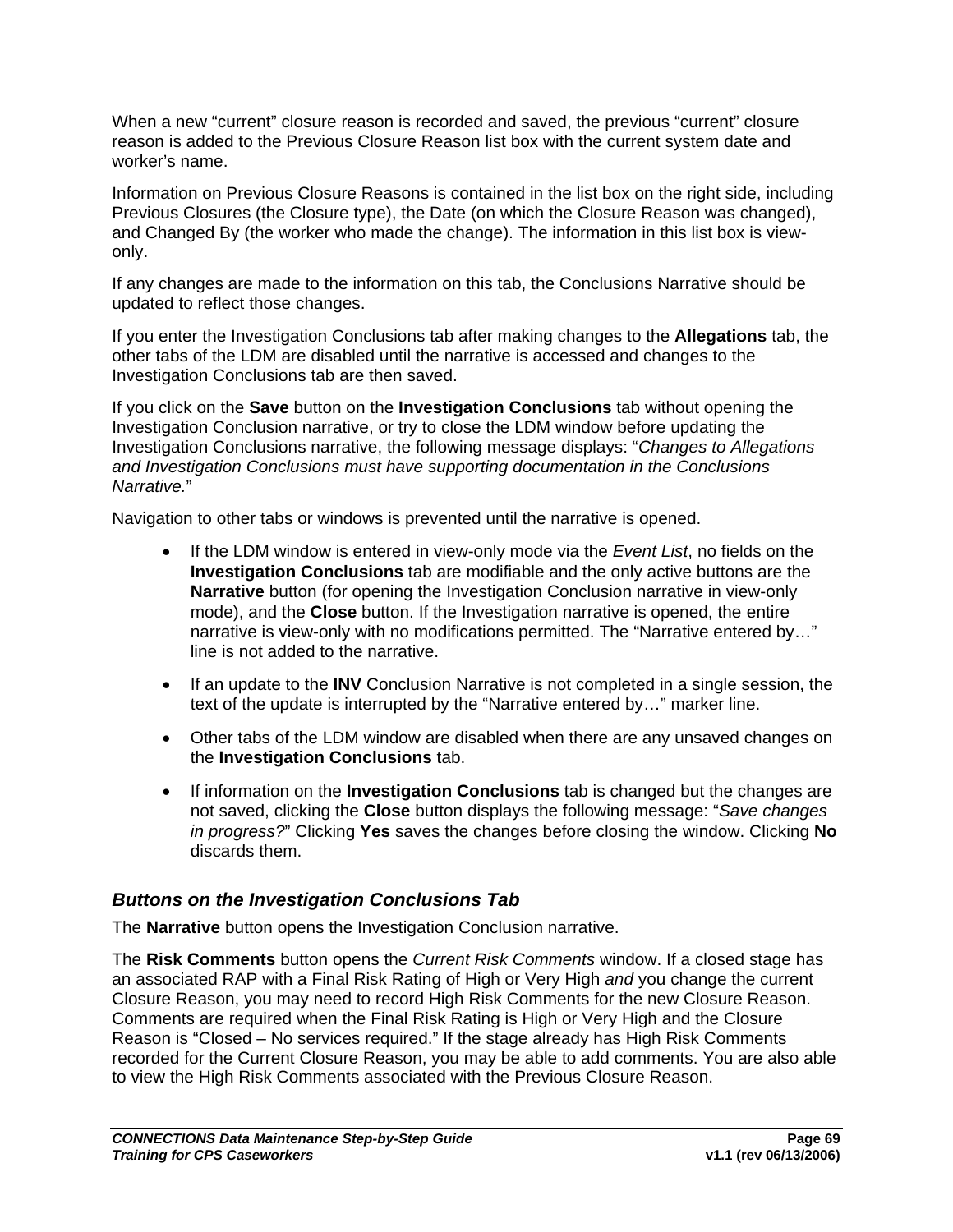When changes or additions are completed in the **Additional Risk Comments** field, clicking on the **OK** button stores the changes and closes the window. The **OK** button does not save the changes, but stores them locally until you click on the **Save** button on the **Investigation Conclusions** tab.

This button does not display in the **Investigation Conclusions** tab for IAB Investigations.

The **Save** button saves changes made to the tab and is disabled until any changes are made on the **Investigation Conclusions** tab.

The **Cancel** button cancels all changes made to the **Investigation Conclusions** tab since the last save. Clicking it displays the following message: "*Your changes will be lost. Continue?*" Clicking **Yes** discards any unsaved changes. Clicking **No** returns you to the **Investigation Conclusions** tab without discarding the changes. The **Cancel** button is disabled if any changes are made to the **Allegations** tab. The **Investigation Conclusions** tab must be modified to support those changes and then saved.

## *Closing and Minimizing the Investigation Conclusion Narrative*

You can close the Investigation Conclusion narrative by clicking on the **File** menu and selecting **Close**. Alternatively, you can click on the **Close** button ( $\boxtimes$ ) in the upper right corner of the Word document window.

- Closing the narrative using either of these methods displays a message asking you to confirm the save.
- Either method saves the narrative to the CONNECTIONS database and returns you to the **Investigation Conclusion** tab with the **Narrative** button visible.

Rather than closing the narrative, you can minimize it using the **Minimize** button ( $\blacksquare$ ) in the upper right corner of the Word document window.

To re-open a minimized narrative, click on either the narrative's **Task Bar** button at the bottom of the screen or the **Narrative** button on the **Investigation Conclusions** tab.



#### **Step-by-Step: Updating the Investigation Conclusions Narrative**

- **1** Open the LDM window for the selected stage. *See ["Accessing the LDM Window](#page-46-0)" on page [44.](#page-46-0)*
- **2** Click on the **Investigation Conclusions** tab.
- **3** Click the **Narrative** button in the bottom left corner of the tab. *The Investigation Conclusion narrative will open in a separate window. All previously entered information in the narrative will be view only. The following text will be added to the end of the narrative: "The following narrative section entered by <worker name> <(worker's person ID)> on <date> at <time>."*
- **4** Enter any new comments after the above text.
- **5** Click on the **File** menu and select **Close**. *The following message displays: "Save Changes?"*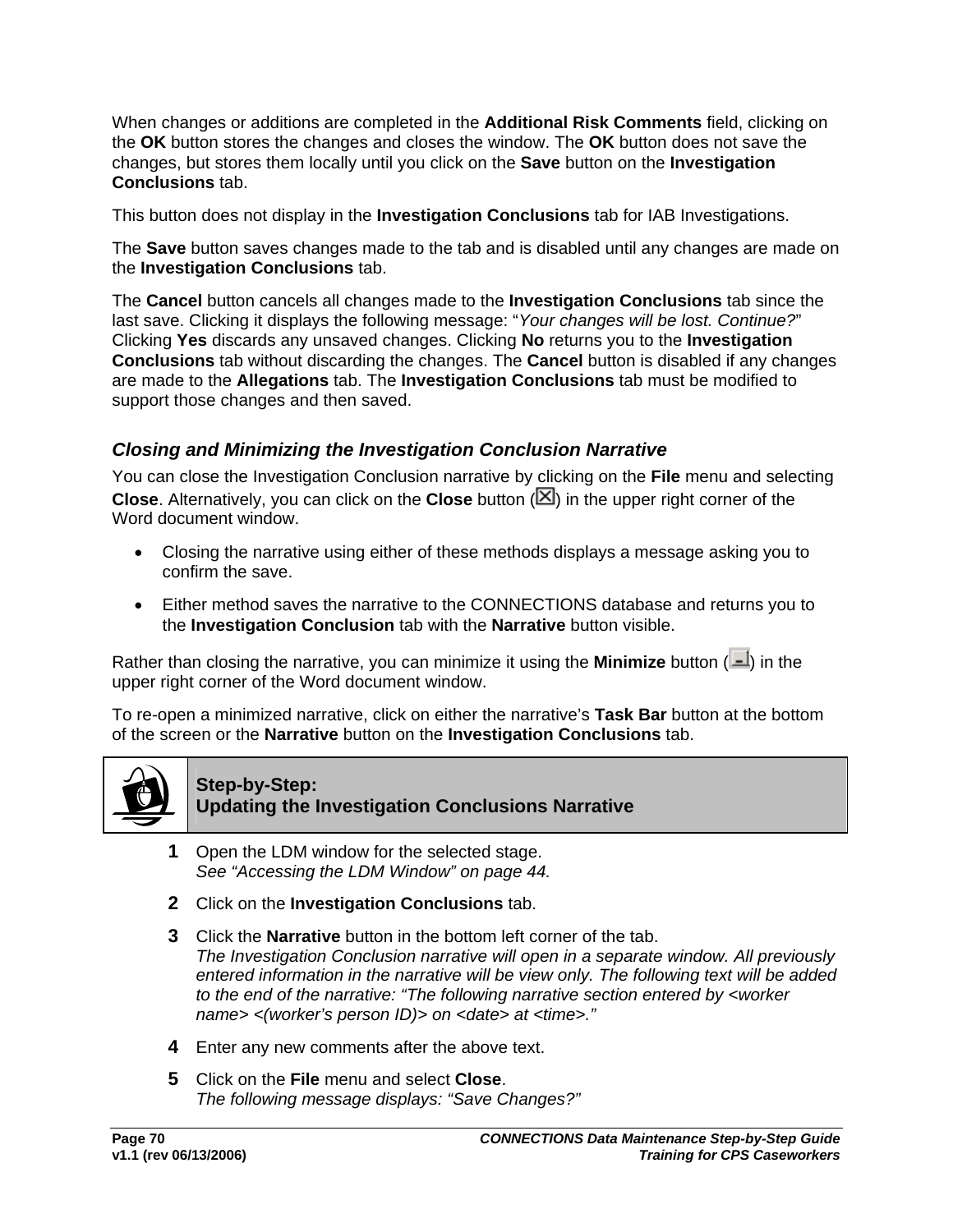- **6** Click on the **Yes** button to save changes. *The Investigation Conclusion tab displays*.
- **7** Click on the **Close** button *The following message displays: "Is LDM complete?"*
- **8** Click on the **Yes** button. *The Case Summary window displays.*

## **Notice of Unfounding Letters and LDM**

All of the work done in LDM is in closed stages; because of this, the CONNECTIONS systemgenerated letters operate differently than in the open stages. To allow for potential LDM changes to closed INV stages, the generation of Notices of Unfounding by batch process is delayed until 14 days after the approval of the Investigation Conclusion.

A Notice of Unfounding is not printed if an in-process LDM event exists.

If an unfounded INV stage has an In-process LDM event that was initiated less than 14 days after the INV closing date, a Notice of Unfounding is not printed until 14 days after the LDM event status has been updated to Complete.

The notice is not printed at all if the event was initiated *more* than 14 days after the INV stage was closed. Local Districts are responsible for creating and mailing Notices as a result of LDM changes to the determination that occur more than 14 days after the INV closing date.

A person who is younger than 18 and is a non-confirmed subject in an unfounded INV stage receives a Notice of Unfounding.

## **LDM Online Help**

CONNECTIONS provides an extensive Help program. It contains information on all functions of LDM, as well as policy and procedure guidelines, law and definitions. Context-sensitive help information is available for all elements of the LDM window including tabs, grids, buttons and individual fields. Click on an element to make it "active" and press the **F1** key on your keyboard. Information about that element of the LDM window is displayed.

LDM Online Help includes the following features:

- A Table of Contents allowing access to all Help information.
- Index and Search functions providing alternate means of finding information.
- Interactive graphic examples of LDM window elements. Clicking on certain portions of a graphic within LDM Online Help displays explanations of that element.



When you are viewing the Investigation Conclusion narrative, the **F1** key does not activate LDM Help

• Hyperlinks appear throughout the Help information. These links take you directly to related information such as definitions and procedural guidelines.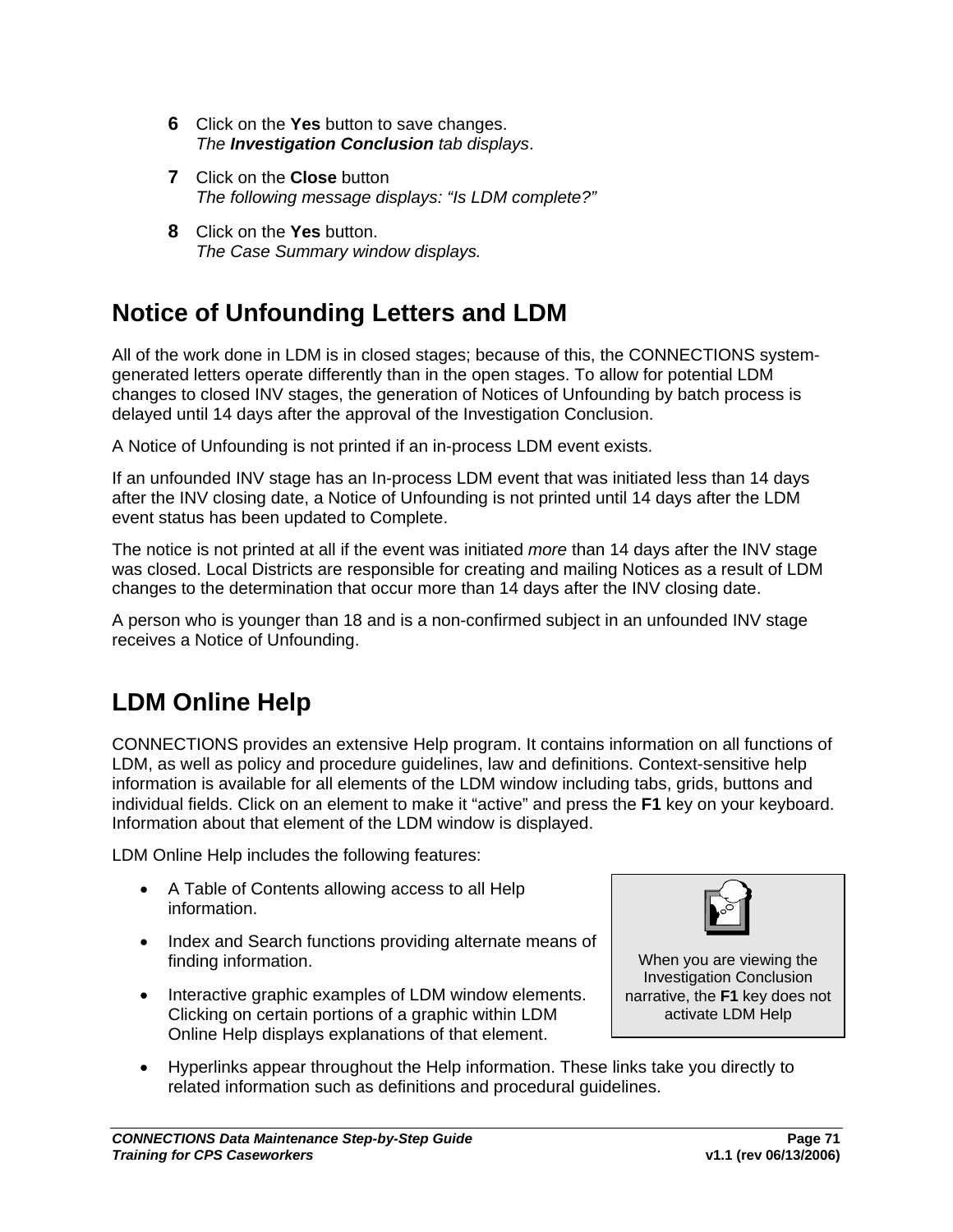Pressing the **F1** key opens the LDM Help system. Information specific to the LDM window element that was active when the **F1** key was pressed will display. Once in the Help system, the Table of Contents allows access to Help information on other elements of the LDM window.

Besides context sensitive Help information on LDM window elements such as fields, tabs, and buttons, the LDM Help system includes the following:

- *LDM Overview*: A high level summary of LDM including a listing of its features and functions. This overview can be accessed directly by clicking on the **Help** menu on the LDM window and selecting the **LDM Help** command.
- *"How Do I?"* Information on how to navigate within the LDM window and how to best utilize its functions.
- *Glossary*: Definitions of terms commonly used in casework as well as definitions of LDM window elements and concepts.
- *Guidelines*: Background on the legal, policy, and procedural guidelines followed by workers as they develop and record information in the LDM window.
- *Help on Help*: Instructions on how to use the LDM Online Help system.

Key elements of the information in this Step-by-Step Guide relating to features and functionality of the LDM window can also be found in the LDM Online Help.

You may have access to the Internet via your CONNECTIONS computer; there are some security issues to keep in mind regarding Internet use. Only connect to the Internet for purposes authorized by your district/agency. You should not use the Internet for any reasons that could breach security. This includes accessing external e-mail accounts (e.g., Hotmail or Yahoo).



## **Step-by-Step: Accessing LDM Online Help**

- **1** Click on the **CASE** button on the CONNECTIONS Toolbar. *The Case Search Criteria window displays.*
- **2** Enter the Case ID or Case Name in the appropriate field.
- **3** Click on the **Search** button. *The Case List displays.*
- **4** Click on the case to be viewed/updated.
- **5** Click on the **Summary** button. *The Case Summary window displays.*
- **6** Click to select the INV stage to be viewed or updated.
- **7** Click on the **Options** menu and select **Maintain Closed Investigation**. *The LDM window opens with the Person Demographics tab displayed.*
- **8** Click in any field on the **Person Demographics** tab to make it active.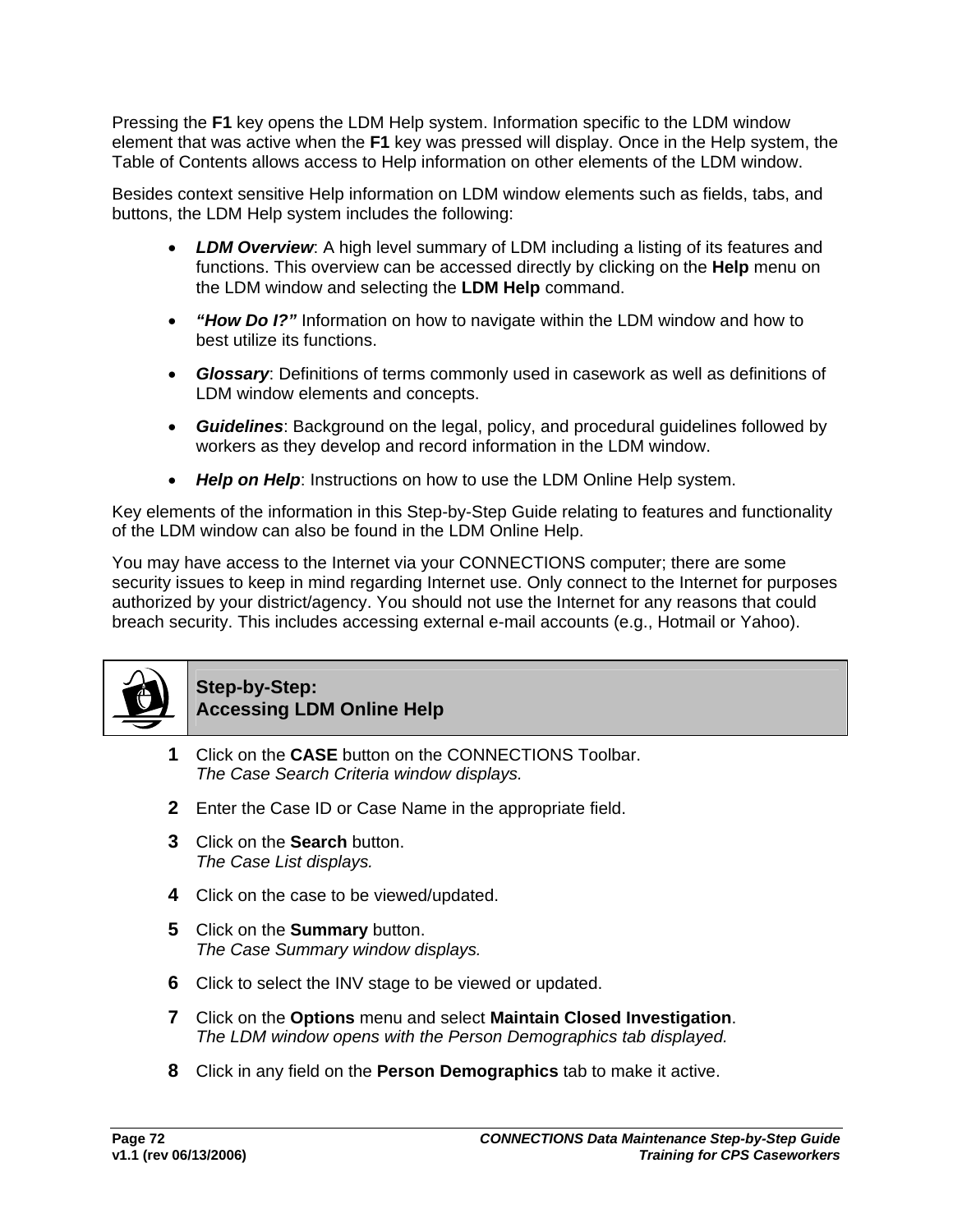- **9** Press the **F1** key on the keyboard. *LDM Online Help information displays for the selected field.*
- **10** Click on the **Contents** tab and click on any of the items listed.
- **11** Click on the **Close** button to close the topic.
- **12** Click on the **Index** tab and click on any item listed.
- **13** Click on the **Close** button to close the topic.
- **14** Click on the **Search** tab and enter search criteria. *Review the results displayed.*
- **15** Click on the **Close** button. *The LDM window displays.*



If an LDM event is left in PROC status for more than 7 days, CONNECTIONS generates an Alert on the caseworker's *Staff To-Do List*. The **Description** column for the alert reads, "*Complete in process LDM event created <date>."*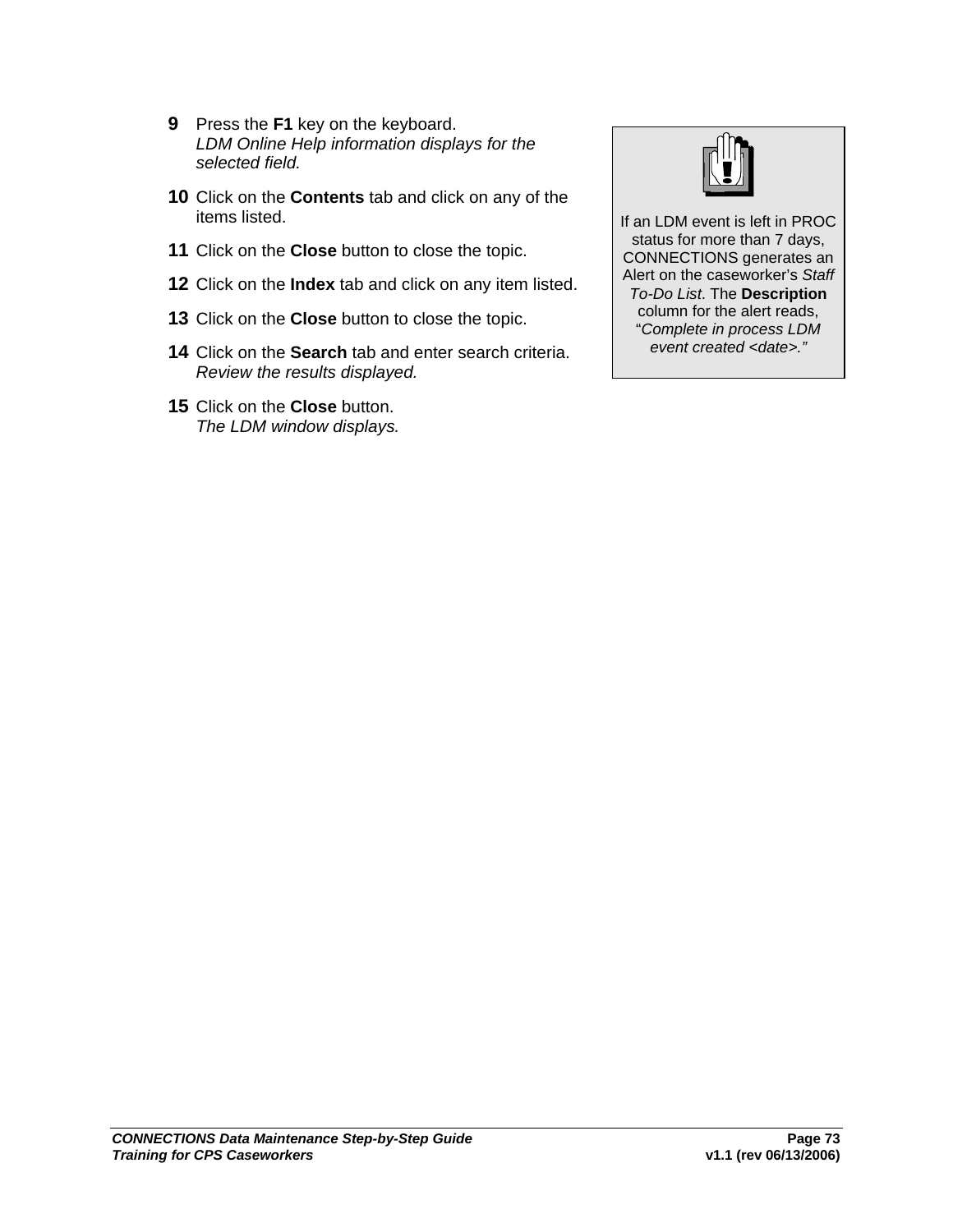# **Module 4: Support Tools**

When you're using CONNECTIONS, you may have questions that are not answered in this guide. There is a wealth of additional information available to you that will help you answer these questions.

By the end of this module, you will be able to:

- access Online Help for assistance in accomplishing CONNECTIONS tasks;
- contact the Help Desk to get basic trouble-shooting questions answered; and
- access Step-by-Step Guides and Job Aids, including the *CONNECTIONS Step-by-Step Guide: Training for CPS Workers*, from the OCFS CONNECTIONS intranet site.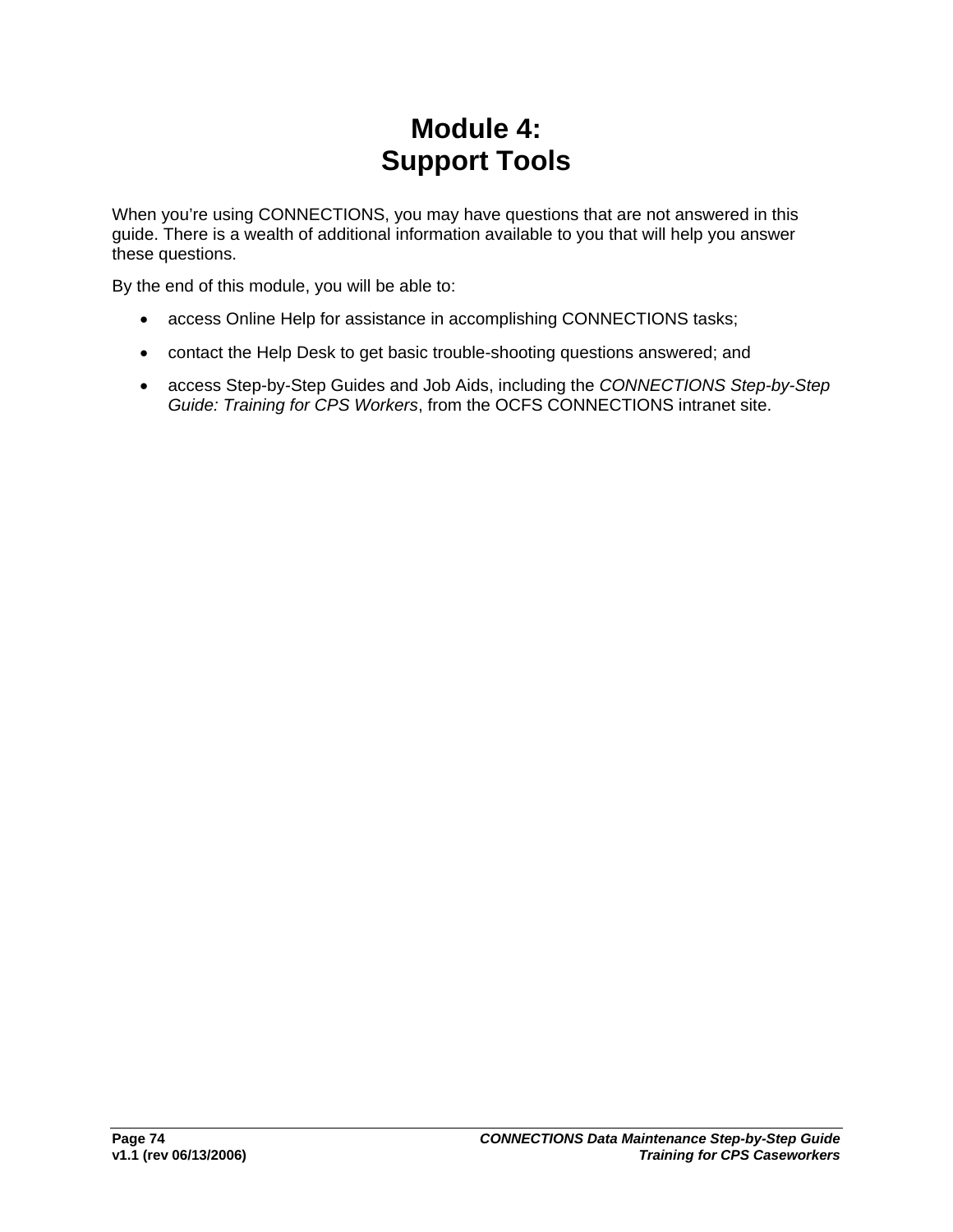#### **Online Help**

The CONNECTIONS Online Help feature provides descriptions for various windows, as well as step-by-step instructions for common tasks. You can access Online Help at any time, from any window in CONNECTIONS. There are different ways to access Online Help: you can click on the **Help** menu in CONNECTIONS or you can press the **F1** key on your keyboard to access context-sensitive Online Help.

The **Contents**, **Index** and **Search** tabs in Online Help allow you to search for and navigate to the topic(s) you need help on.

Updates to Online Help content and functionality in CONNECTIONS are ongoing. As part of recent updates, new Online Help functionality has been added for Family Services Stage windows, as well as Child Protective Record Summary windows and Foster and Adoptive Home Record Summary windows. When you click on **Help** from any of those windows, a contextsensitive drop-down Help menu displays. For example, from the *Progress Notes* window, clicking on **Help** displays **Progress Notes Help** and from the *Child Protective Record Summary* window, clicking on **Help** displays **CPRS Help**.



#### **Step-by-Step: Accessing Online Help**

**1** Click on the **Help** menu on the CONNECTIONS Toolbar. *The following list of commands displays:*

| <b>Contents</b>               | A table of contents for the help facility with links to major sections.              |
|-------------------------------|--------------------------------------------------------------------------------------|
| How Do 1?                     | Step-by-step instructions to help you complete tasks using<br>CONNECTIONS.           |
| Window<br><b>Descriptions</b> | Descriptions of windows in CONNECTIONS, along with information on<br>various fields. |
| <b>DSS Policy</b>             | Online OCFS policy handbooks (under revision).                                       |
| <b>Help On This</b><br>Window | Window description help for the window you are on.                                   |
| <b>Help for Help</b>          | Instructions on how to use the help functionality.                                   |
| About<br><b>CONNECTIONS</b>   | Information about the current CONNECTIONS version and build.                         |

**2** Click on a command from the **Help** menu.

*The window related to your selection displays. In some cases, you will need to make another selection in that window to obtain instructions. At the top of each window, you'll see additional buttons and menus. Use the Search button to search for specific information in the Help function and use the Back button to return to windows you've just visited in Help. The Glossary button opens a list of important CONNECTIONS terms and the Print button allows you to print Help information.*

**3** When you're done reviewing information in Help, close each *Help* window by clicking on the **Close** button  $(\boxtimes)$  in the top right corner of the window. *The CONNECTIONS Toolbar displays*.